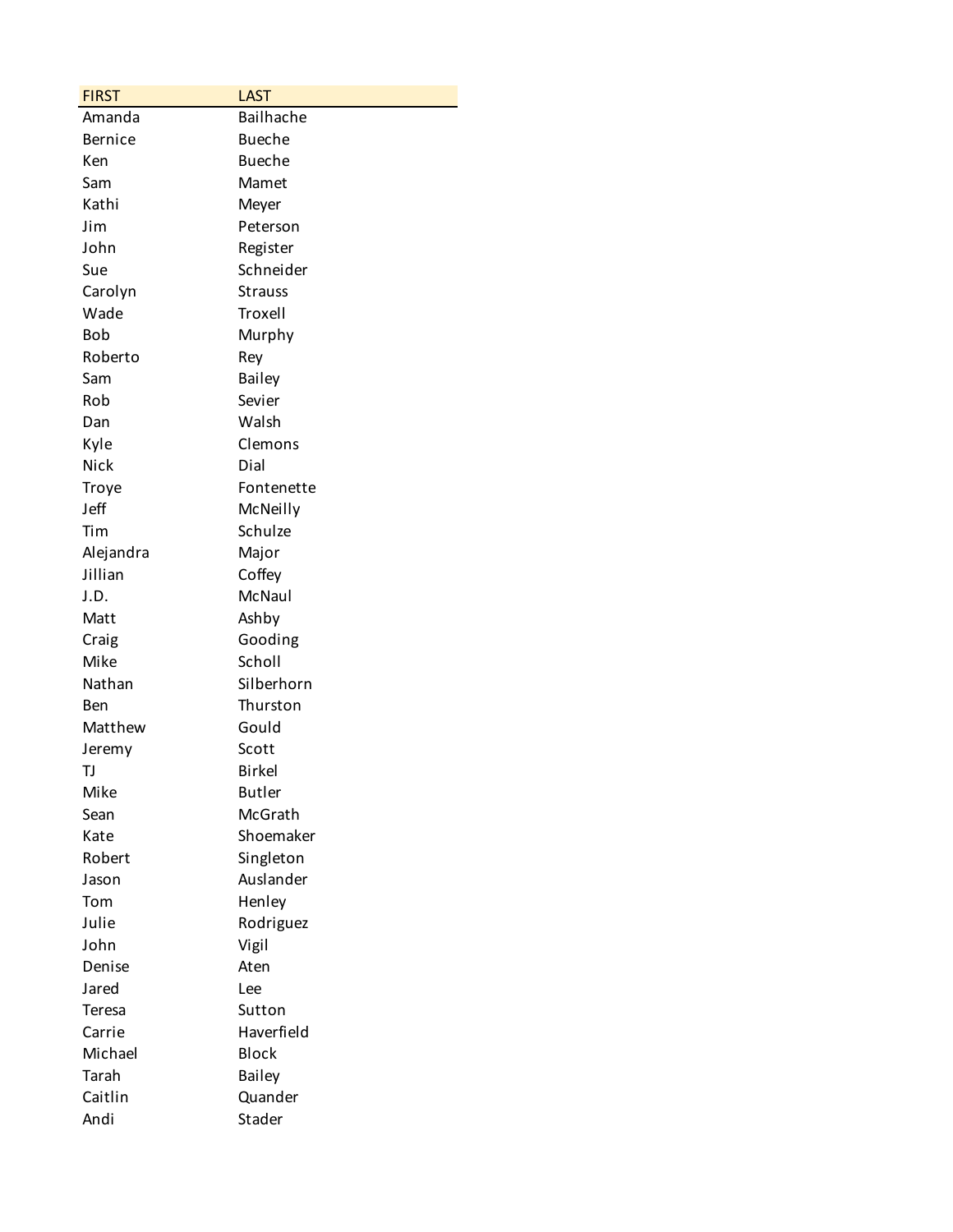| Carolynne    | White             |
|--------------|-------------------|
| Kim          | Crawford          |
| Dean         | Hirt              |
| Dalton       | Kelley            |
| Dee          | Wisor             |
| Dave         | Snapp             |
| James        | Wheatley          |
| Kyra         | Gregory           |
| Emma         | Dahlin            |
| Jim          | Hermann           |
| Sarah        | Ellington         |
| Tim          | Inglis            |
| Renee        | Meriaux           |
| Mike         | Theisen           |
| Hilary       | Baca              |
| Kasia        | Iwaniczko MacLeod |
| Jesse        | Lopez             |
| John         | Roble             |
| Shelly       | Schneider         |
| Phyllis      | Senseman          |
| Donna        | Upson             |
| <b>Brett</b> | Winingham         |
| Houssin      | Hourieh           |
|              |                   |
| Suzanne      | Leclercq          |
| Samuel       | Light             |
| Alex         | Orford            |
| Shannon      | Pursley           |
| Tami         | Tanoue            |
| Guyleen      | Castriotta        |
| Todd         | Cohen             |
| Erika        | Delaney-Lew       |
| Heidi        | Henkel            |
| Stan         | Jezierski         |
| Jean         | Lim               |
| James        | Marsh-Holschen    |
| Nancy        | Rodgers           |
| Austin       | Ward              |
| Anshul       | <b>Bagga</b>      |
| Kendra       | <b>Black</b>      |
| Deanne       | Durfee            |
| Charles      | Gilford           |
| Jonathan     | Griffin           |
| Olayinka     | Hamza             |
| Michele      | Horn              |
| Michelle     | Jeske             |
| Paul         | Kashmann          |
| Emily        | Lapel             |
| Timothy      | O'Brien           |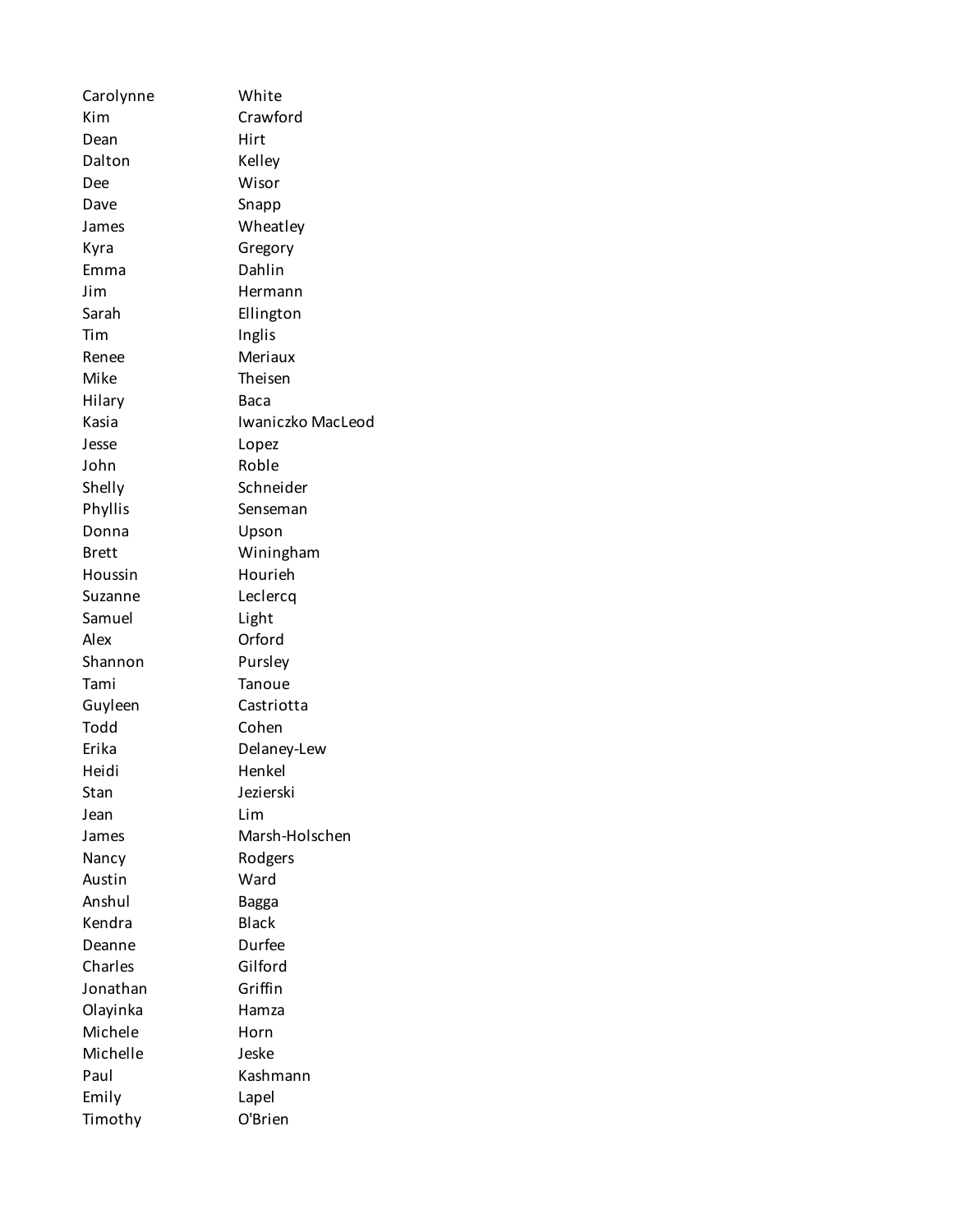Lucas Palmisano Leah Rosenberg Zach Rothmier Amanda Sandoval Amanda Sawyer Skye Stuart Jamie Torres Johna Varty Cyndi Lubrano Rachel Baird Heather Brooks Michael Carson Tyron Coleman Kevin Daniel Kristina Daniel Charles Griego Liz Hensley Jenene Holcomb Gabriella Bommer Mark Deven R. Firouzi Lorie Gillis Emily Grogg Linda Haley Laura Hemler Matt Hirschinger John Marriott Jessica Morales Rachel Morris Kelsy Sargent Lauren Simpson Lisa Smith Ryan Stachelski Nora Steenson Luanne Williams Marc Williams Torre John Doyle Ward Hauenstein Rachel Richards Rachel Allen Jack Bajorek Francoise Bergan Daniel Brotzman Mike Coffman Alison Coombs Isabelle Evans Ricardo Gambetta-Alvarado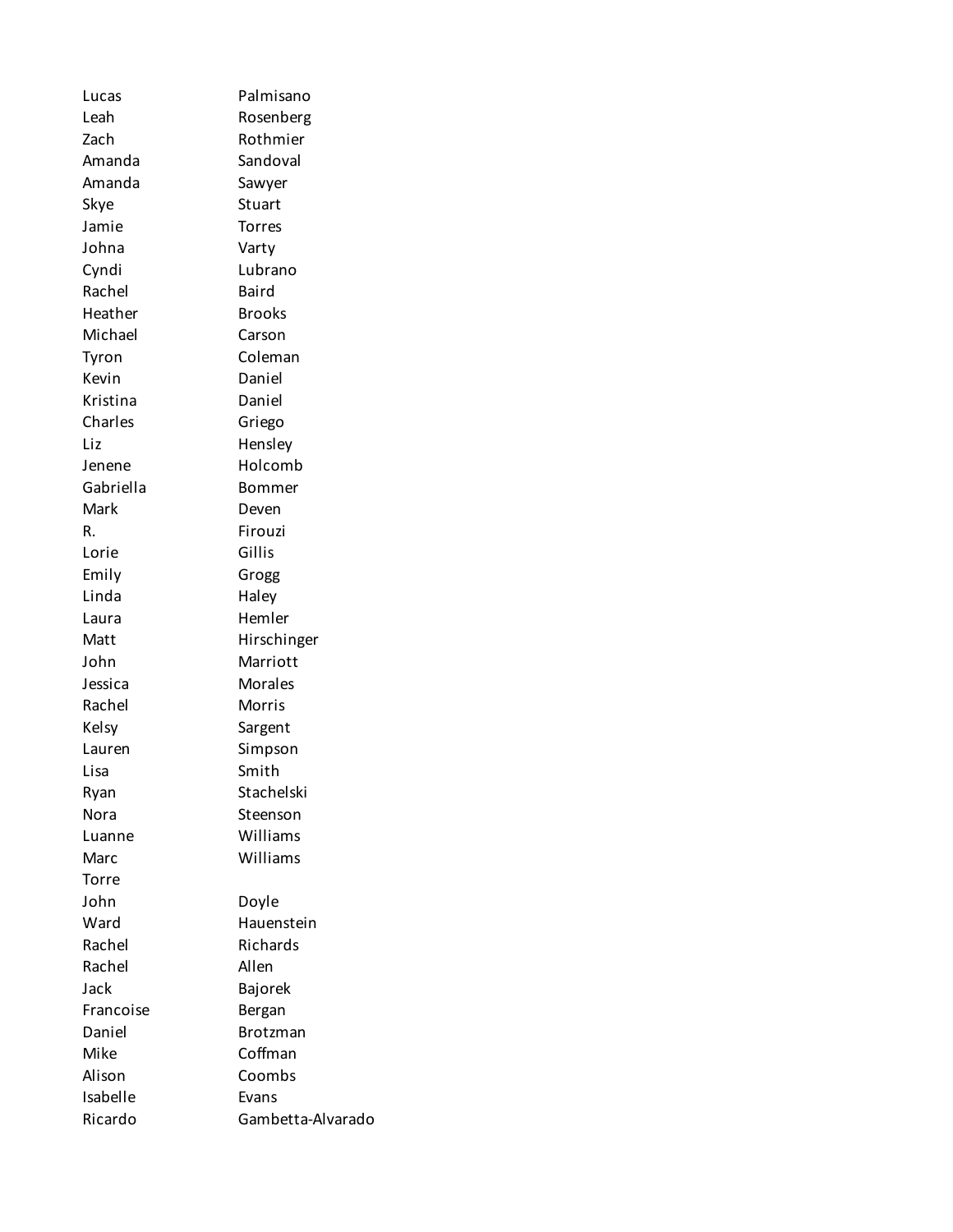Curtis Gardner George Koumantakis Angela Lawson Juan Marcano Meredith Phillips Peter Schulte Sally Shrout Hannah Smith Minsoo Song Steve Sundberg Jim Twombly Aaron Brockett Carl Castillo Linda Cooke Vicki Ebner Rachel Friend Kathy Haddock Jackson Hamilton Junie Joseph Erin Poe Teresa Tate Dionne Waugh Laurel Witt Catrina Asher Clint Blackhurst Alicia Calderón Adam Cushing Marv Falconburg Michael Martinez Gregory Mills Peter Padilla Yasmina Shaush Ann Taddeo Angel Cardenas Alison Gorrell Matthew Gorrell Scott Klinkhammer Gilbert Leake Lawrence Lundstrom Loranda Packard Tyler Purvis Dana Sherman Justin Spradlin Monty Torres Janelle Tyree Nathan Tyree Melissa White James Keehne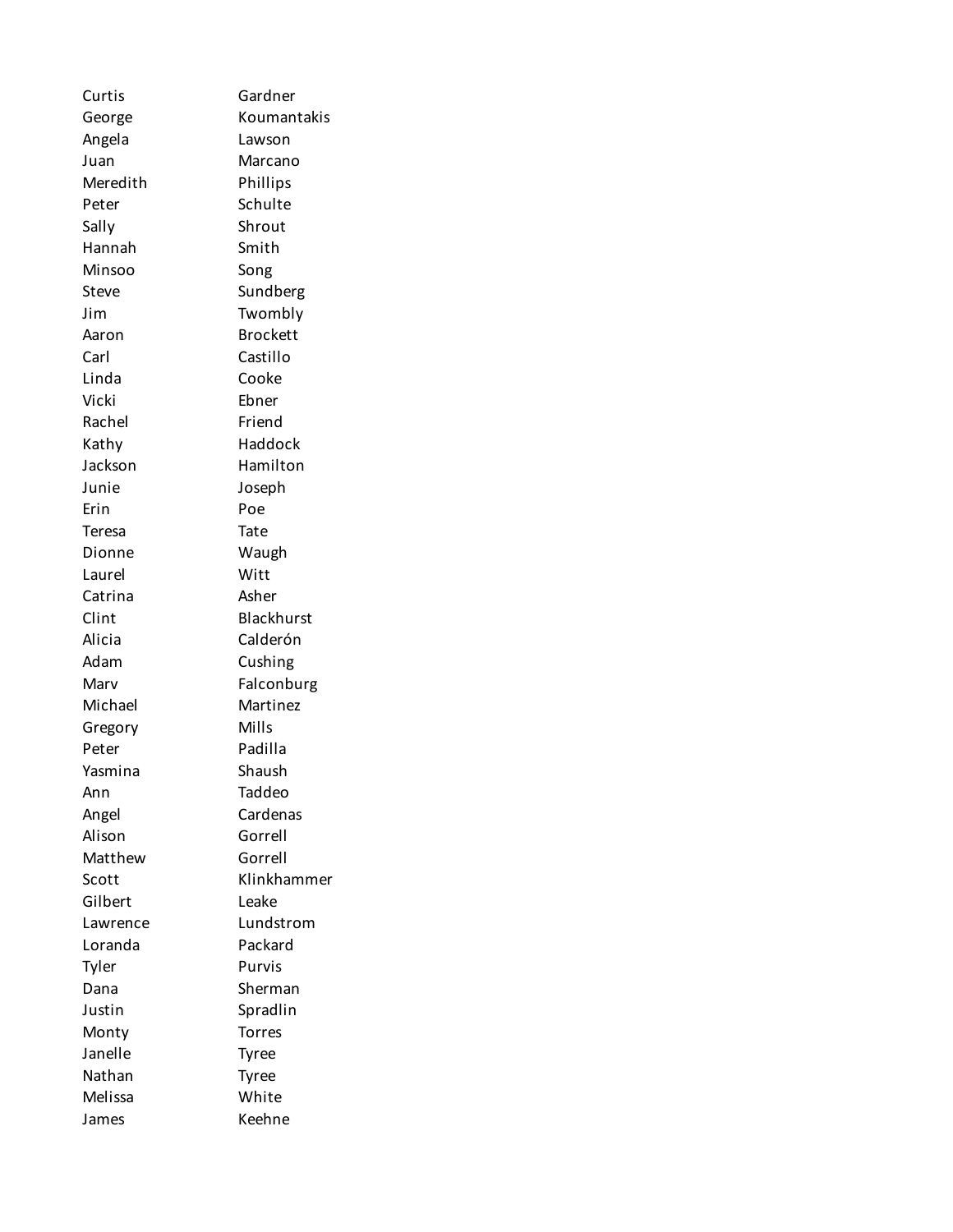Greg Swiatkowski Tim Dennehy John Hamrick Ivy Morris Tammy Nordyke Amy Schmisseur Ashley Smith Andrea Stein Ryan Stevens Emily Tracy Kathy Worthington Geoffrey Blue Tobi Duffey Tracy Engerman Deborah Mulvey Michael Penny Marlo Alston Robyn Carnes Eric Eddy Richard Holt Jenny Houlne Tammy Maurer Stephanie Piko Don Sheehan Kelley Sturgeon Matt Sturgeon Mike Sutherland Elisha Thomas Melanie Ward Jeff Aiken Daniel Miera Lisa Roemhildt Jill Story Chris Cramer Mary Laird Stewart Russell Stewart David Andrews Sara Arfmann Ben Bolinger Robert Cope Mari Deminski Emily Evans Stephannie Fortune Jeff Greene Carly Hoff Tracy Lessig Wynetta Massey Michael Montgomery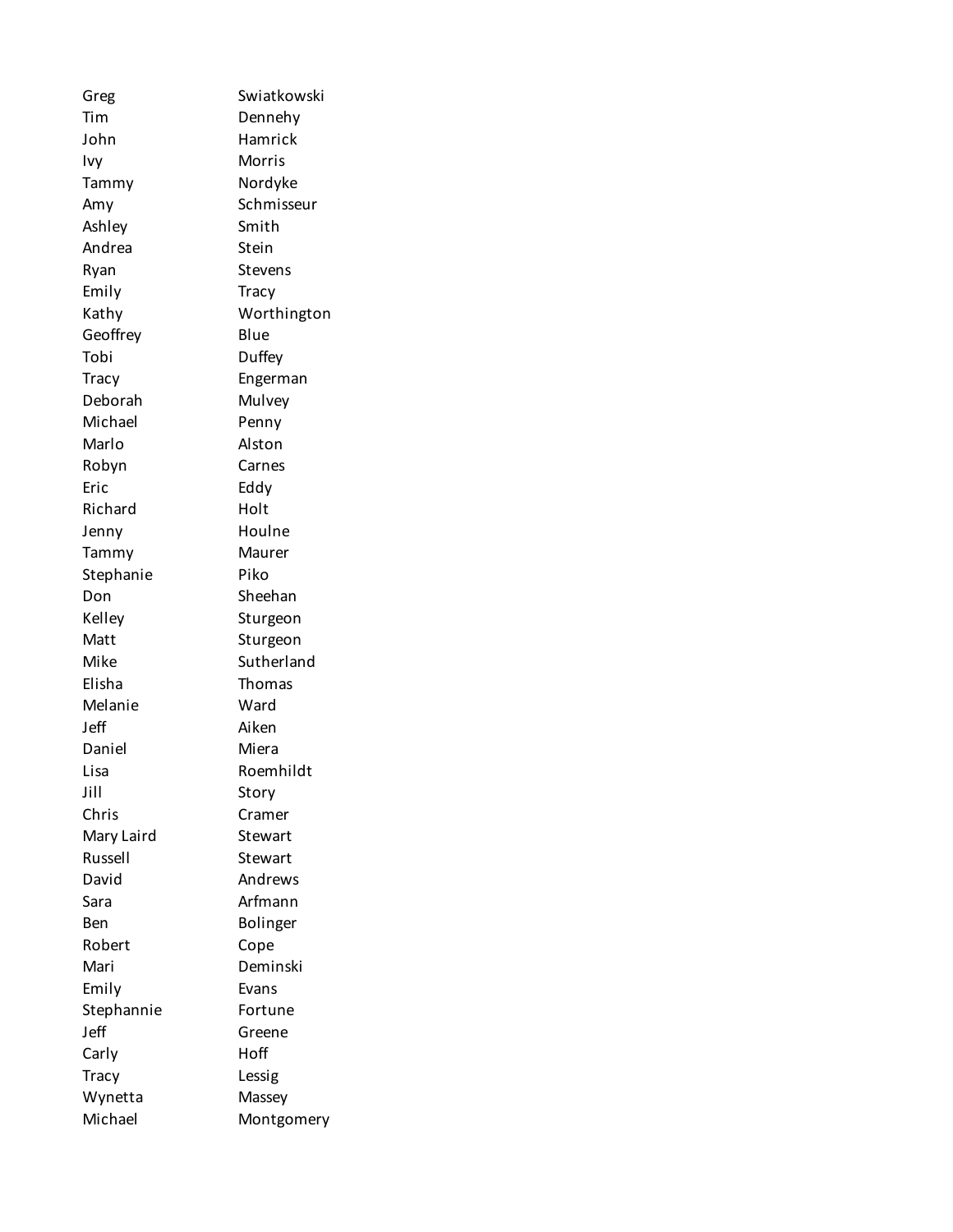| Karen              | Palus                         |
|--------------------|-------------------------------|
| Steve              | Posey                         |
| Constance          | Schmeisser                    |
| Marc               | Smith                         |
| Tom                | Strand                        |
| Mike               | Sullivan                      |
| Kristi             | Douglas                       |
| Craig              | Hurst                         |
| Susan              | Noble                         |
| Jason              | Rogers                        |
| Roger              | Tinklenberg                   |
| Rachael            | Marchbanks                    |
| Rachel             | Medina                        |
| <b>Brian</b>       | Peckins                       |
| Angela             | Sanders                       |
| Drew               | Sanders                       |
| Peter              | <b>Brixius</b>                |
| Heather            | Cannon                        |
| NULL               | <b>NULL</b>                   |
| Mark               | Green                         |
| Tom                | Litherland                    |
| Lara               | Loewenheim                    |
| Frank              | Salvato                       |
| Raven              | Salvato                       |
| Jeff               | Trenary                       |
| Melissa            | Trenary                       |
| A.J.               | Euckert                       |
| Kay                | Euckert                       |
| Adam               | Morehead                      |
| Kevin              | Plain                         |
| Jackie             | Thomas                        |
|                    |                               |
| Jim                | Turini<br>Wittman             |
| Kathryn            |                               |
| Elyse              | Ackerman-Casselberry<br>Crick |
| Amy                | Crick                         |
| Ryan               | Robinson                      |
| Meganne<br>Camille | Tedrow                        |
| William            | Tedrow                        |
|                    |                               |
| Olivier            | <b>Bosmans</b>                |
| Jessika            | <b>Buell</b>                  |
| Erin               | Hyder                         |
| José               | Madrigal                      |
| Dirk               | Nelson                        |
| <b>Barbara</b>     | Noseworthy                    |
| Melissa            | Youssef                       |
| John               | Beltrone                      |
| Bill               | <b>Berg</b>                   |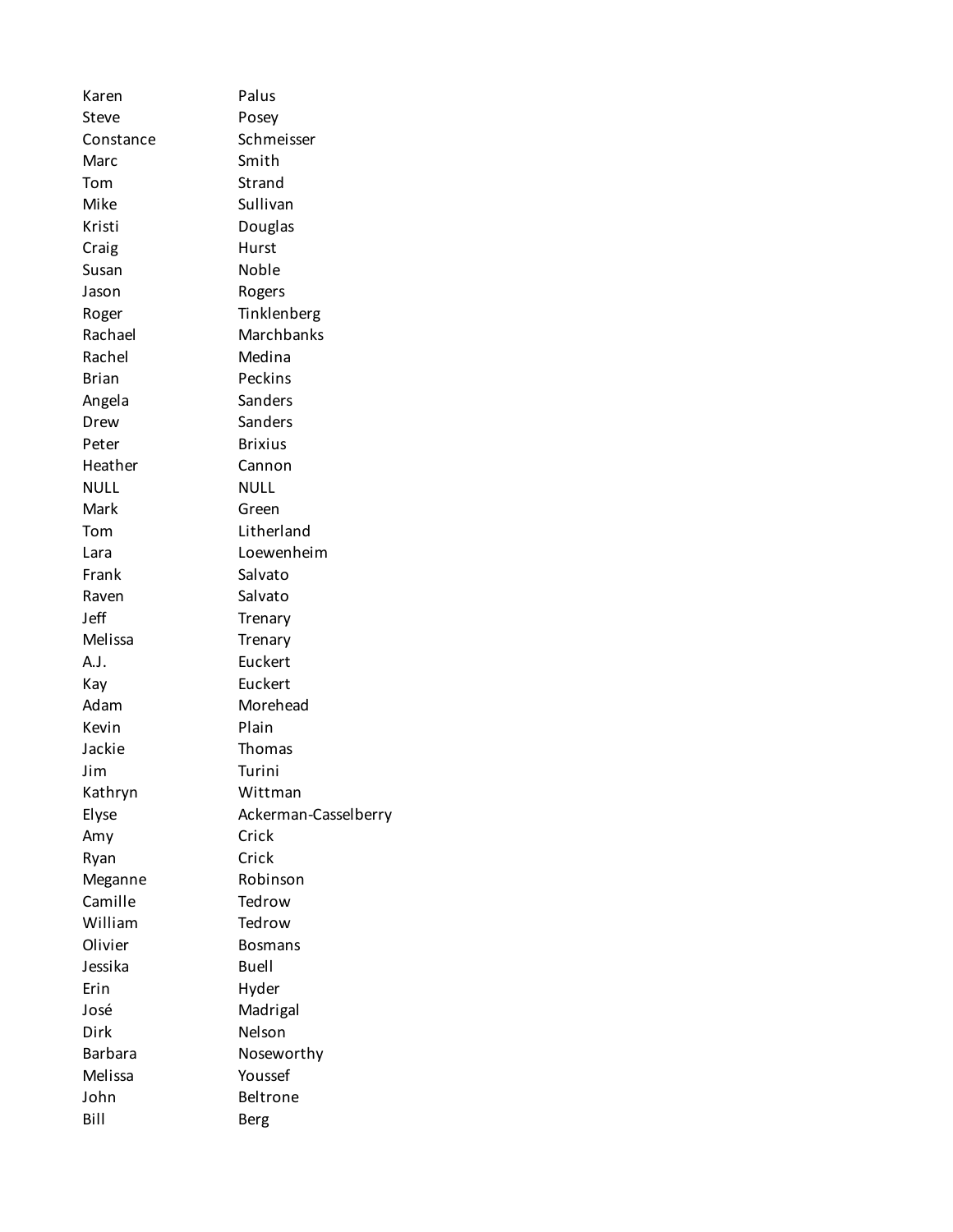Steve Conklin Liam Donevan Nichole Kirkpatrick Dan Maples Jocelyn Mills Cory Reid-Vanas Stephanie Carlile J. Shawn Lewis Victoria McDermott Tamara Niles Chelsea Nunnenkamp Kaitlin Parker Steven Ward Jim Woodward Kurtis Cunningham Alicia Johnson Drew Lyman Allison Moeding Liz Marotti Linda Montoya Sarah Pearlstein Bonnie Sellers Lori Cobler Cortlyne Huppe Jeni Arndt Tricia Canonico Carrie Daggett Aaron Guin Susan Gutowsky Ted Hewitt Anissa Hollingshead Kirk Longstein Jenny Lopez-Filkins Tyler Marr Maddy Norgard Shirley Peel Virginia Sawyer Megan Valliere Rupa Venkatesh Carlos **Barron** Chris Cross Bruce Fitzgerald Linda Fitzgerald Claud Hanes Zo Stieber John Brennan Lyn Deal Kim Glammeyer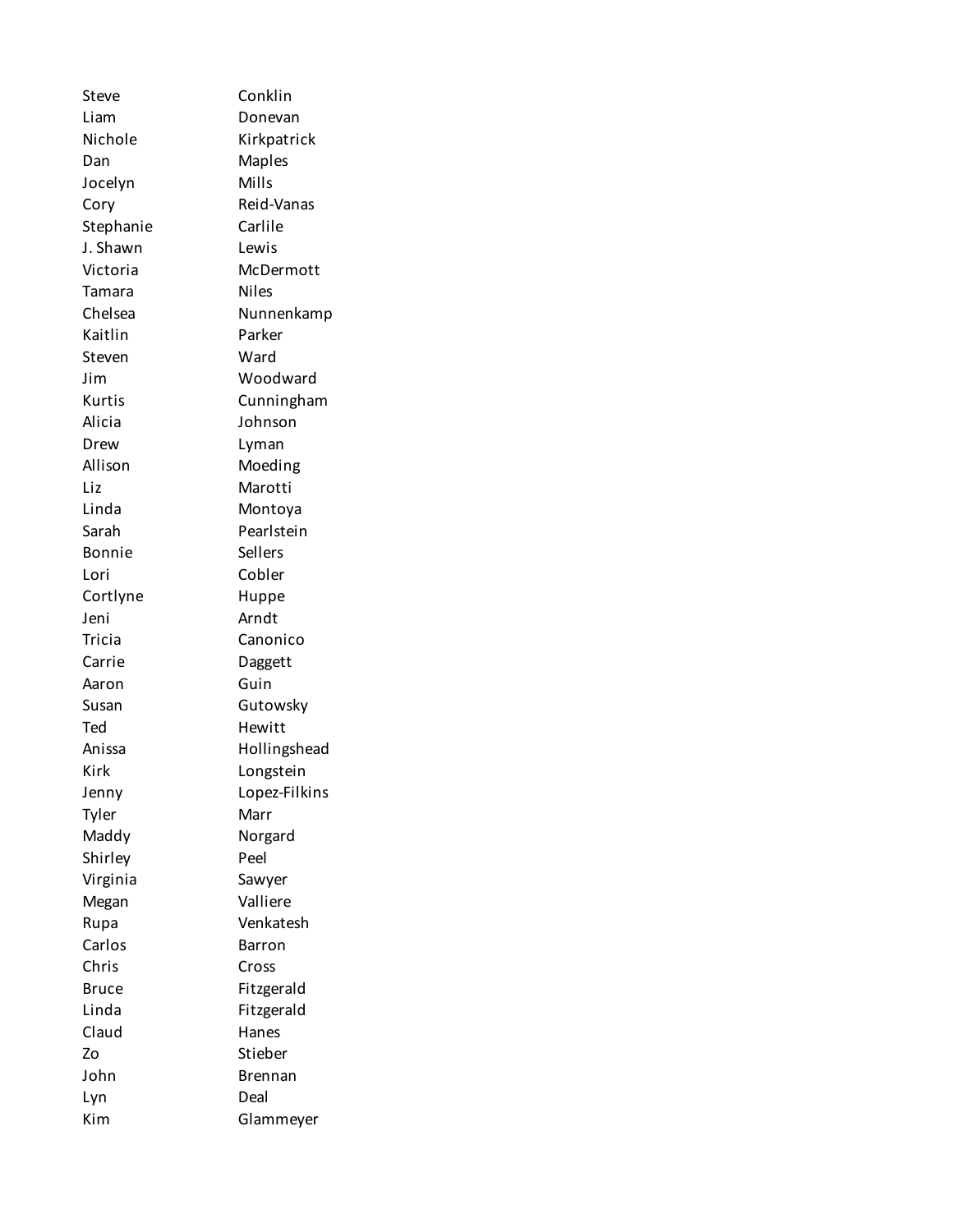Steve Glammeyer Brenda Kaper Jon Kaper Brent Nation James Parks Michelle Parks Doug Schossow Jennifer Schossow Brian Urdiales Richard **Applegate** Joney Carneal Detra Duncan Tamara Estes Troy Johnson Gordon Rick Sharon Thompson John Trylch Mike Bennett Matthew Breman Kimberly Bullen Ken Kreie Amy Miller Jeannine Purser Shannon Vassen Joshua Bertrand Rachel Binkley Elizabeth Bonney Linda Cassaday Storm Gloor Miriam Hegler Dario Katardzic Chuck Line Veronica Marvin Kieran Nelson Doris Rigoni Ryan Tuchscherer Debra Figueroa Jonathan Godes Jenn Ooton Brian Smith Paula Stepp Kerry Swanson Charlie Willman Ingrid Wussow Bill Fisher Jeff Hansen Paul Haseman Carly Lorentz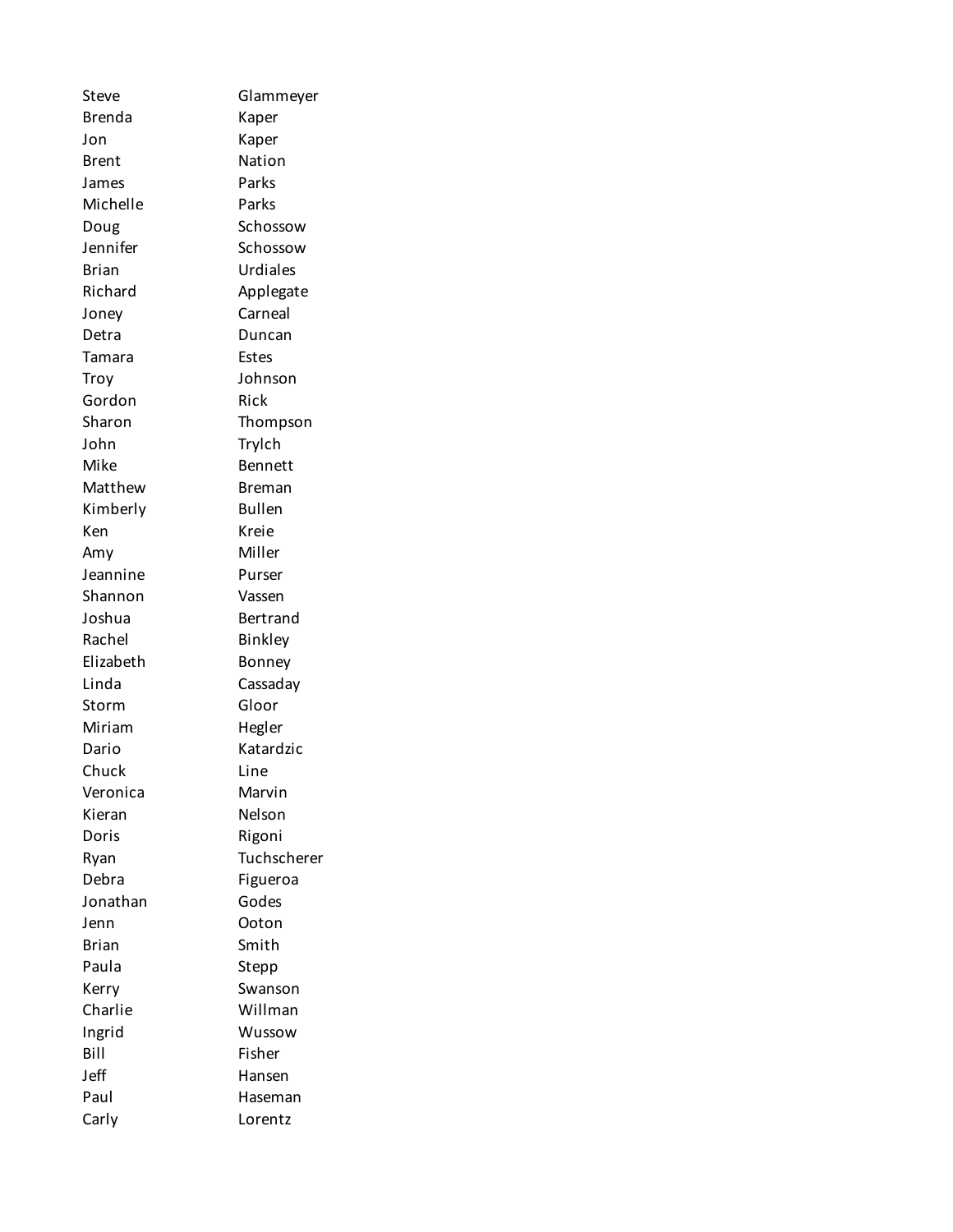| Monica   | Mendoza        |
|----------|----------------|
| Greg     | Caton          |
| Abe      | Herman         |
| Anna     | Stout          |
| Stacey   | Aurzada        |
| Tommy    | <b>Butler</b>  |
| Charity  | Campfield      |
| Sean     | Chambers       |
| Staycie  | Coons          |
| Bruce    | Cooper         |
| Deb      | DeBoutez       |
| John     | Gates          |
| Dale     | Hall           |
| John     | Karner         |
| Dawn     | Olson          |
| Johnny   | Olson          |
| Valerie  | Scheffer       |
| Tonya    | Haas Davidson  |
| John     | Jackson        |
| David    | Kerber         |
| George   | Lantz          |
| Paul     | Wiesner        |
| James    | Gelwicks       |
| Mallory  | Logan          |
| Jonathan | Cain           |
| Charles  | Harmon         |
| Kathy    | Lease          |
| Frank    | McKenzie       |
| Lisa     | Pantoya        |
| Jesse    | Sierra         |
| Edward   | Vela           |
| Eleanor  | Vela           |
| Betty    | Velasquez      |
| Paul     | Velasquez      |
| Tonya    | <b>Briggs</b>  |
| Nicole   | Samson         |
| Charley  | Able           |
| Alex     | Dorotik        |
| Patrick  | Freeman        |
| Ben      | Goldstein      |
| Gregory  | Graham         |
| Kathy    | Hodgson        |
| Alison   | McKenney Brown |
| Adam     | Paul           |
| Gus      | Schenck        |
| Anita    | Springsteen    |
| Lauren   | Stanek         |
| Crystal  | Stevens        |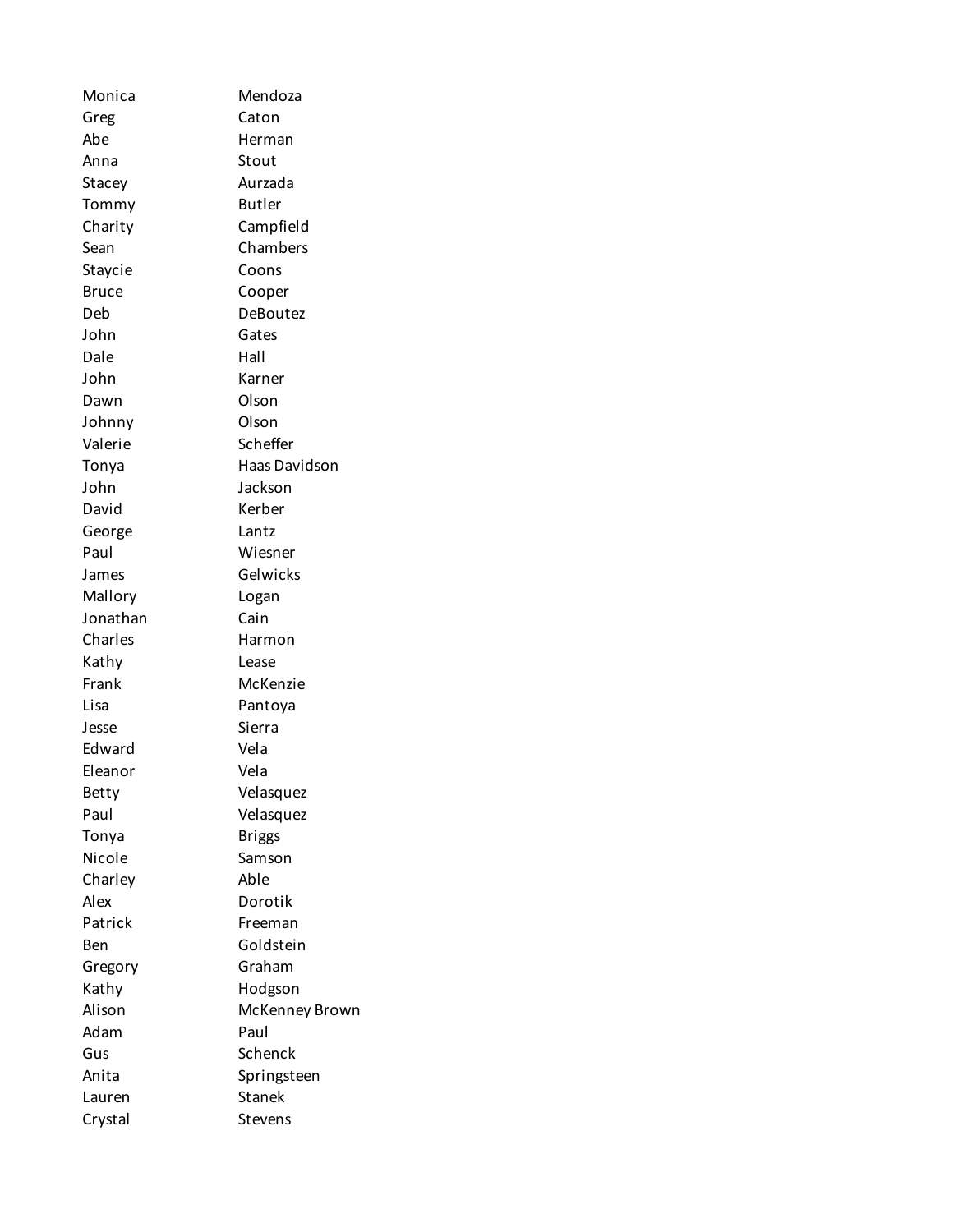Wendi Strom Sharon Vincent Carolyn Wolf Julie Bellomy Mike Bellomy Kirk Crespin Robert Evans Deborah Tamez Manuel Tamez Greg Labbe Laurie Simonson Ashley **Augustin** Stephen Barr Reid Betzing Samma Fox Pam Grove Kelli Narde Kathleen Osher Keith Reester Gretchen Rydin Kyle Schlachter Jerry Valdes Michael Anderson Cathie **Frazzini** Marissa Harmon Arielle Hodgson Seth Hoffman Jeff Holwell Jacqueline Millet Wynne Shaw Atasi Bhavsar Harold Dominguez Jason Elkins Robert Frick Susie Hidalgo-Fahring Tim Hole Marcia Martin Eugene Mei Joan Peck Chris Robbie Aren Rodriguez Jaime Roth Shiquita Yarbrough Megan Davis Deborah Fahey Ronda Henger Steve Adams Richard Ball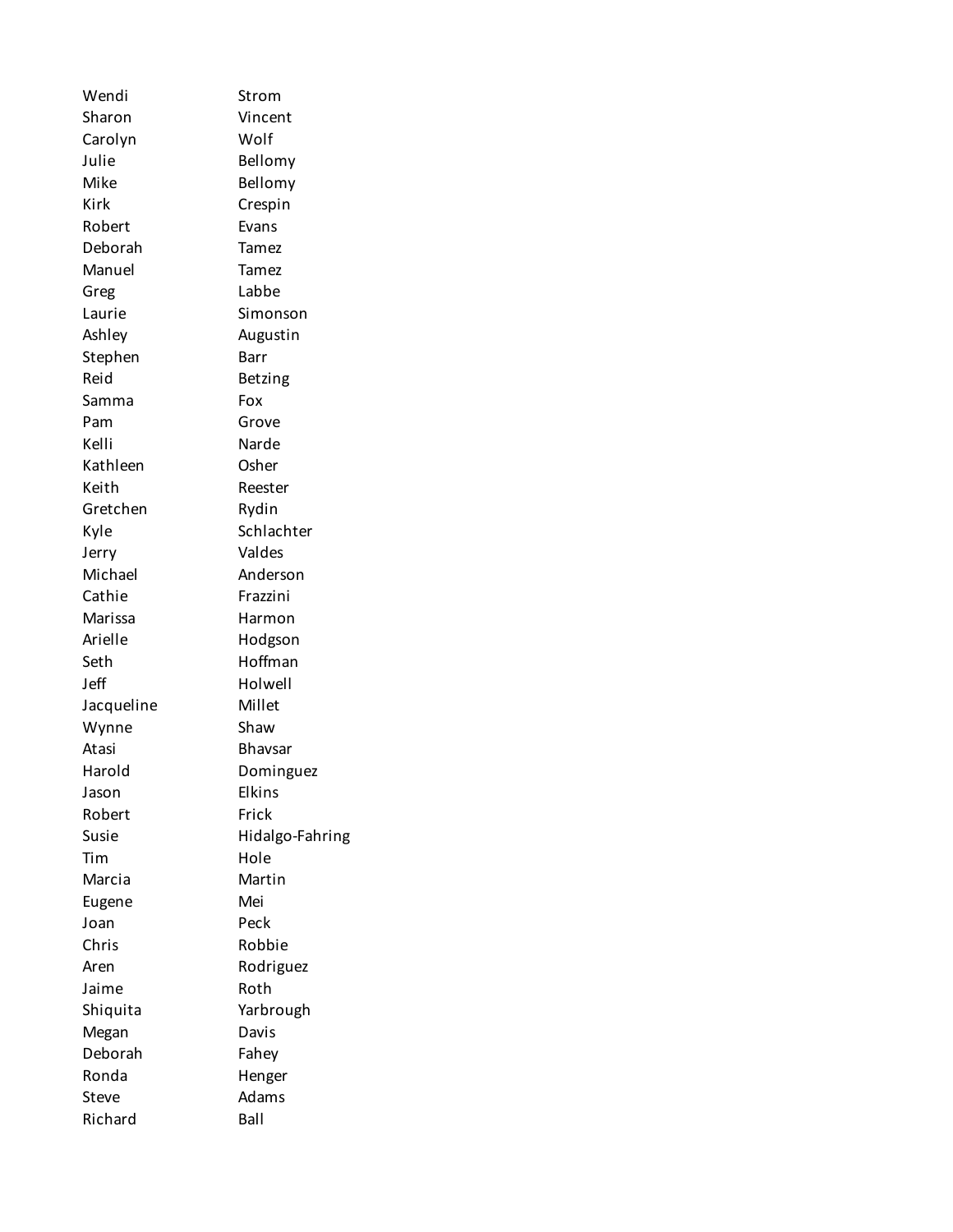John Fogle Dana Foley Katie Guthrie Kristi Hall Jon Mallo Steven Olson Don Overcash Jordan Reif Andrew Treviño Rod Wensing Laurie Wilson Judith Chandler Nancy Fortuin John Graham Denise Howell Natalie Johnson Michelle Whetherhult Gigi Dennis Annabelle Sigala Victor Sigala Barbara Bynum Chris Dowsey Dave Frank Doug Glaspell Matt Magliaro Ann Morgenthaler Becky Brown Joyce Downing Heather Geyer Jessica Hulse Jay Jaramillo Meredith Leighty Shannon Lukeman-Hiromasa James May Brook Svoboda Ashley Witkovich Silas Clarke Ethan Funk Tamara Gulde Peggy Lindsey Josh Smith John Wood Larry Atencio Dennis Flores Denise Guttierez Daniel Kogovsek Lisa Macchietto Duane Gurule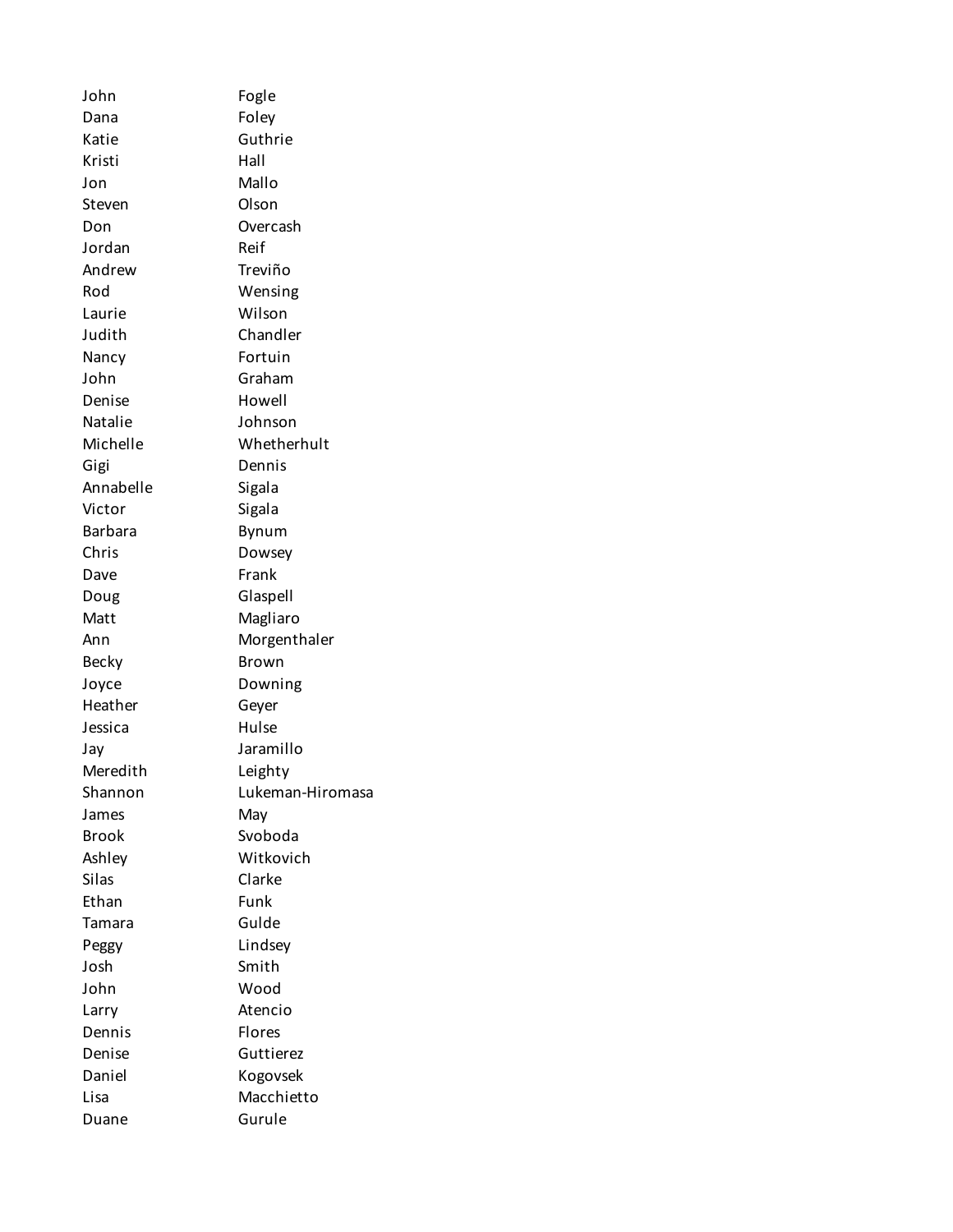Susan Jung Shannon Wallace Justin Critelli Devon Kasper Harald Kasper ERIN KELLEY Erin Kelley Drew Nelson Dan Shore Tara Beiter-Fluhr Sally Daigle Devin Granbery Terrance Kelly Desiree Stange Jay Whittaker Julie Baxter Michael Buccino Robin Crossan Dan Foote Gail **Garey** Tom Leeson Dakotah McGinlay Fran Suiter Gary Suiter Joella West Kevin Blankenship David Acunto Todd Barnes Ebony Garcia Eric Garcia Randy Grant Dennis Henson Kathryn Henson Joyce Hunt Gordon Olson Jessica Sandgren Barbara Unrein Tony Unrein Tami Yellico Larry Dorr Leslie **Edwards** David Frankel Doug Hall Nancy McNally Mathew Munch Rich Seymour Shelly Seymour Patrick Goff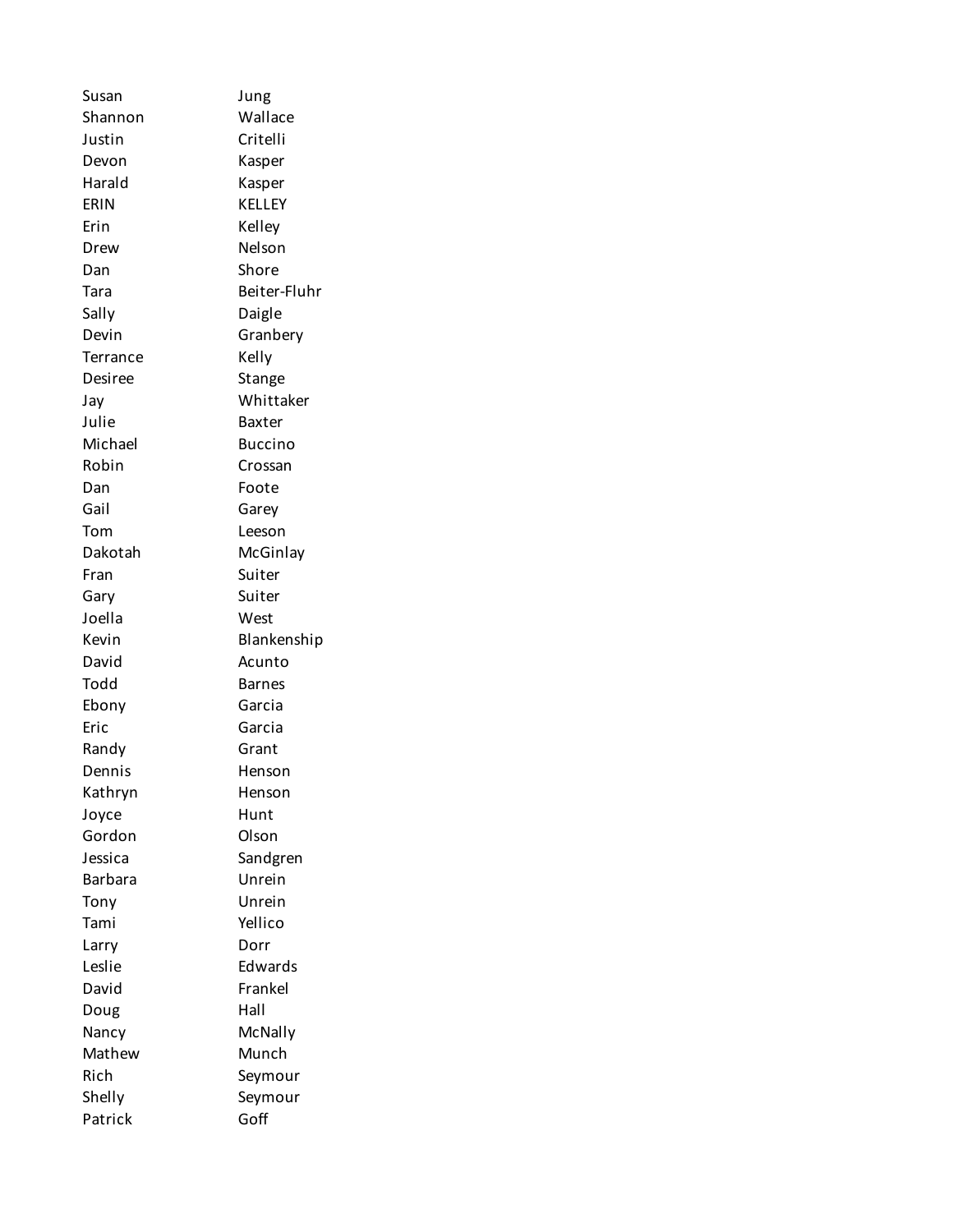Rachel Hultin Jim Lorentz Valerie Nosler Beck Christopher Randall Bud Starker Mary Starker Kellie Case Frank Connors Hilary LaBarre Michael Lawson Catherine Nakai Rusty Neal David Ott Robert Zuluaga Terri Frame Tim McClung Katie Moore Scott Moore Marc Shay Marcia Shay Ashley Campbell Claybourne Douglas Eddie Gerze Darren Leveille Sean Wolfe Tami Foster Kaylynn Hemlock Melissa Marshall Elijah Rawls Kenton Yearick Stacia Smith Dan Hodges Heidi Williams Dave Horras Mike Metheny Tim Swanson Dan Weed Mary Ann Attridge Nancy Newell Margaret Hunt Dave Bowman Christy Doon Greg Etl Rick Garcia Dana Hlavac Patty Hlavac Chris La May Tara Marshall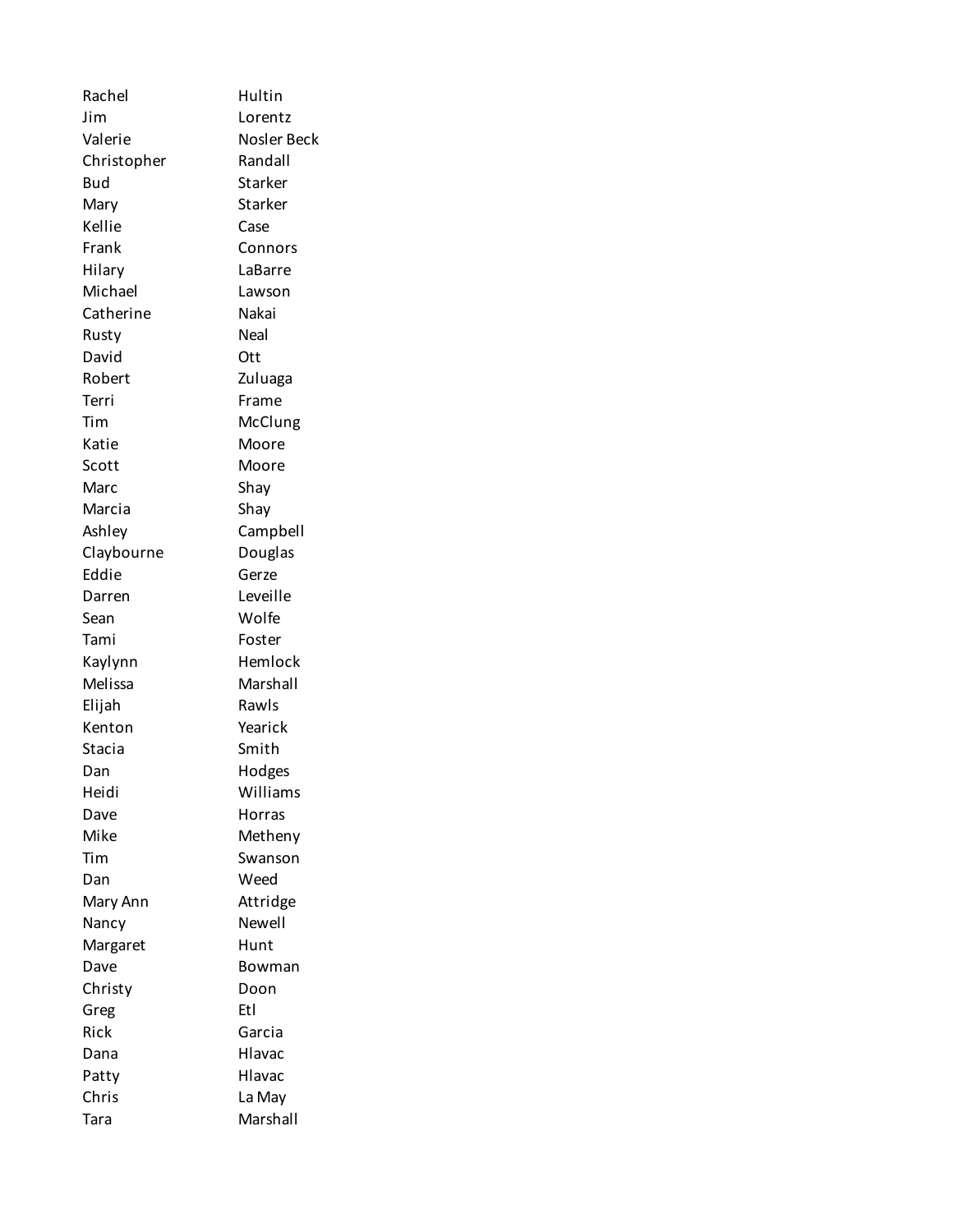Danielle Milone Patrick Rondinelli Desi Santerre Randi Snead Traci Stoffel Chantal Unfug Greg Winkler John Chapman Christine Berg Crystal Egelkamp Dylan Klomhaus Eric Lowe DeLynne Southern Jerilynn Francis Margie Joy Chris Lopez Caroline Trani Rich Coolidge Cameron Venable Jeff Sprole Rick Chase Tim Mullen Denis Rice Mike Whalen Tyler Svitak Meghan White Beth Justice Sharon Trilk Kevin Carpenter Ariana Flandrick Keith McLaughlin Austin Reichel Austin Reichel Danielle Campbell Dylana Gross Sabrina Fahey Andrew Gorgey Dana Barton Lindsey Jones Zach Stone Geralyn Gorshing Deanna Heyn Nathan Batchelder Danielle Glover Slavica Park Roger Sherman Joe Stanoch Scott Harry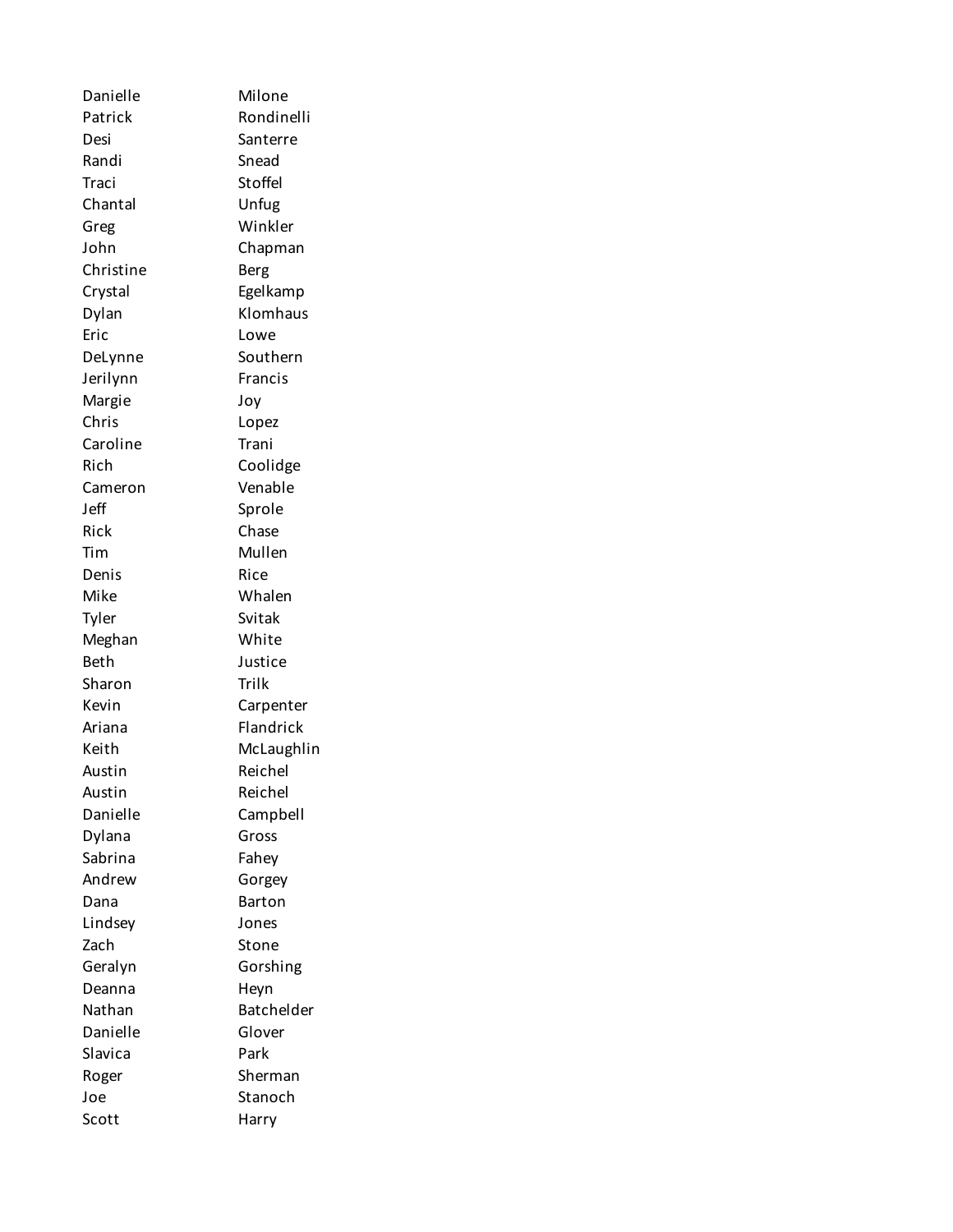Sara Behunek Andrew Hill Michael Douget Dan Hammack Jill Olerich Kurt Tracy David Thrower Ron Bernstein Chrissy Estes Faraci Fabby Hillyard Chad Horrell Katherine Correll William Shrum Kate Bailey Heather Basch Melanie Daly Jade Johnson-Masuen Kim Koy Diana Sadighi Alexander Sediva Dave Strousberg Nicole Trotta Chad Trulli Deanna Waldron Kevin Gray Steve Lenti KC Becker Eugene Farish Evelyn Farish Jessica Alizadeh Christine Francescani Kourtney Goebel Todd Messenger Jack Reutzel Karen Reutzel Charles "Ray" Bailey Timothy Joyce Haley Carmer Christine Gazda David McConaughy Rick Huggins Jeff Maier Anne Castle Christopher Berry Carey Calabrese Kim Cameron Jason Fetters Will Mason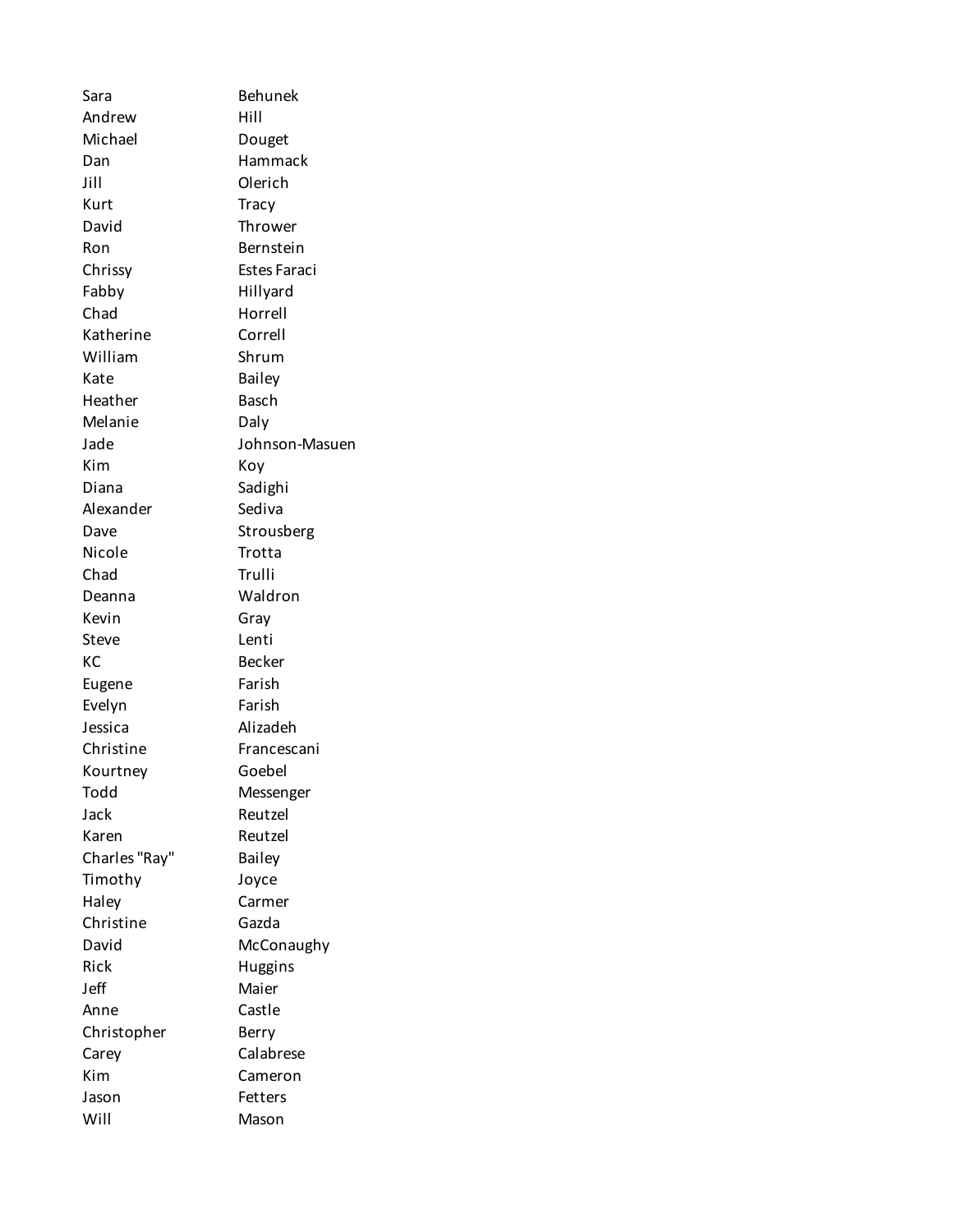Sam Morton Betsy Sachs Mary Lynn Macsalka Marshall Martin Kevin Bergschneider Mattie Prodanovic Jason Simmons Kendra Carberry Austin Flanagan Ruthanne Goff Dan Harvey Elizabeth LeBuhn Jeff Parker Wilson Scarbeary Katharine Vera Patrick Wilson Morgan Cullen Murray McBride Ken Price Irena Stevens George Wentz David Zelenok Carl Hurst Liz Rita Craig Faessler Jonathan Mantay Ken Clifford Josh McGibbon Kevin Tone Kevin Vecchiarelli Kaitlin Turner Karl Hanlon James Neu Kathy Fogo Nicolas Cotton-Baez Jonathan Abramson Brandon Dittman Kenneth Fellman Colleen McCroskey Dan Krob Matt Krob Nathan Krob Scott Krob Kenneth Guckenberger Mario Trimble Nicole Steed Avi Rocklin Gregg Piburn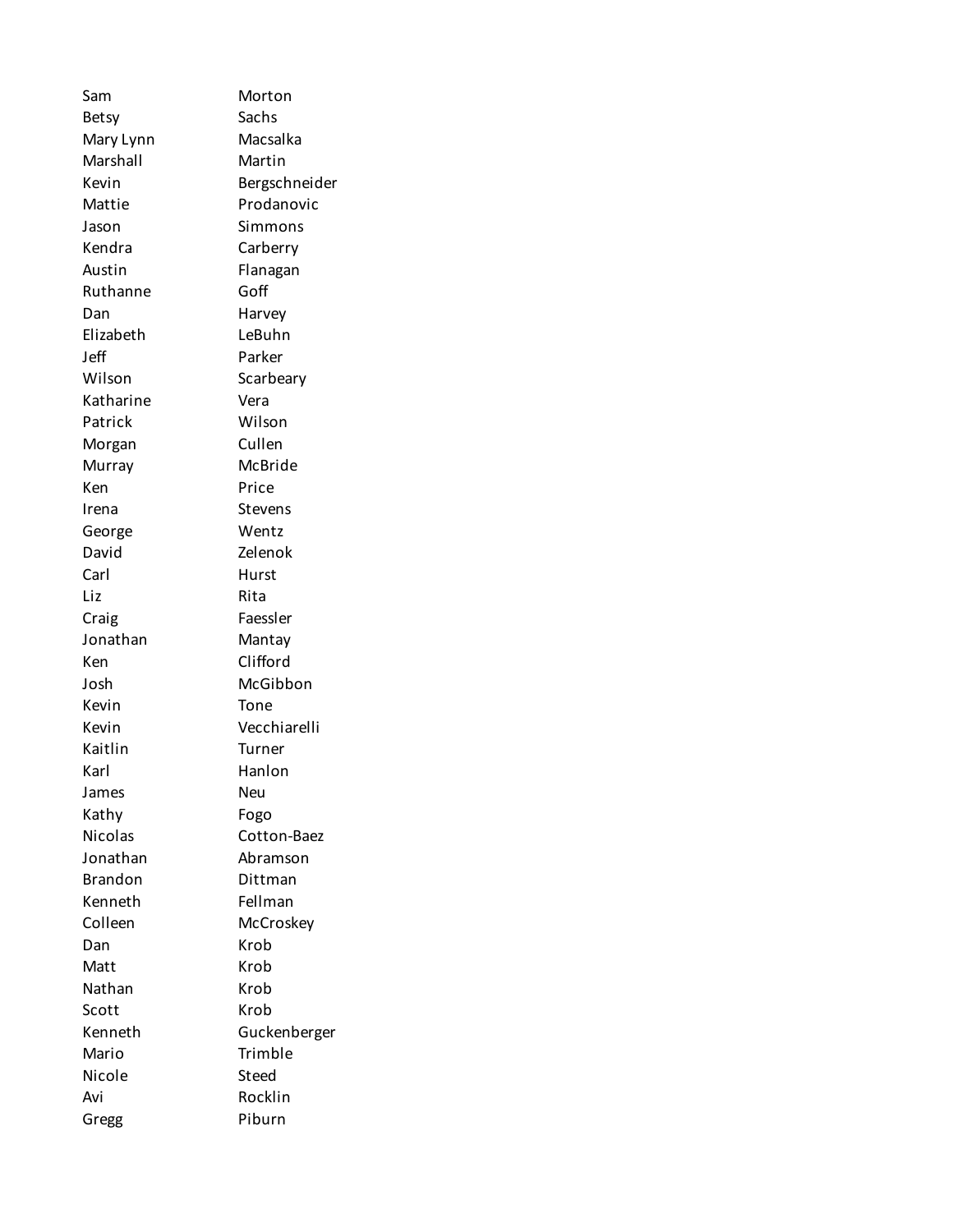Izabela Lundberg Joe Serio Julia German John Honker Ashley Brasovan Tracey Cousins Dan Gacnik Hillary Hanson Jack Klassen Kathie Guckenberger Carmen Jackson-Brown Evin King Marcus McAskin Christiana McCormick Linda Michow Jenna Roth Lori Strand Angela Goble Laura Kroeger Debra Adair Ben Bates Michael Knapp Cherie Mason Maggie Kavan Garett Johnson Paul Plasha John Redwood David Beebe Sterling Folden Pamela Owens Shaunna Mozingo Eren Yar Gerald Dahl Thad Renaud William Mutch Doug Linkhart Jonah Wisch Damema Mann Carol Brehm Nicole Kubik Troy Bernberg Erin Smith Joe Evers Kelsey Olson Ryan Elliott Clint Knittle Lynn Padgett Kino Becton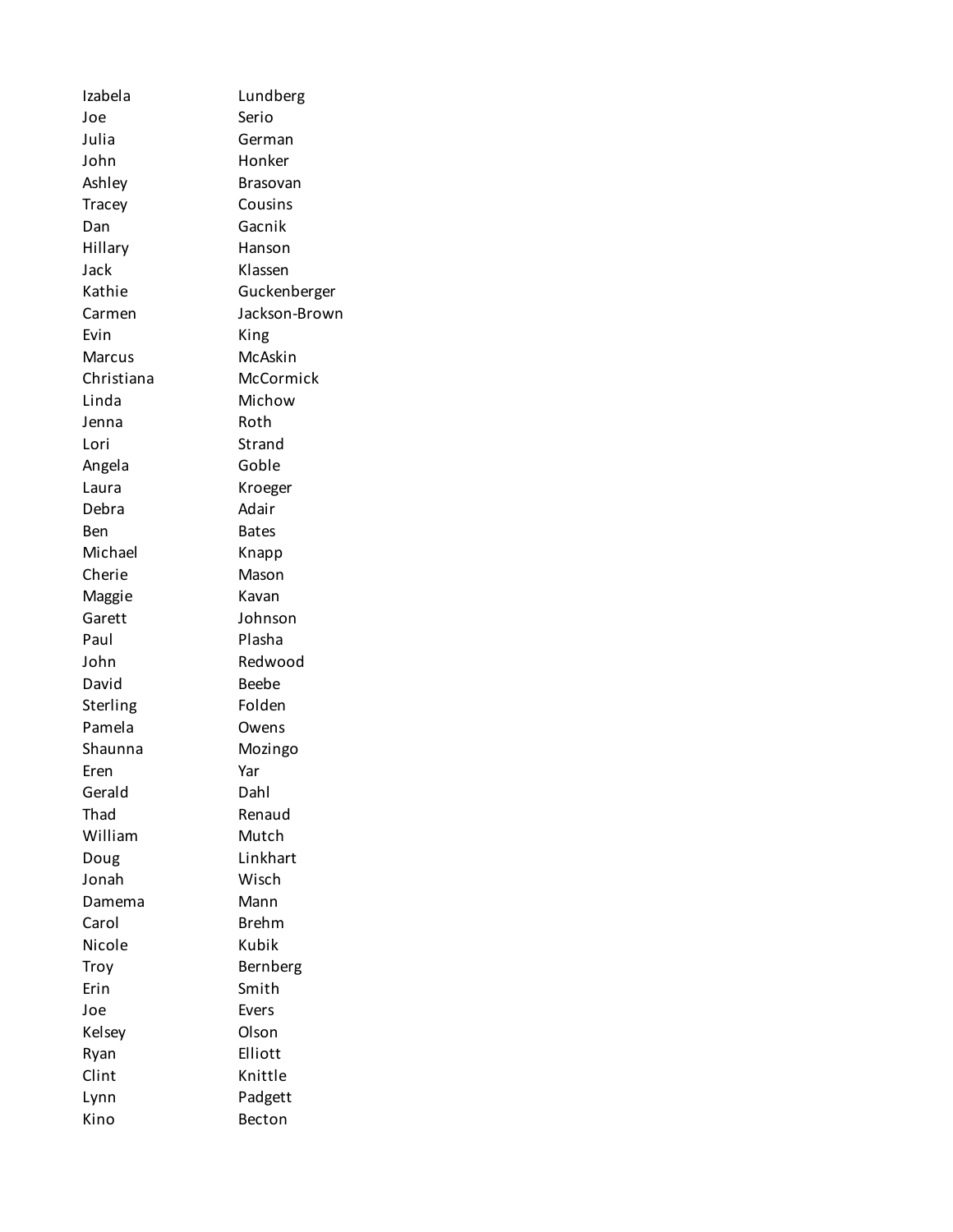Paul Benedetti NULL NULL Mike Fisher Jessica Thorne Karyn Thorne Ward Thorne Rob Watts Rafael Chanza Virjinia Koultchitzka Patrick O'Brien Allison Walendzik Diane Lapierre Jonathan Gesick Dennis McMonigle Jace Vaill Phil Zimmerman Mike Murphy Cassie Rodriguez David Bell Lauren Hartman Michael Coyle Paul Vesel Angelos Vlasopoulos Liz Chapman Tom Maxwell Holli Mcelwee Holli McElwee Mark Petrovich Emily Shuman Shani Canillas Matt Denney Eric Pendley Travis Reynolds Jordan Lerner Olivia Pierangelino Kate Sipla Charity Walker Seth Walker Emily Cordes Savannah Mantele R.D. Sewald Jenn Flentge Ryan Gordon Matt Hutson Chris Lehrman Warren Swanson Andrew Arnold Matt Lehrman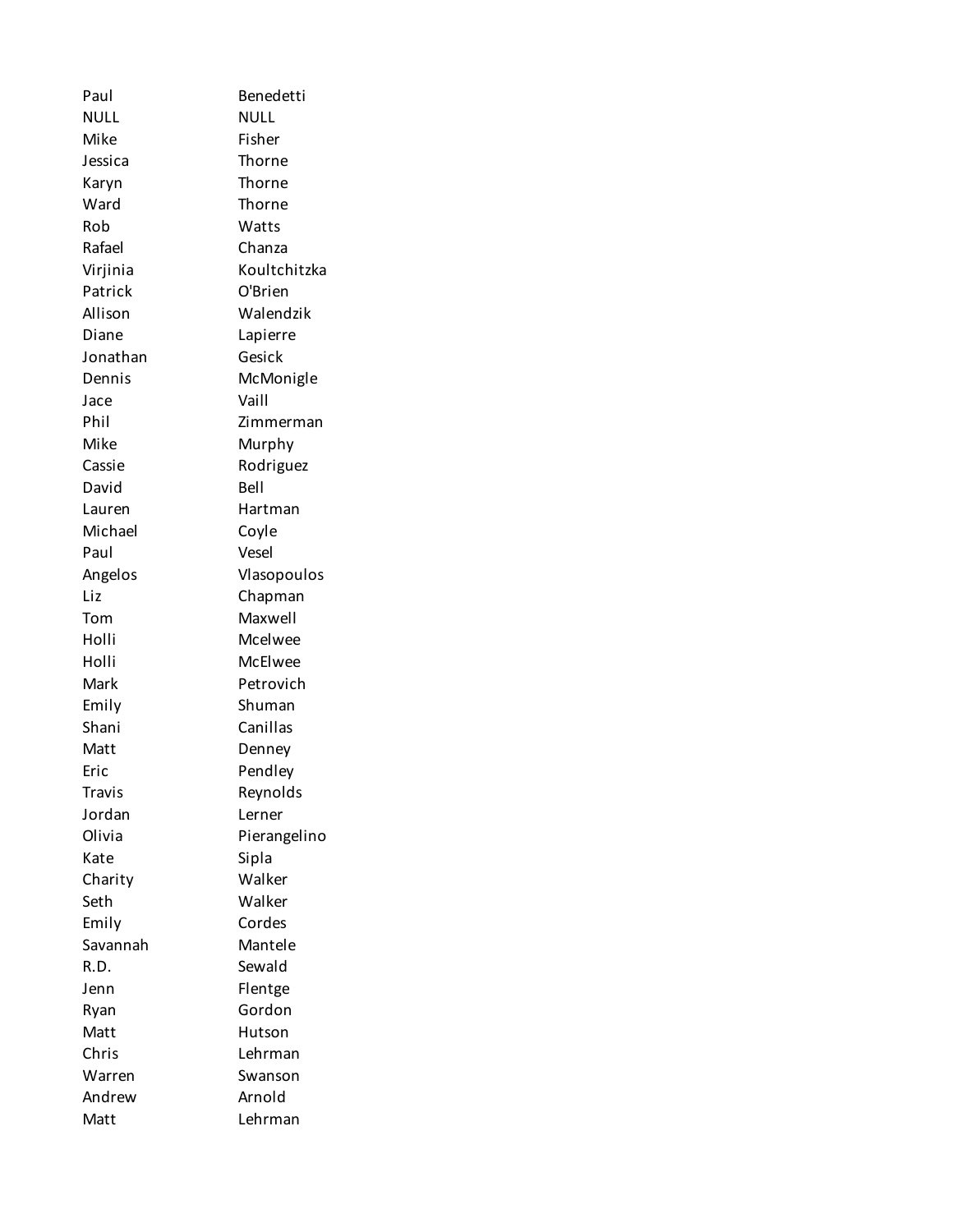Jennifer Oliver Mike Dell'Orfano Dianne Criswell Michael Dino Jarett Hughes Jock Tuttle Alan Matlosz Bryan Stelmack Stephanie Ralph Lorie Williams George Allen Jenifer Freeman Jenifer Freeman Maren Stewart Tamra Ward Jason Gruwell Jason Edinger Roy Haynie Emily Patterson Maura **Hernandez** Brandon Hil Jared Jefferson Dencia Raish Patrick Gleason Saam Golgoon Delia Rollow Shannon Thober Ryan Mahoney Alexis Hartz Nicol Killian Eli Luke Kathleen Sickles Ashleigh Tarkington Lori Zazzaro Lori Pindell Royce Pindell Trish Stiles Lynette White Brian Dubois Timothy Hardy Christopher Kirk Toby Babich John DeBee Michelle Eddy Noah Hopkins Ted Slaughter Jay Beckerman Dick Carleton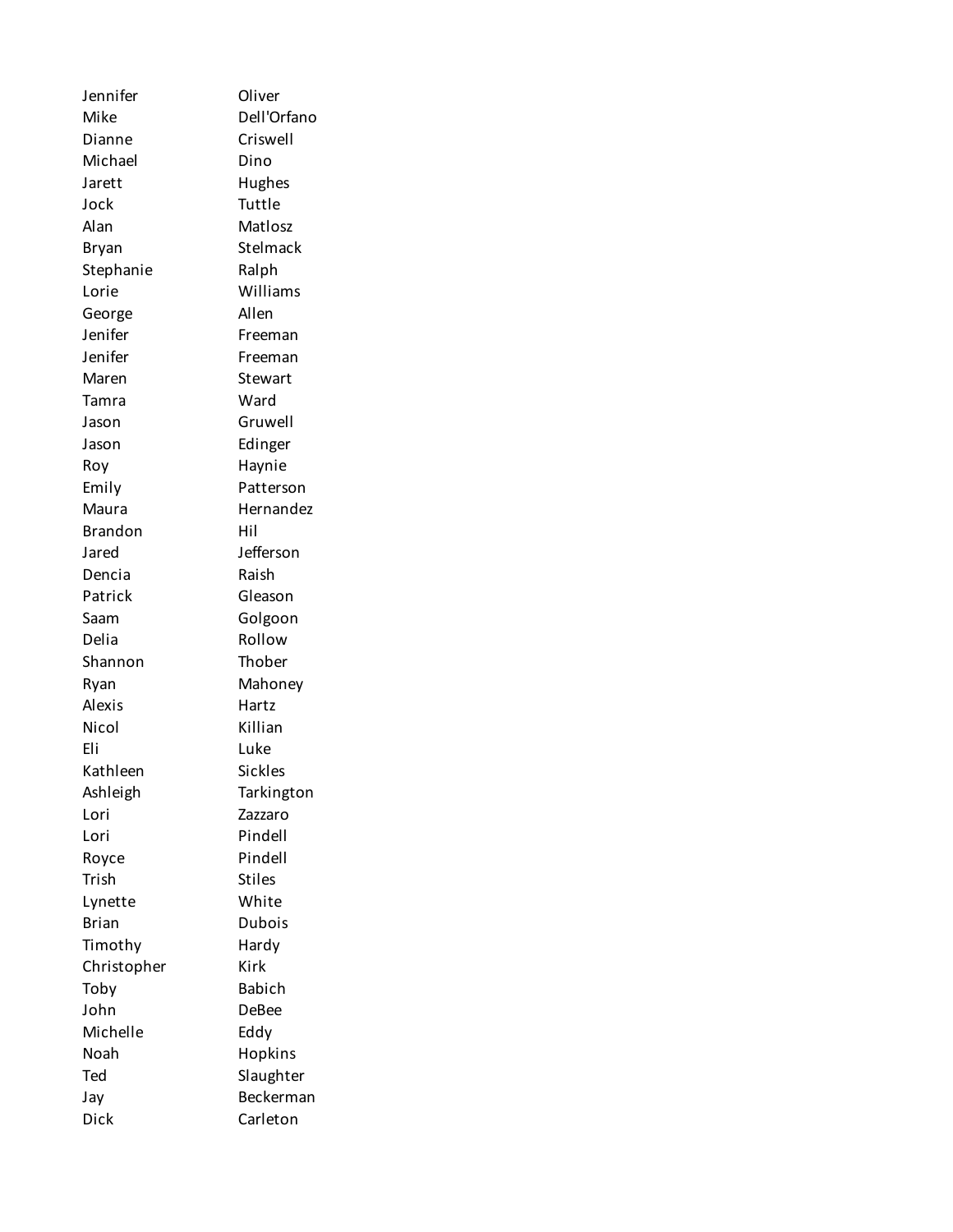Kirsten Crawford Shannon Haynes Rick Holman Eric Mamula Todd Rankin Carol Saade Joel Benson Sue Cobb Libby Fay Mark Jenkins Phillip Puckett Devin Rowe Joseph Teipel Ben Bohmfalk Lauren Gister Chris Hassig Kevin Bracken David Corliss Jason Gray Mike Hyman Lindsay Jordan Lena McClelland Jenny Nelson Richard Barela Miriam Gonzales Brian Lujan Peggy Martinez Debbie Knudsen Phil Knudsen Tylaire Garey Dani Taylor Ian Billick Andrew D'Ambruoso Leslie Klusmire Ali Gerstenberger Shelly **Burnett** Leigh Anne Lobato Bernadette Martinez Nineah Martinez Bob Muncy Renee Imamura Leigh Reeves Grant Allen Geoffrey Grimmer Greg Brinck Liz Heid Glenn Ledall Patrick Davidson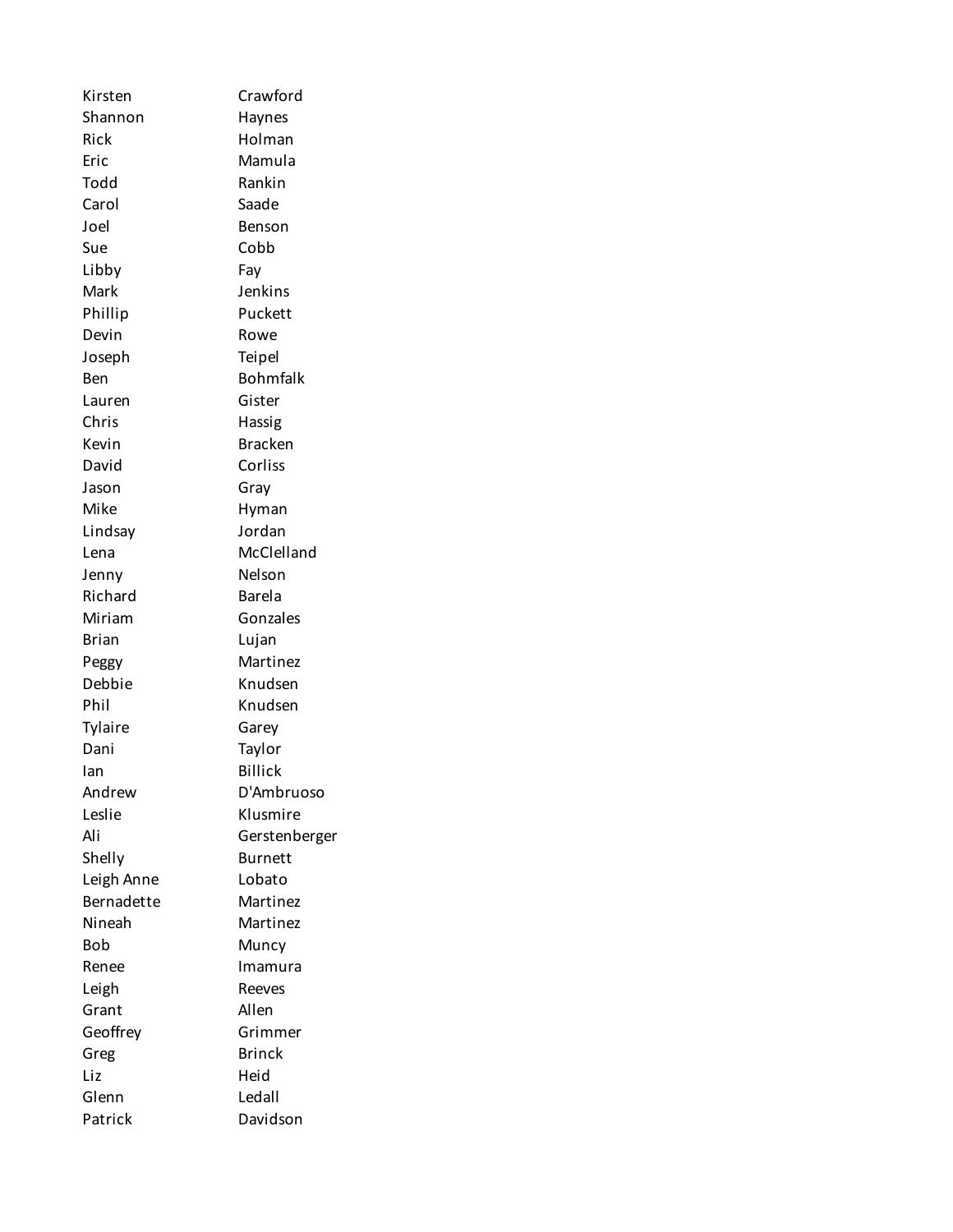| Daniel       | DiLoreto      |
|--------------|---------------|
| Jenna        | DiLoreto      |
| Angela       | Ternus        |
| Dave         | Ternus        |
| Megan        | Vasquez       |
| Emily        | Baer          |
| Malcolm      | Fleming       |
| Julian       | Jacquin       |
| Craig        | Wiley         |
| Melissa      | Wiley         |
| Jason        | Damweber      |
| Dan          | Kramer        |
| Cindy        | Younglund     |
| Janell       | Sciacca       |
| Sean         | Doherty       |
| Frank        | Jimenez       |
| Doug         | Sharp         |
| David        | Whelan        |
| Ed           | Cannon        |
| Kristi       | Cannon        |
| <b>Brian</b> | Cerkvenik     |
| Lewis        | Gregory       |
| Katie        | Soles         |
| Eileen       | Waldow        |
| Kevin        | Ash           |
| Kevin        | Brown         |
| Tracie       | Crites        |
| Mark         | Lamach        |
| Jason        | <b>Meyers</b> |
| Lauren       | Mueller       |
| <b>Bryan</b> | Ostler        |
| Jessie       | <b>Burley</b> |
| Rick         | Ihnken        |
| Hunter       | Mortensen     |
| Filbert      | Archuleta     |
| Lonelle      | Archuleta     |
| Cheryl       | Campbell      |
| Eliseo       | Lopez         |
| Katherine    | Rodriguez     |
| Ted          | Cherry        |
| Josh         | Hardy         |
| Rebecca      | Quesada       |
| <b>Nick</b>  | Raible        |
| Nicole       | Schafer       |
| Jeffrey      | Sneddon       |
| Christina    | Bergquist     |
| Ernie        | Bjorkman      |
| Sue          | Bjorkman      |
|              |               |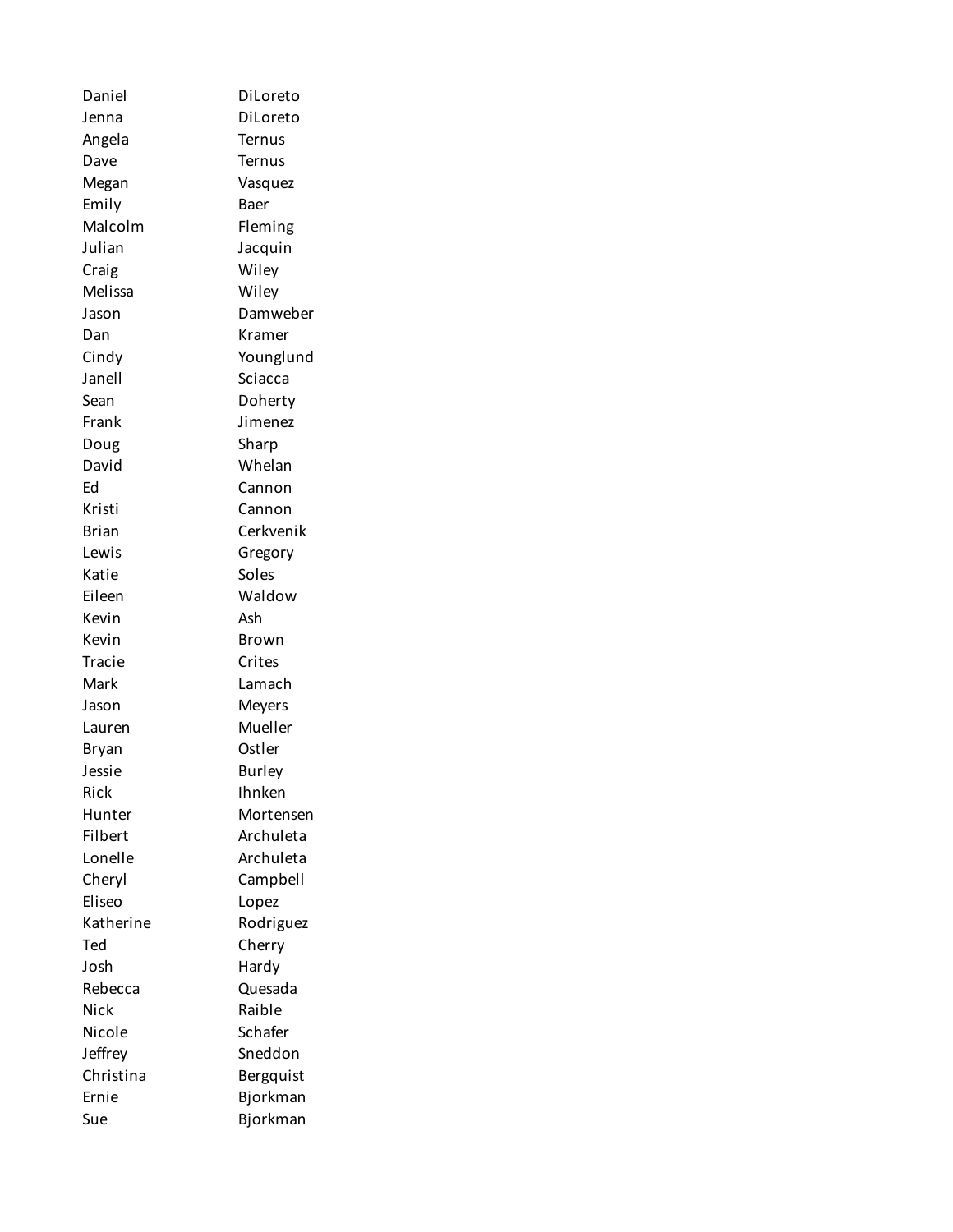Thomas Bruton John Crone Nancy Dixon Todd Dixon Rebecca Frank Katharine Guthrie Becky Close Dale Colerick Lucas Ackerman Meredi Howe Christine Lee Stephen Lee Philip McElroy Jessie Webb Linda Blackston Lisa Buesgens Todd Byrd Shannon Norgren Daniel Warren Jennifer Woods Edward Box Clark Craig Sharon Craig Tuggy Dunton Matthew LeCerf Carrie Hartwell Greg Nein Gary Lagrimanta Christian Morgan Julie Piper Nathan Roth Kimberly Boyd Jerry Lujan Paula Medina Shawn Pagnotta Audrea Rendon Austin Valdez Larry Zaragoza James Kevin Oakes Marleen Oakes Doug Hamel Tammy Hamel Vance Lipsey Alexander Mulhall Dave Roberts Henry Woods Robert Gordanier Brenda Hamilton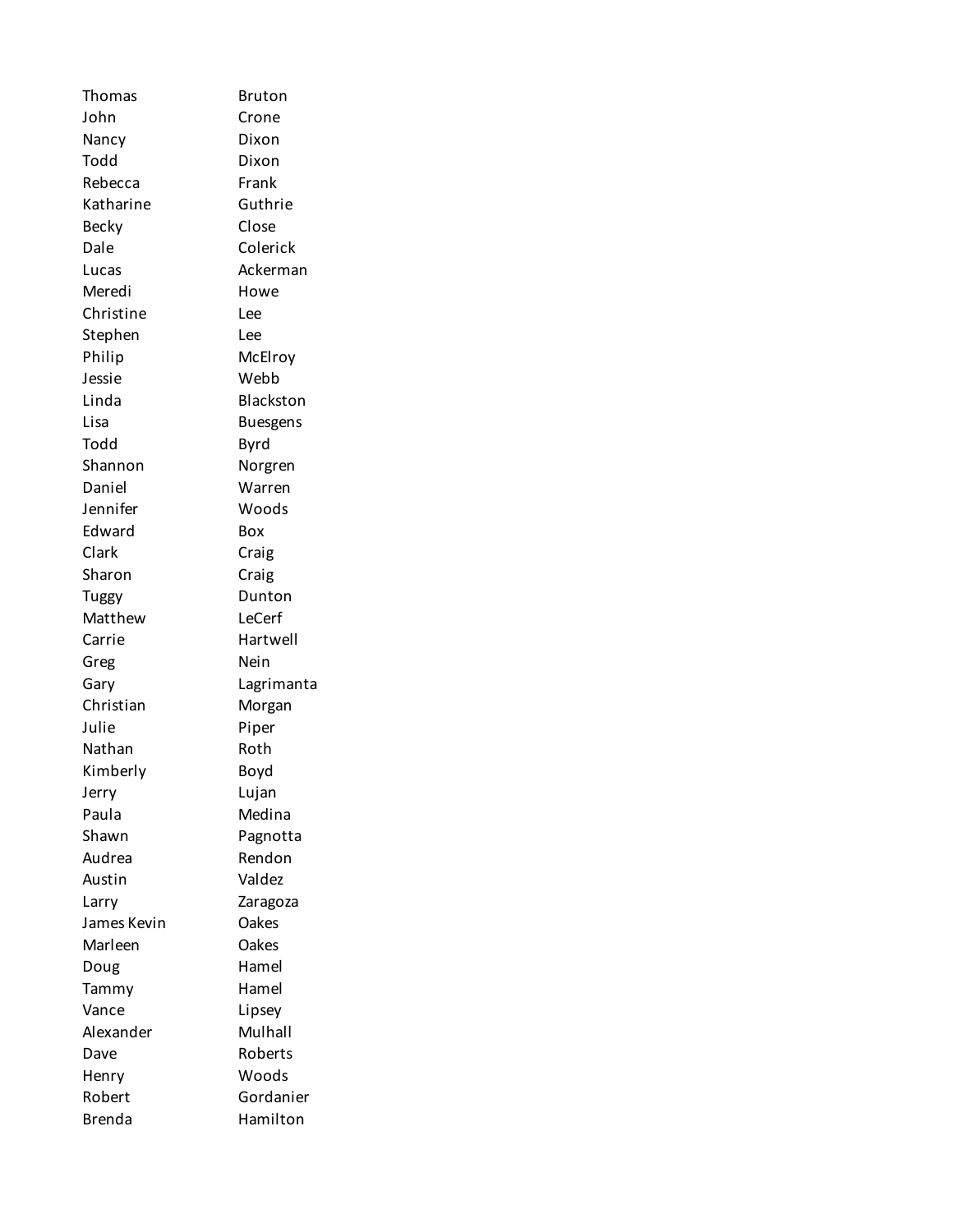Jonathan Chittenden Laci Chittenden Terry Pottorff Wendy Pottorff Bo Randolph Heather Randolph James Reimer Lagenia Reimer Chris Snyder Monte Snyder Greg Tacha Kirsten Tacha Dawn Coen Mike Mahoney Brian McBroom Heather Meierkort Carole Ott David Ott Jacklyn White Jocelyn Farrell Tanya Mercer-Daty Hollie Rogin Victoria Simonsen Ellen Barz Janice Bryan Haylie Higgins Jamie Higgins Cindy Simpson David Adams Dawn Adams Brooke Babcock Helen Migchelbrink Erika Rasmussen Herman Schranz Mary Strutt Colleen Whitlow Mandi Etheridge Heather Beckman Dan Dean Brian Lane Cheryl Powell Caree Rinebarger Tyler **Berger** Ricardo Ellis Mike Foreman Shane Sandridge Darcy Schoening Don Wilson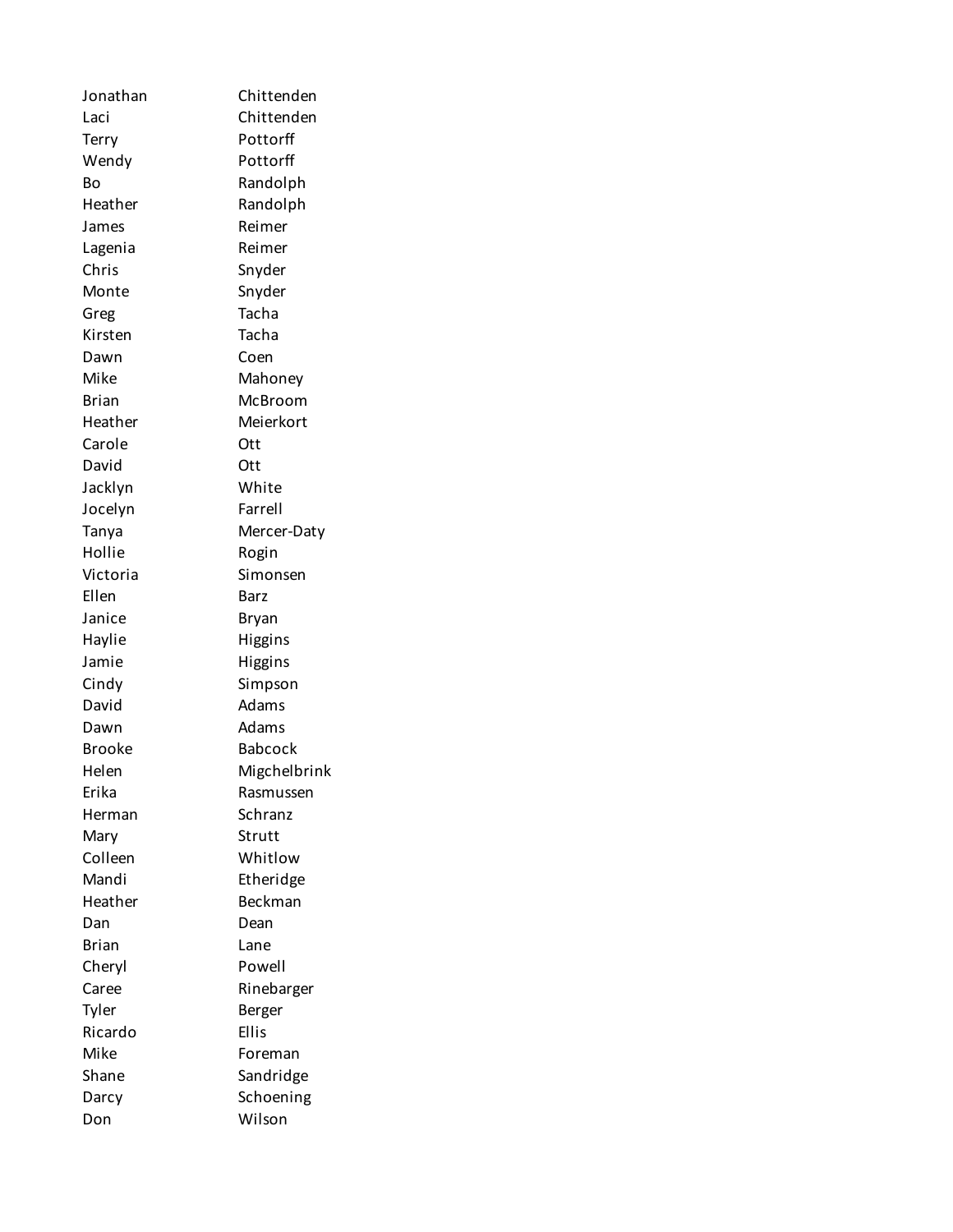Heather Wilson Katie Gill Paul Sutton Kara Winters Catherine Colwell Steven Davis Emilie Mitcham Laila Benitez Dan Caton Zoe Dohnal Michelle Haynes Lizbeth Lemley Harvey Mogenson Paul Wisor Nicholas Kempin Dwayne Lehnertz Miranda Fisher Rochelle Firth David Reynolds Candy Meehan Amanda Pierce David Torgler Greg Davidson Rob Smith John Wontrobski Karen Gates Brooke Price Shae Smith James Dickhoff April Hessman Torry Hessman Bill Carlson Ellen Turner Glant Havenar Karen Stuth Anne Barrington John Diak Kelsey Hall Laura Hefta Michelle Kivela Michael Cowper Nick Ralston Sherry Renken Troy Renken Miko Rios Adrienne Sandoval Melissa Matthews Samuel Matthews II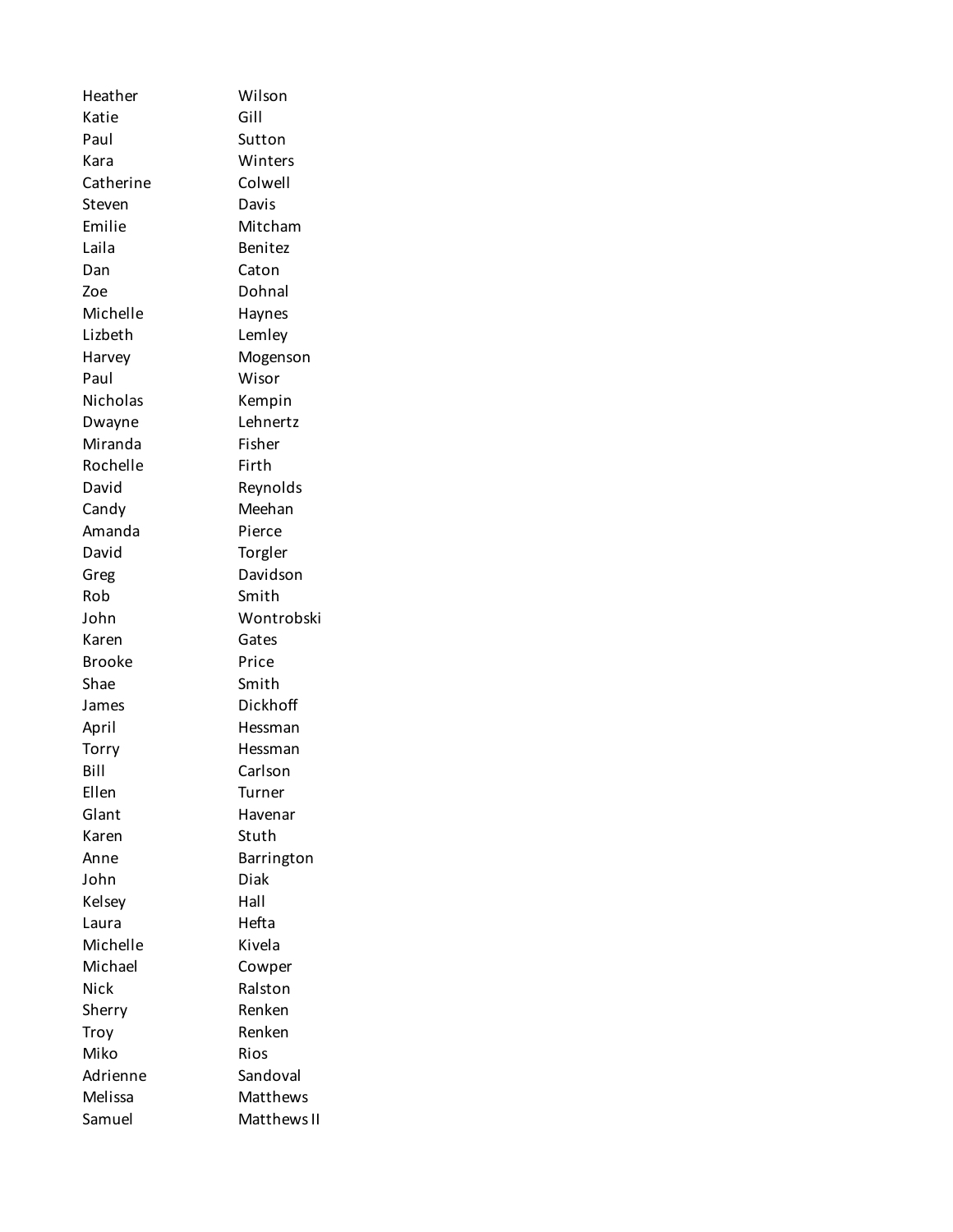| Chauncey      | McCarthy         |
|---------------|------------------|
| John          | Clark            |
| Preston       | Neill            |
| Frank         | <b>Baszler</b>   |
| Matthew       | Fries            |
| Dennis        | Kane             |
| Dan           | <b>Meyers</b>    |
| Lindsay       | Radcliff-Coombes |
| Leah          | Vanarsdall       |
| Nicholas      | Wharton          |
| Amie          | Tucker           |
| Ileen         | Squire           |
| Harry         | Wenzel           |
| Ryan          | Hyland           |
| Mark          | Leidal           |
| Ann-Marie     | Sandquist        |
| Erin          | Young            |
| John          | Dresser          |
| Jim           | Wahlstrom        |
| Tyler         | Gibson           |
| Matt          | Magley           |
| Amanda        | Holland          |
| Katie         | Doody            |
| Scott         | Robson           |
| Alexandra     | Slaten           |
| DeLanie       | Young            |
| <b>Travis</b> | Coggin           |
| Barry         | Davis            |
| Pete          | Seibert          |
| Calar         | Chaussee         |
| Christine     | Gaiter           |
| Jon           | Gaiter           |
| Patti         | Garcia           |
| Rebekka       | Kinney           |
| Ashley        | Macdonald        |
| <b>Brian</b>  | Mason            |
| Shirrell      | Tietz            |
| David         | Wiegand          |
| Gabriel       | Shank            |
| Pam           | Acre             |
| Tom           | Acre             |
| Ken           | Bennett          |
| Scott         | Charpentier      |
| Julie         | Cline            |
| Kimberly      | Emil             |
| Karen         | Frawley          |
| Shane         | Hale             |
| Jason         | Hallett          |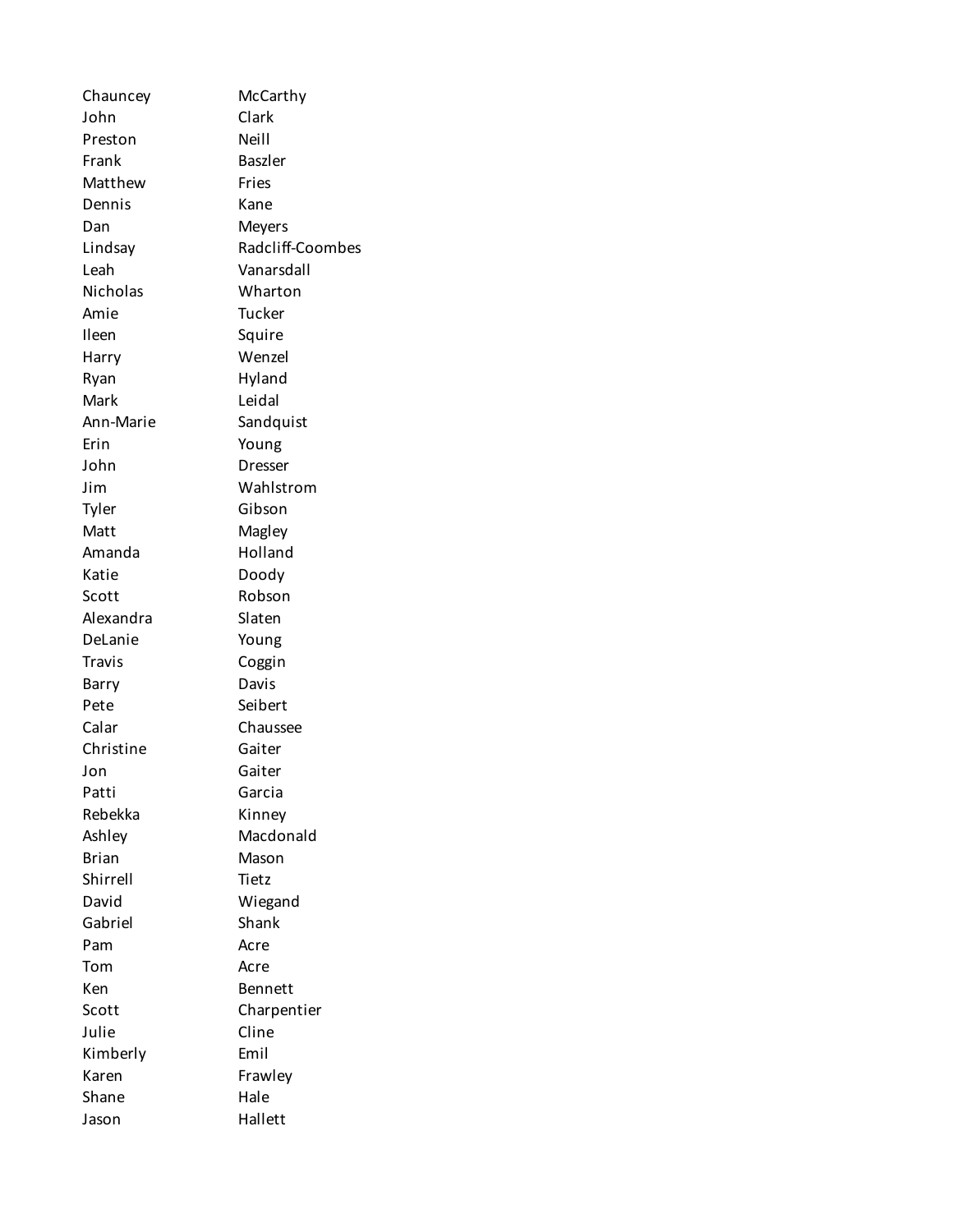Ian McCargar Paul Rennemeyer Victor Tallon Barry Wilson Alisha Janes Danielle Jardee Rebecca Kaufman Keith Riesberg Beth Williams Sheila Symons Andy Kovacs Rebecca Berner Will Kerns Jeff Ream Molly Thiebaut Melissa Buck James Mann Brian Blehm Brad Case Deborah Case Tom Green Beth Martin Bill Meier Ursula Morgan Troy Whitmore Lisa VanRaemdonck Richard Werner Armando Valdez Michelle Lynn Ryan Irsik Paul Wember Jill Hassman Maureen Juran Jennifer Madsen Chris Price Molly Schultz Robert Widner Jacob Kordich Elliott Browning Nina Williams Geoff Wilson Craig Eicher Kelly Flenniken Liz Gardner Andrew Holder Iffie Jennings Breck Laws Angelica Maez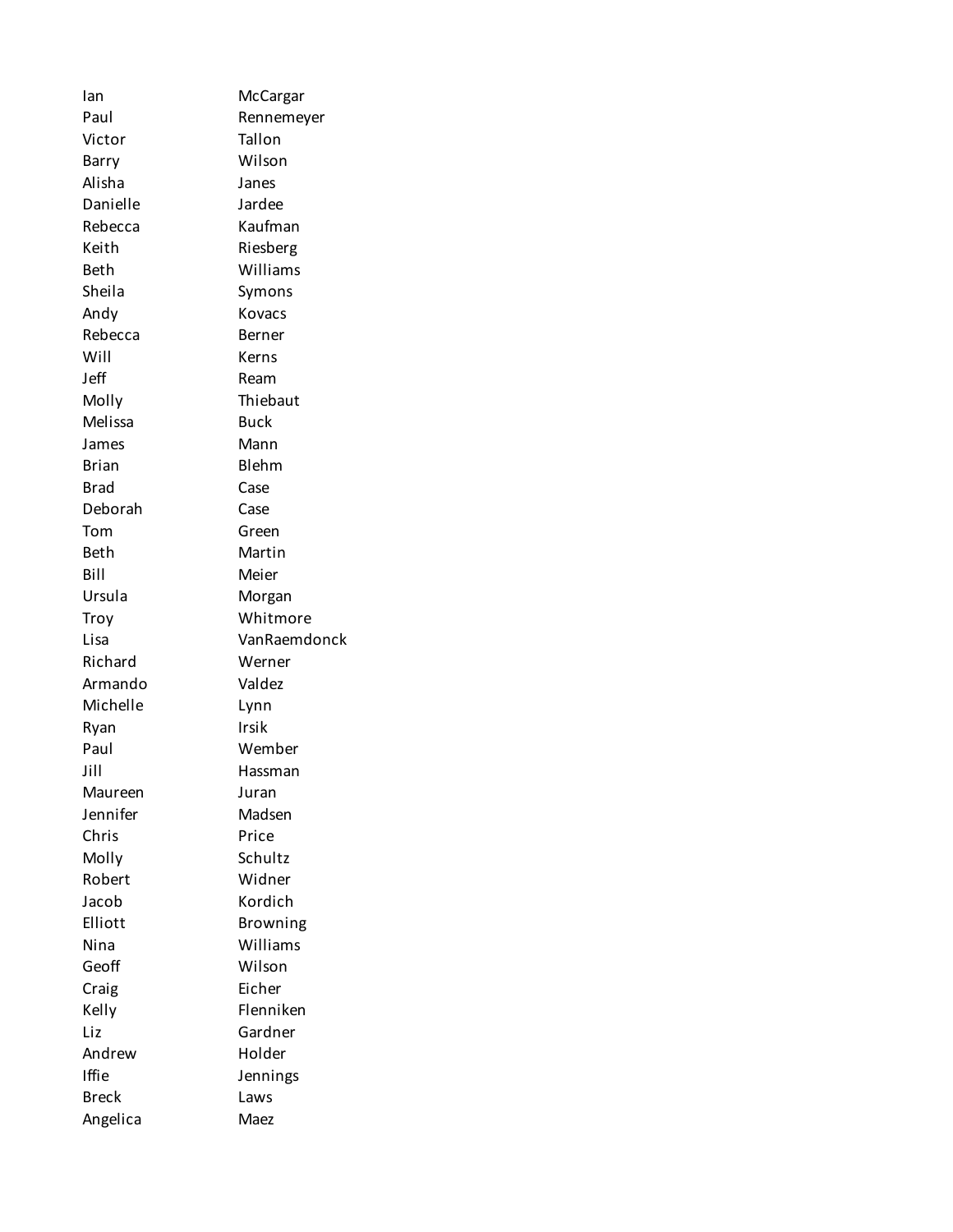| <b>Brad</b> | McCloud           |
|-------------|-------------------|
| Wes         | Parham            |
| Grace       | Ramirez           |
| Nathan      | Steele            |
| Daniel      | Trujillo          |
| Ashley      | Valdez            |
| Hollie      | Velasquez Horvath |
| Daniel      | Venegas           |
|             |                   |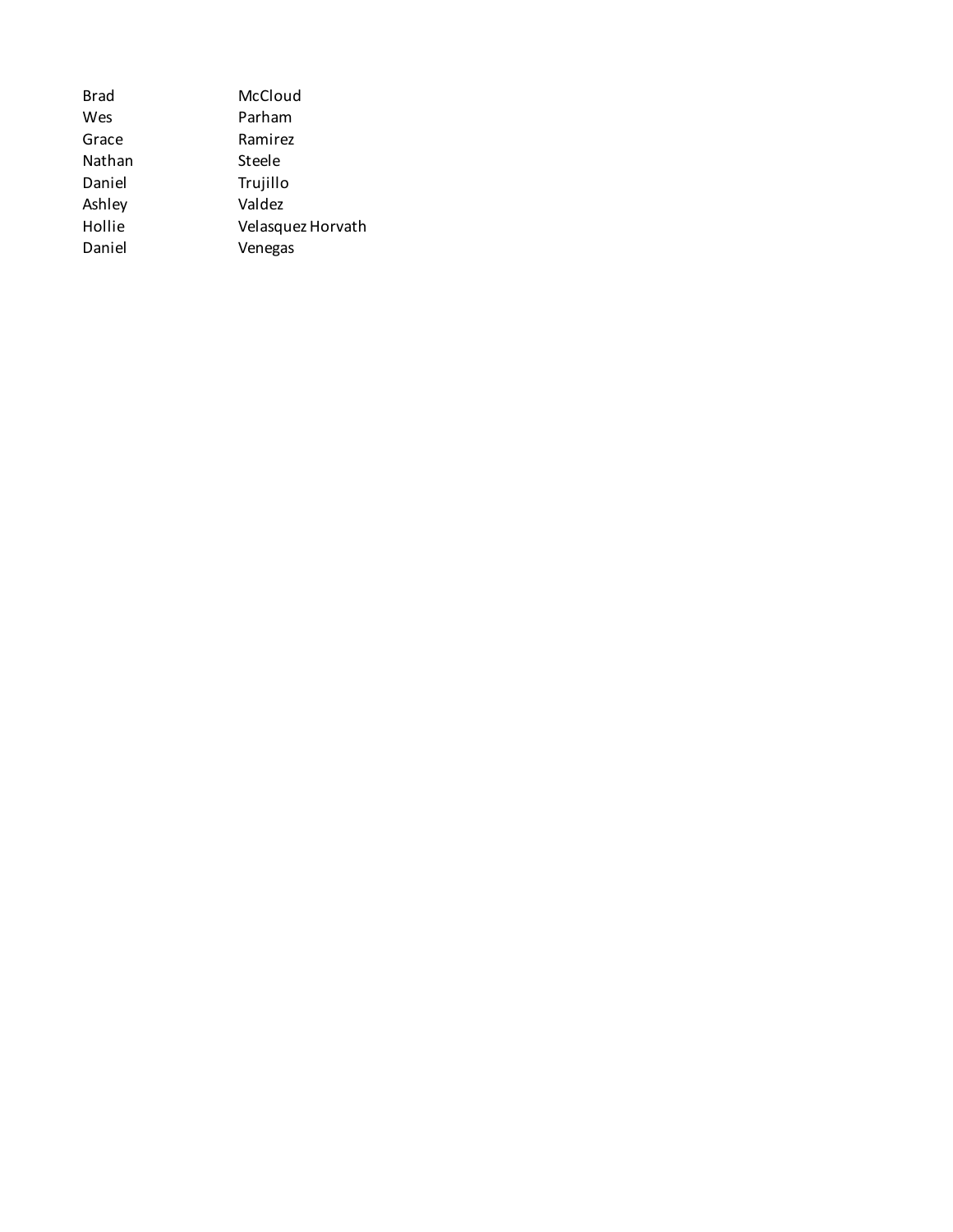## TITLE

Municipal Judge

Retired CML Executive Director Life Member Life Member

Keynote Speaker Extension Agent, CSU Extension Emcee Life Member State Director Associate State Director Mgr, Economic Development Policy Sr. Account Executive Director of Business Solutions District Manager Producing Supervisor Regional Manager Senior Account Executive Account Development Executive Associate Director Director of Public Affairs Director of Sales AICP, CUD, Principal Urban Planner Business Development Specialist Planning and Econ Development Senior Transportation Project Manager Planning Director Attorney Attorney City Partnerships City Partnerships City Partnerships City Partnerships City Partnerships Community Affairs Program Manager Sr. Community Affairs Manager Sr. Community Affairs Manager Sr. Community Affairs Manager Sr. Vice President, Planning Sr. Vice President, Engineering BHI Marketing Manager Public Information Officer Chief Housing Officer Associate Attorney Associate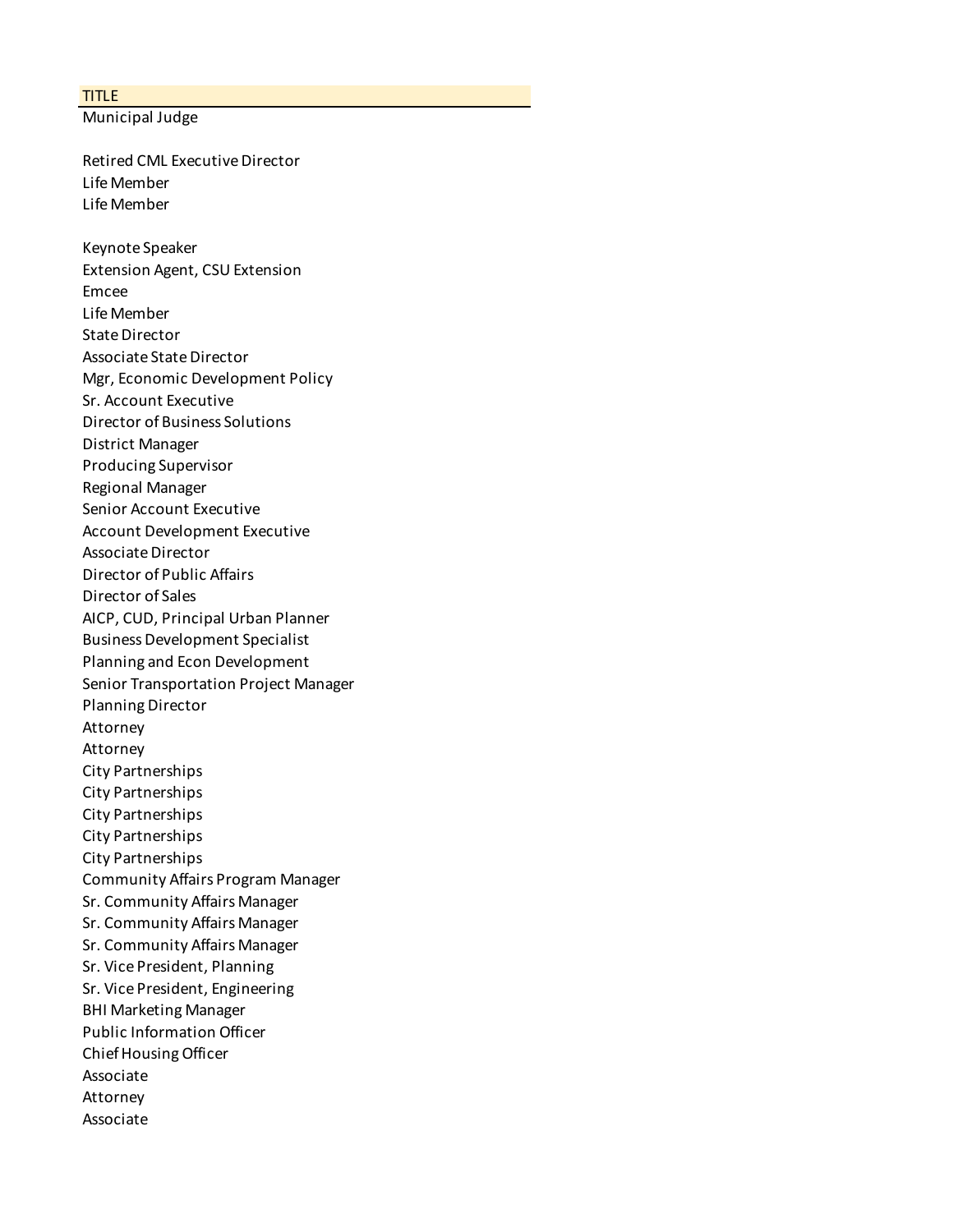Attorney Bond Attorney Bond Attorney Bond Attorney Bond Attorney Program Manager Project Manager Drinking Water Training Specialist EB Trust - Account Manager Director Director Director Director Director Director, Client & Customer Engagement Regional VP, Community & Government Engagement Client & Customer Engagement Consultant Southwest Regional Vice President VP, Gov't & Educational Sales Field Marketing Manager Vice President, Sales Market Manager, Mountain States Superintendent Assistant City Mgr / City Clerk General Counsel Graphic Design & Production Specialist Marketing Manager Executive Director Mayor Council Member City & County Clerk Council Member Mayor Pro Tem Council Member Council Member City & County Attorney Council Member Assistant City Attorney Council Member Assistant Section Director Director of Regional Affairs Deputy Legislative Counsel Senior Assistant City Attorney Senior Assistant City Attorney City Librarian Council Member Legislative Policy Analyst Denver City Auditor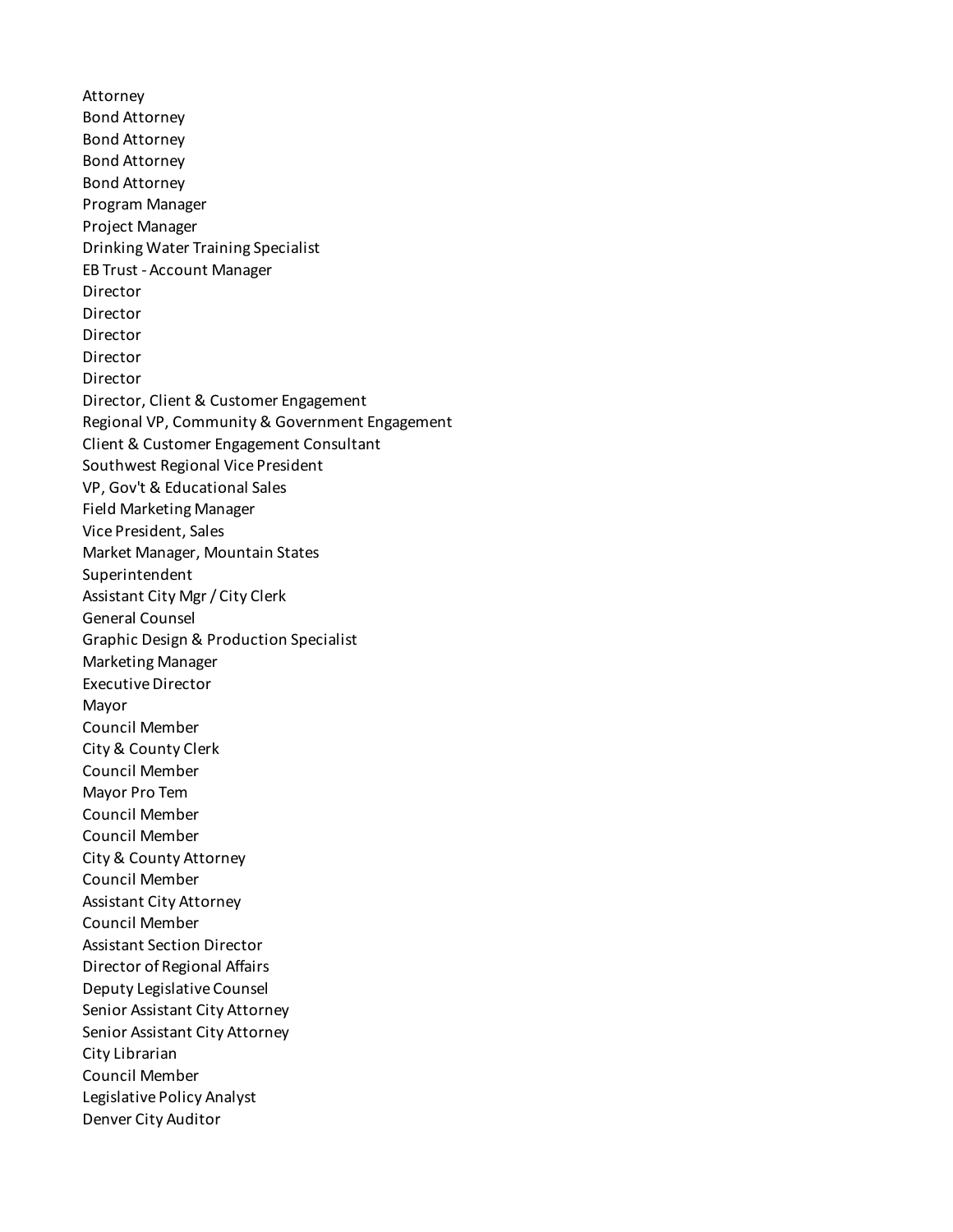Legislative Policy Analyst Legislative Counsel Associate Senior Legislative Policy Analyst Council Member Council Member Senior Advisor - Policy and Legislation Council Member Senior Assistant City Attorney` Business Manager Development Services Director City Manager Council Member Mayor

Mayor Pro Tem Council Member Council Member

Human Resources Director City Manager Mobility & Planning Innovations Division Manager Deputy City Manager Senior Assistant City Attorney Deputy City Manager Assistant City Attorney Assistant to The City Manager Council Member Assistant City Attorney City Attorney Assistant City Attorney Council Member Council Member Community and Economic Development Director Deputy City Attorney

Mayor Mayor Council Member Mayor Pro Tem Council Member Client Group Manager/Attorney Deputy City Attorney Mayor Pro Tem City Attorney Mayor Council Member Assistant City Attorney Community Programs Supervisor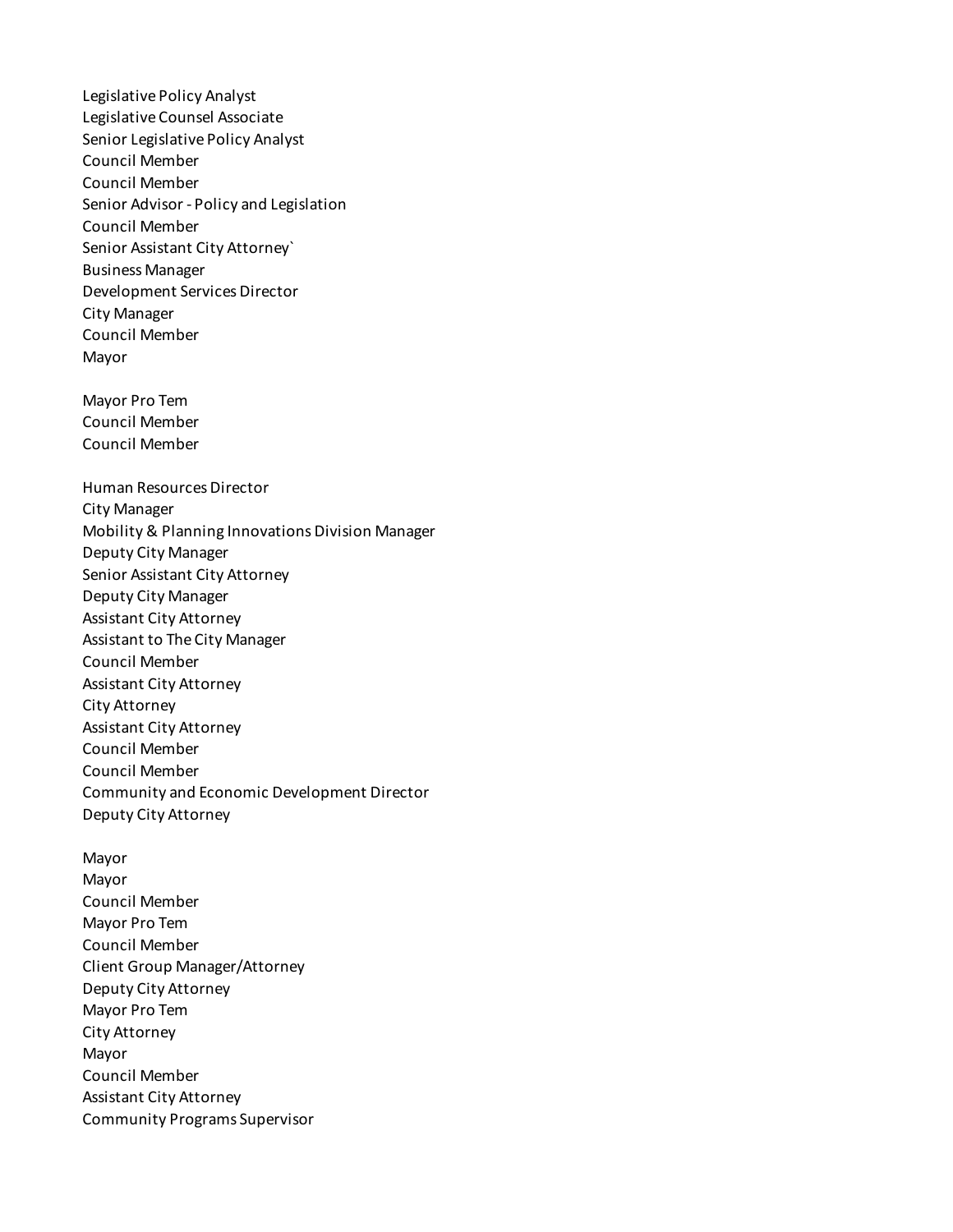Council Member Criminal Prosecution Manager Council Member Council Member

Public Safety Client Group Manager

Government Relations Service Manager Community Outreach Coordinator Council Member City Manager Mayor Chief Policy Advisor Presiding Municipal Judge Homelessness Policy Advisor Mayor Pro Tem Senior Counsel

Council Member Deputy City Attorney City Attorney Public Safety PIO Assistant City Attorney Finance Director Council Member City Attorney Mayor Pro Tem Deputy City Manager City Manager Mayor Council Member Assistant City Attorney Council Member

Council Member

Council Member

Council Member City Clerk Assistant Administrator Mayor Council Member City Administrator

Council Member Deputy City Clerk City Administrator / Public Works Director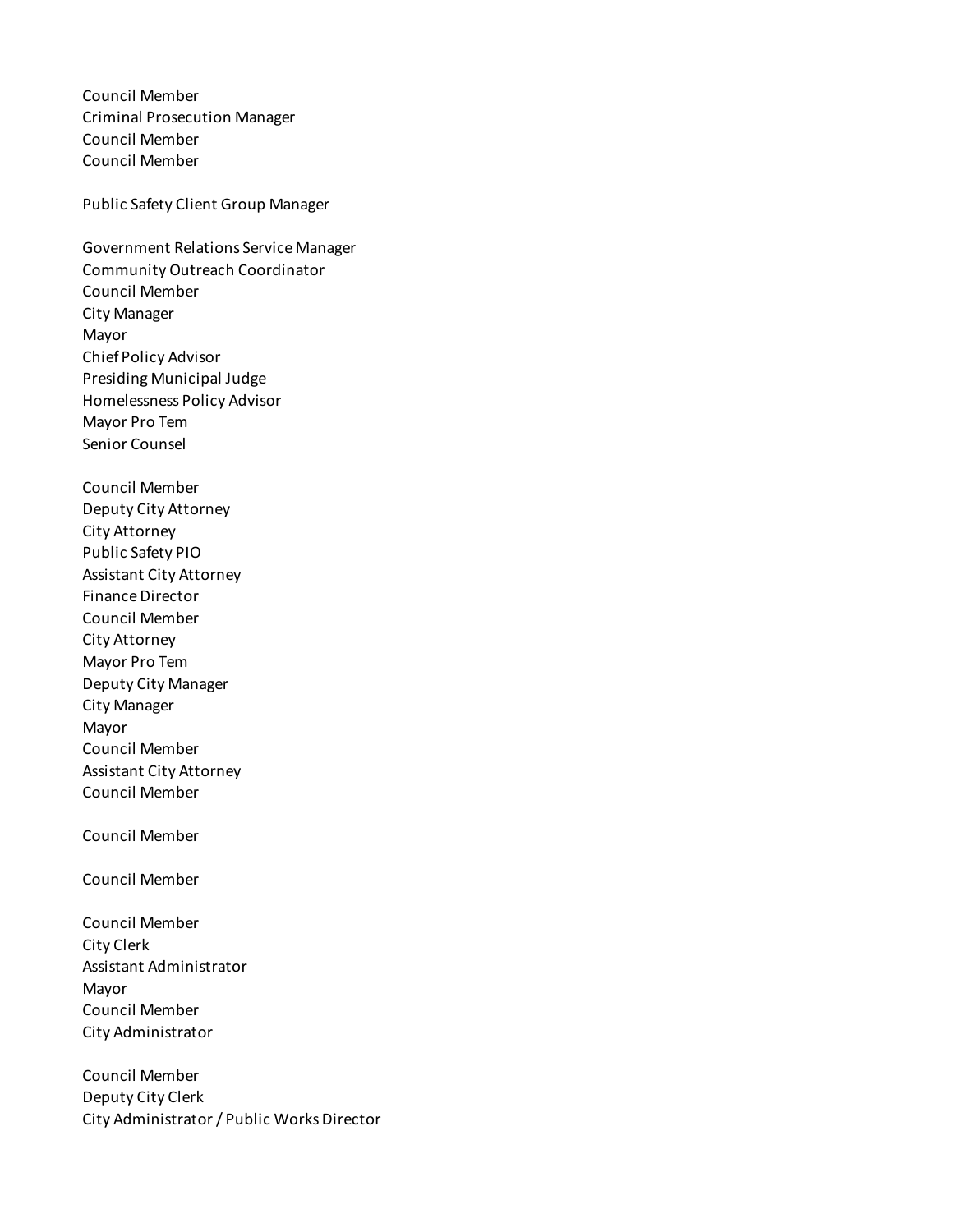Mayor Council Member Mayor Pro Tem HR Director Finance Director Council Member Mayor Council Member City Administrator Council Member Council Member Council Member District 3 City Clerk Mayor Council Member District 1 City Manager Council Member Council Member Assistant City Manager Council Member Deputy Community Development Director Council Member Mayor Mayor Pro Tem City Manager Council Member Deputy City Manager Strategic Advisor – Transportation and Mobility Alderman City Manager Planner & Special Projects Coordinator / Interim Community De Alderman City Manager Mayor Airport Development Attorney Prosecuting Attorney Senior Attorney Economic Development Officer Senior Attorney - Utilities Division City Council Administrator Council Member Chief of Staff Legislative Analyst II City Attorney Division Chief

City Attorney

Deputy City Council Administrator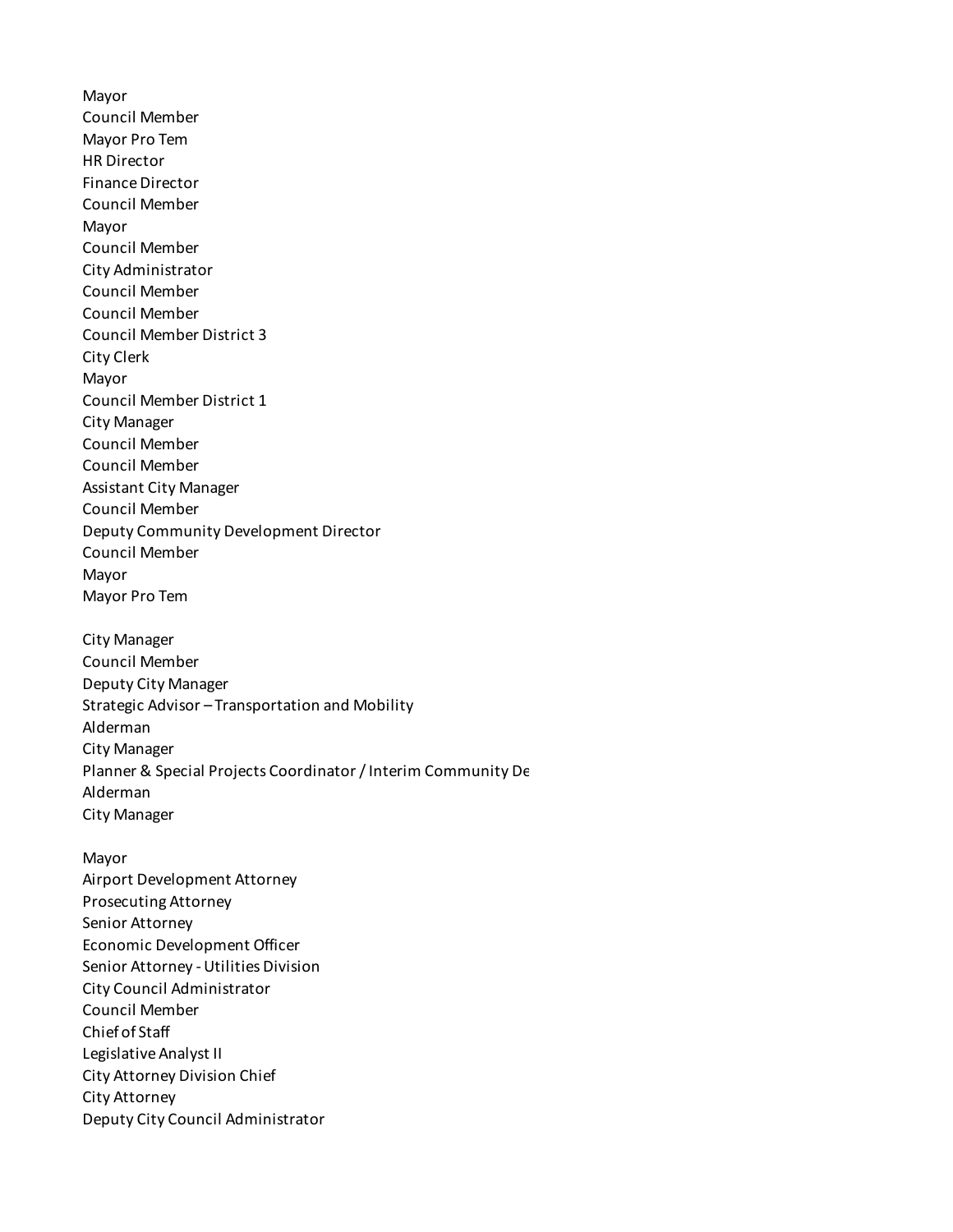Parks, Recreation and Cultural Services Director Community Development Manager Landscape Architect, Project Manager Senior Attorney Council President Human Resources Director Council Member Council Member Council Member Deputy City Manager City Manager Community & Economic Development Director Mayor Public Works Director

City Manager City Manager City Attorney NULL Council Member Mayor Pro Tem Deputy City Clerk City Administrator

Council Member City Manager

Mayor Council Member Council Member Council Member Mayor Pro Tem City Manager

Councilmember District B Assistant to The City Manager

Councilmember Councilor Councilor Managing Director, Internal & Cultural Services City Manager City Attorney Mayor Pro Tem Councilor Mayor Council Member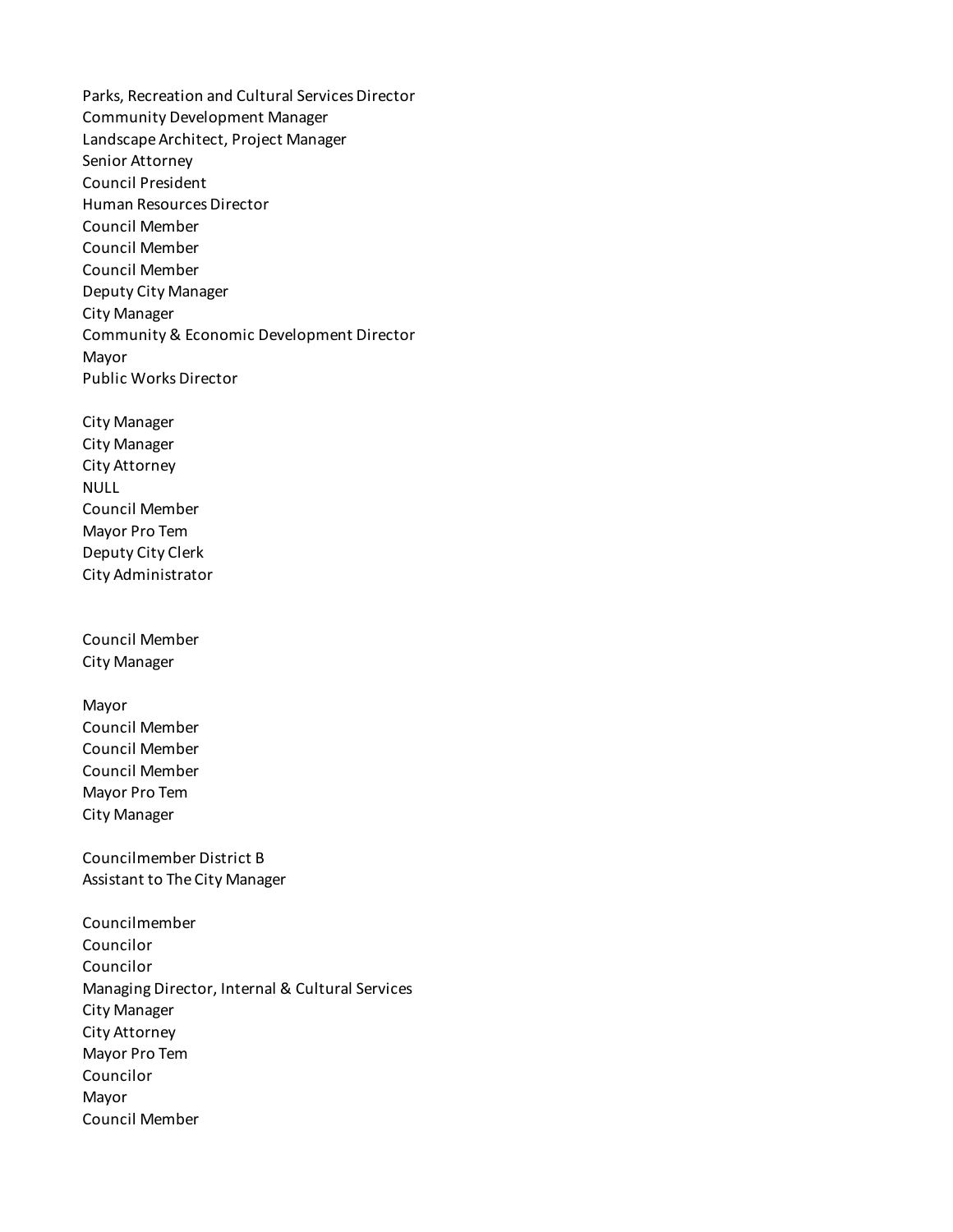Council Member Council Member Administrative Services Director City Manager Deputy City Manager/ Community Development Director Mayor Pro Tem City Clerk City Manager Assistant City Attorney City Attorney Council Member Assistant City Attorney Mayor Pro Tem Council Member Management Analyst Council Member Assistant City Attorney Economic Development Manager Mayor Council Member Council Member Finance Officer Deputy City Clerk Mayor Council Member City Attorney Assistant City Attorney II Council Member Assistant City Attorney City Clerk Project and Policy Manager Sr. Assistant City Attorney Assistant City Manager Council Member Sr Project Manager Project Management Coordinator Assistant City Manager Councilmember City Administrator Councilmember Councilmember Mayor Deputy City Manager / City Clerk / PIO

Mayor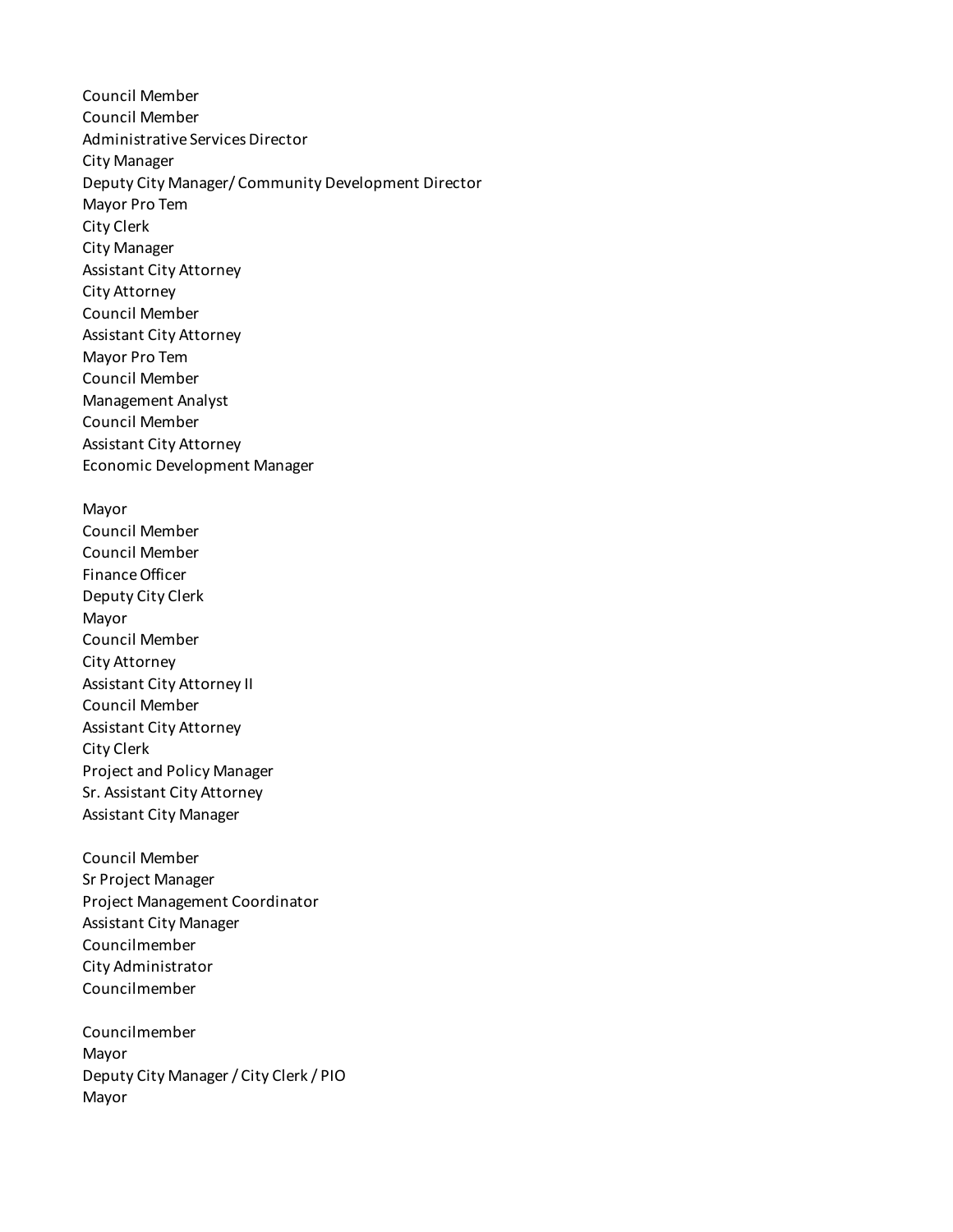City Manager

Councilmember Public Works & Utilities Director Councilmember

Councilmember

Councilmember Council Member Deputy City Clerk Council Member Council Member City Attorney Council Member Mayor Administrative Services Director City Manager City Councilor Public Works Director City Councilor City Councilor City Councilor Assistant to The City Manager /PIO Public Works Director Council Member Planning Commissioner City Manager Council Member Planning Commissioner Council Member Deputy City Manager City Clerk Director of Stadium Operations Mayor Pro Tem Council Member City Manager Mayor Assistant City Manager Parks and Recreation Director Council Member HR Generalist Mayor Pro Tem Council Member Councilor Finance Director Councilor Deputy City Manager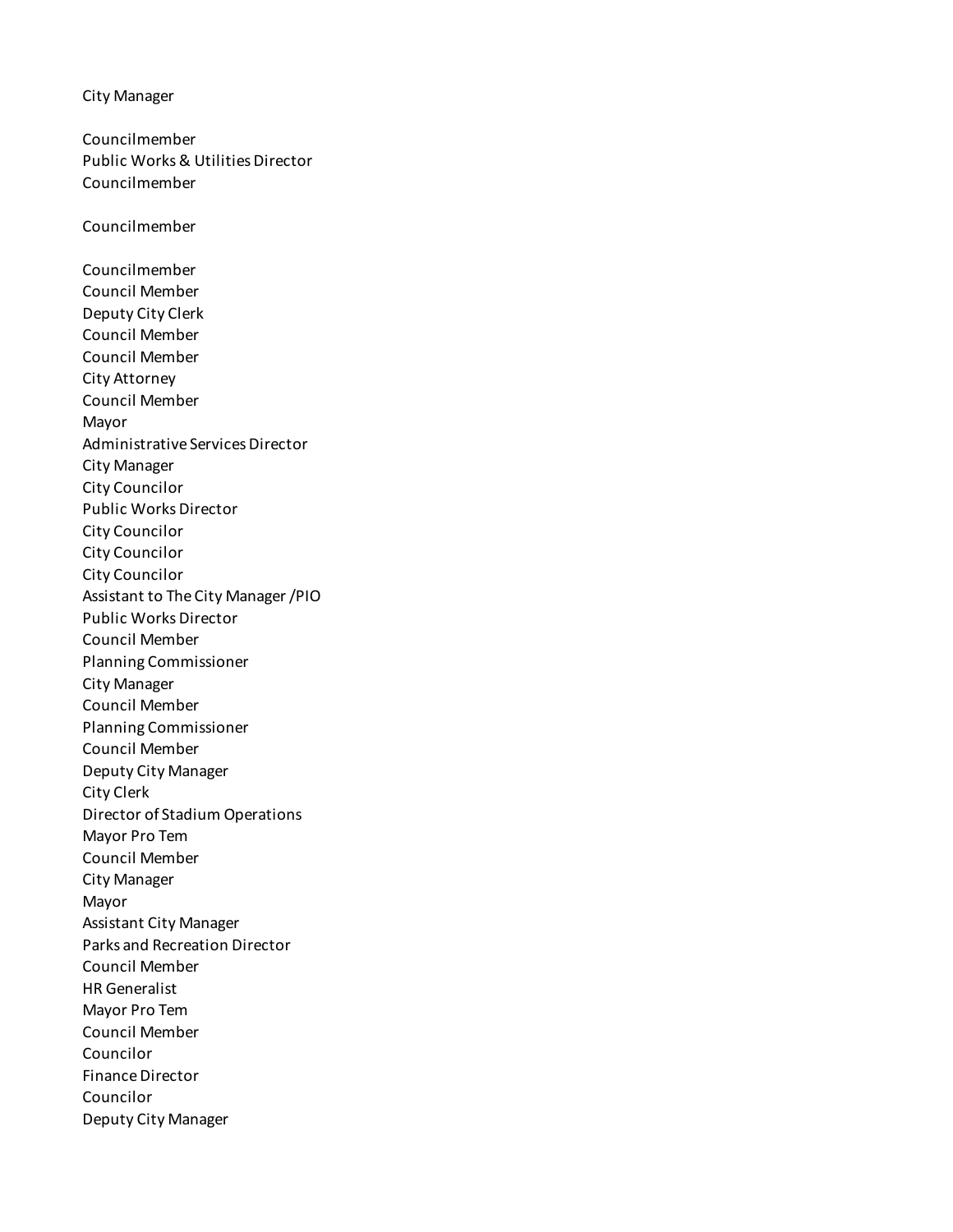City Clerk City Manager Council Member Council President / Mayor Interim City Clerk Council Member Deputy City Clerk Water & Sewer Director Governmental Affairs Officer Council Member Mayor Council Member Finance Director Council Member Office Manager, Community Development City Attorney City Manager Mayor Pro Tem Mayor Councilmember Councilor Mayor Pro Tem Assistant City Administrator Mayor Utilities Board Chair Council Member Council Member Mayor Pro Tem Councilor Councilor Council Member Senior Assistant City Attorney Senior Assistant City Attorney Deputy City Manager Senior Assistant City Attorney City Manager City Attorney Mayor Municipal Prosecutor II Council Member Assistant City Attorney Municipal Prosecutor Supervisor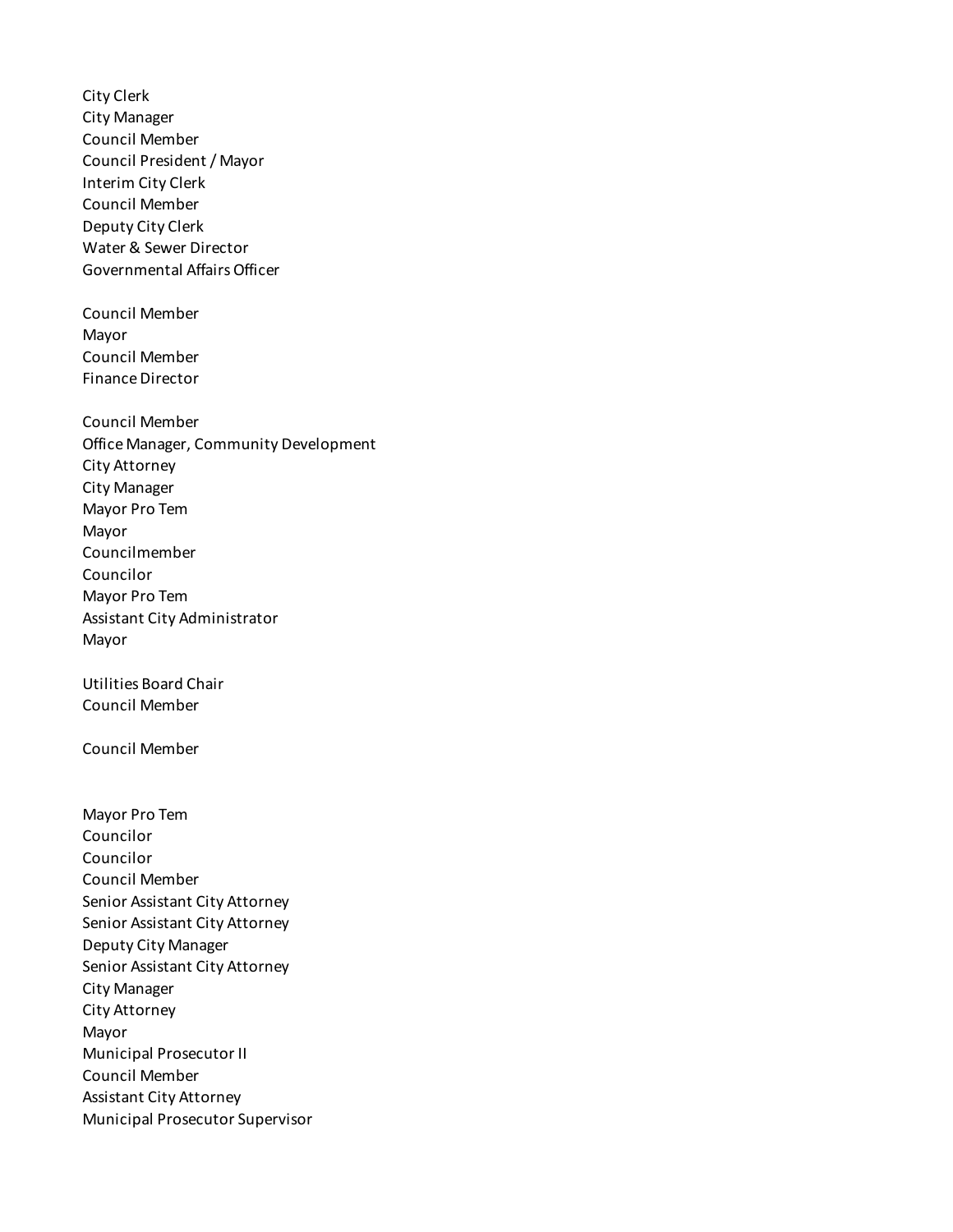Council Member Council Member Lead Municipal Prosecutor Council Member Mayor City Administrator Council Member Mayor City Administrator Deputy City Attorney Council Member City Attorney Assistant to The City Manager Council Member Cultural & Media Services Director Director of Community Services Public Works Director Mayor Pro Tem Mayor Council Member Council Member Mayor Pro Tem Council Member Management Analyst III City Manager Economic Development Director Mayor Council Member Assistant City Attorney City Manager Water Resources Engineer Municipal Judge Council Member Assistant City Attorney Council Member City Attorney Mayor Assistant City Attorney Mayor Pro Tem Assistant City Attorney Council Member At-Large Deputy City Manager Council Member Human Resources Director City Manager Council Member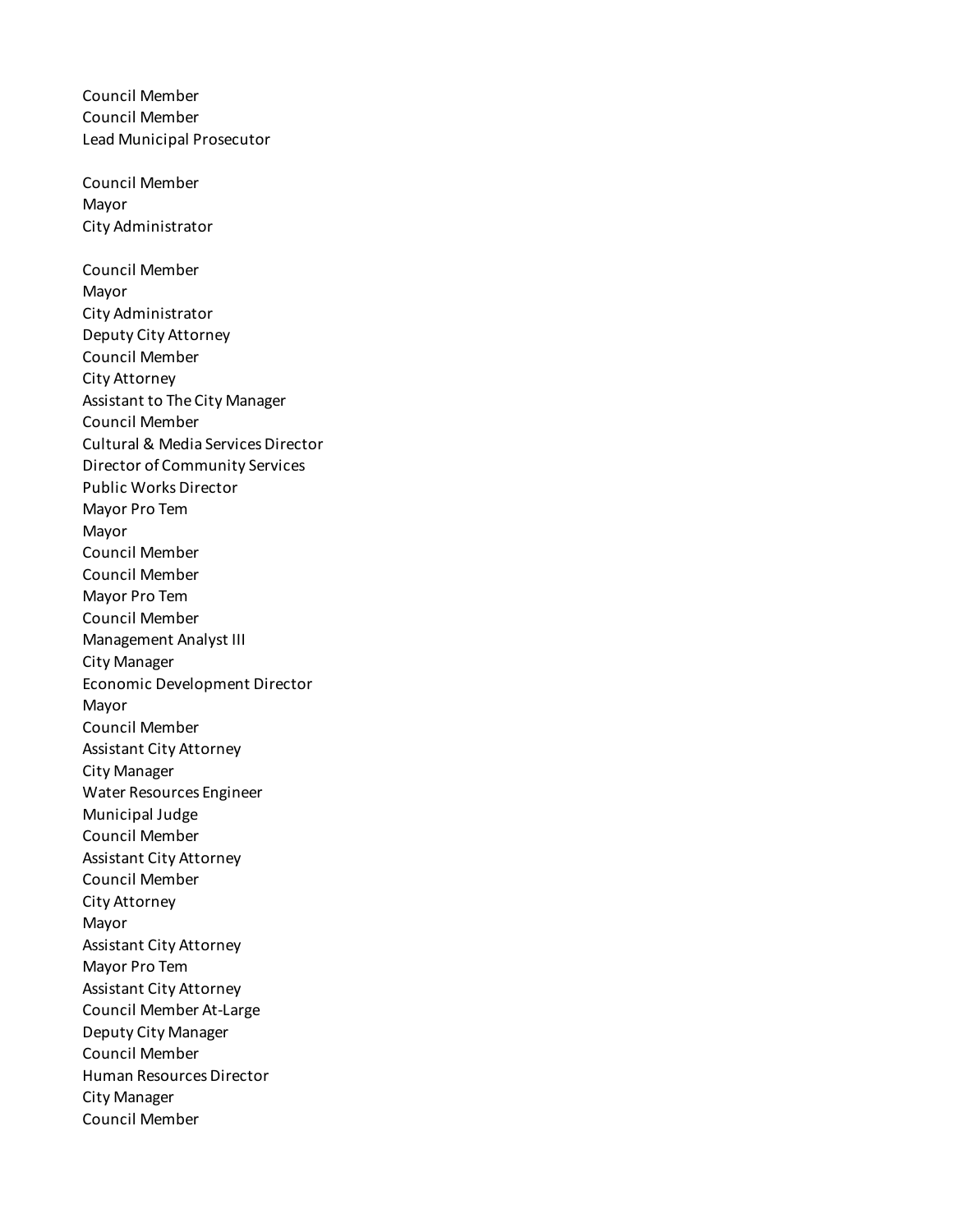Council Member Council Member Principal City Planner- Public Works

Council Member Council Member Mayor Pro Tem Assistant City Attorney Assistant City Attorney Deputy City Manager Senior Assistant City Attorney Councilor At Large Councilor Ward 2 Mayor City Administrator Councilor Ward 1 Councilor Ward 3 City Manager Mayor Pro Tem City Councilor Assistant City Attorney Mayor Pro Tem Mayor Assistant City Attorney Assistant City Manager Council Member City Manager Community Response Unit Manager Council Member Mayor Council Member Police Chief Planning & Development Director Council Member City Administrator Mayor Councilor Councilor Mayor Pro Tem Councilor City Council President Council Member

City Attorney Assistant City Attorney Council Member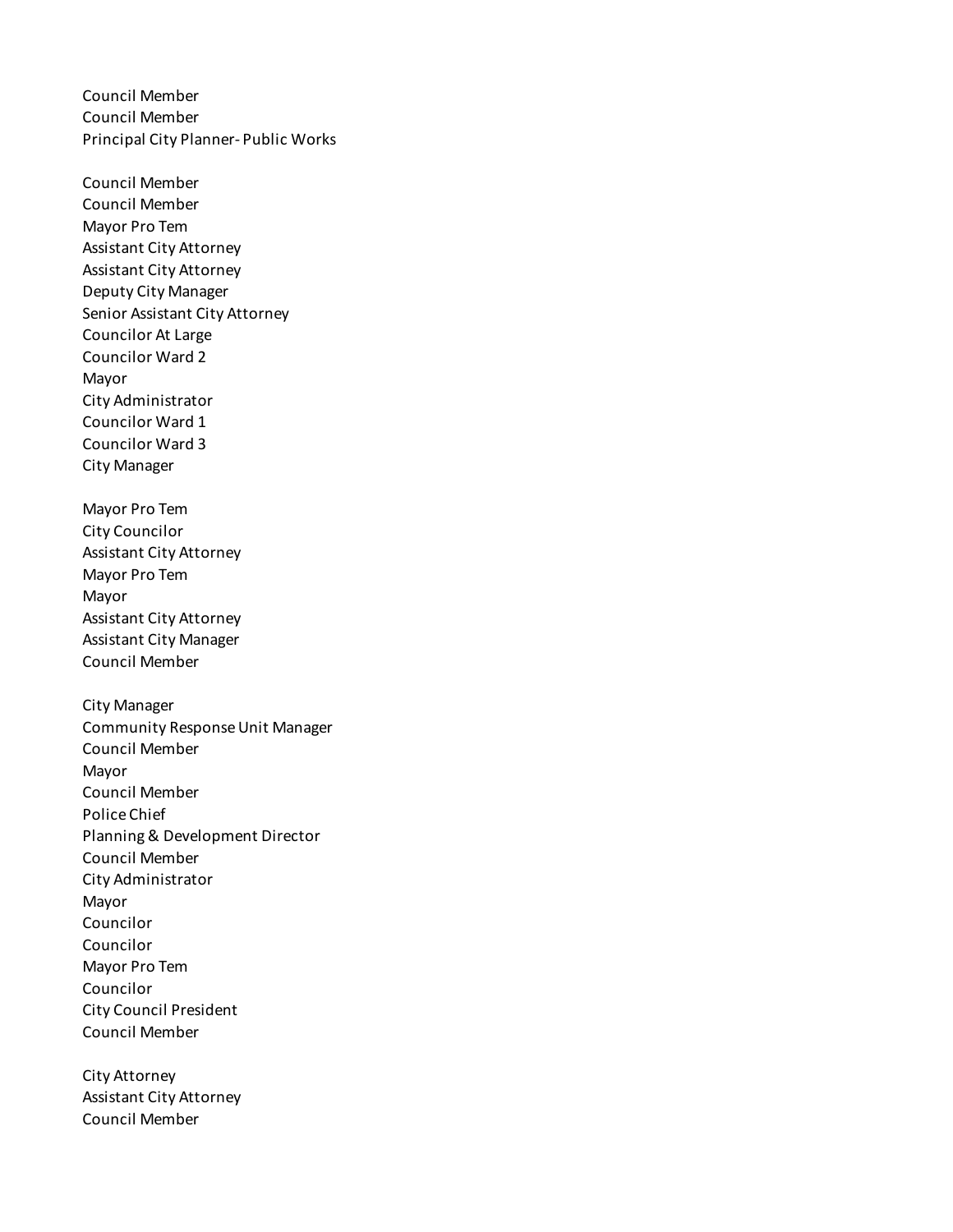Mayor City Manager Council Member

Council Member

City Clerk City Administrator Mayor Mayor Council Member City Manager Council Member Council Member Council Member Water Resource Manager Councilor Council President City Attorney Councilor Deputy City Manager Councilor

City Manager Councilor City Manager Council Member Communications Director

Council Member City Development Director

Council Member Assistant City Manager Fire Chief Mayor Pro Tem

Council Member City Attorney Chief Financial Officer / Deputy City Manager

City Attorney Fire Chief Mayor Assistant City Attorney II Councillor

City Manager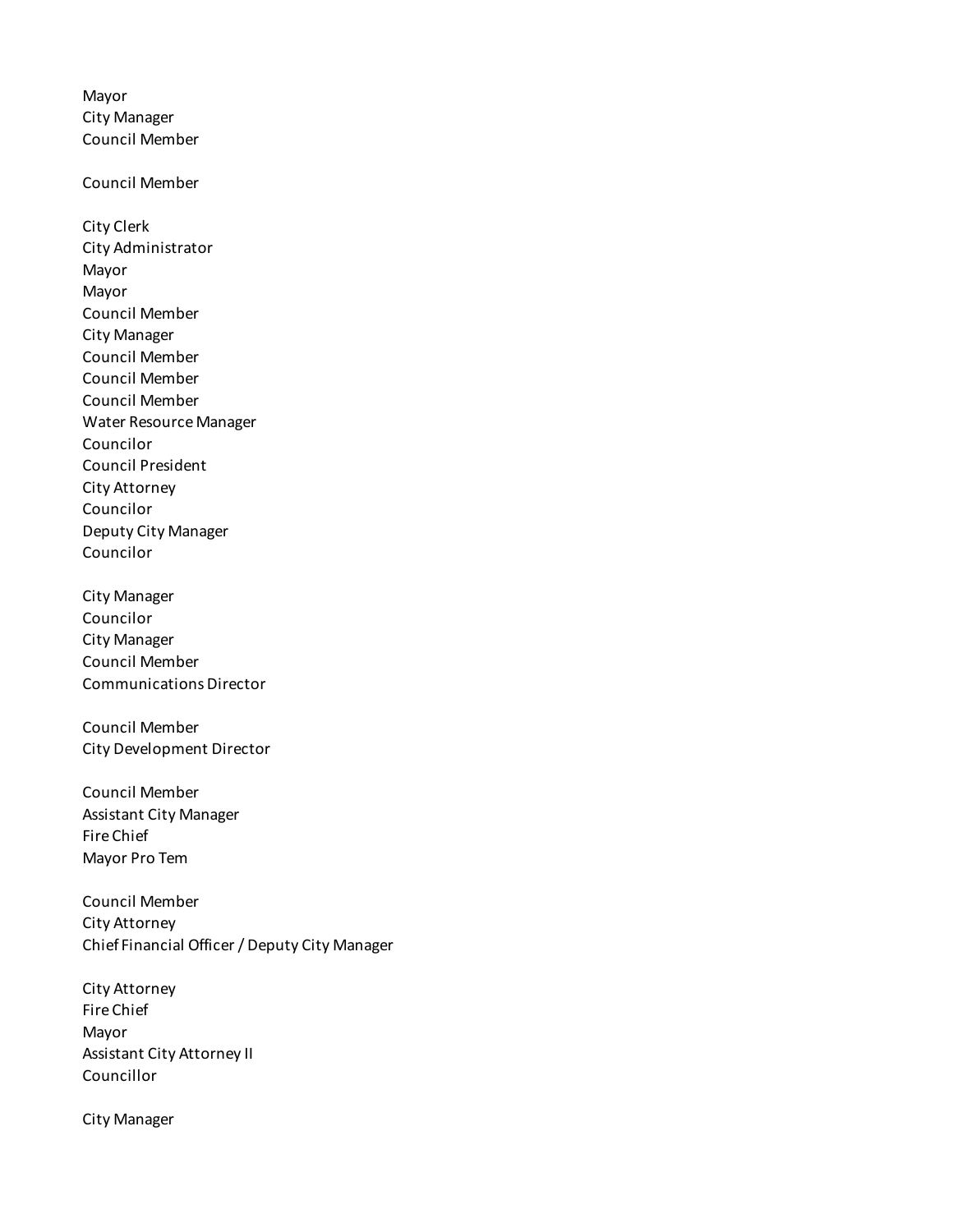Council Member Division Chief Council Member Judge Mayor

Mayor Pro Tem Councilmember Mayor City Manager Councilmember Councilmember Councilmember Councilmember Council Member Council Member

City Manager Mayor Pro Tem

Manager, Community and Government Relations Principal Project Manager Senior Project Manager Regional Manager | Sr. VP Employer Program Director Senior Employer Plan Advisor Senior Employer Plan Advisor Employer Plan Coordinator Senior GIS Specialist

Executive Director Director of Opioid Response Chief Building Official - Westminster Chief Building Official - Snowmass Chief Building Official - Greeley Chief Building Official - Victor Interim Executive Director Interim Association Coordinator Director Deputy Director, Division of Local Government South Central Regional Manager Northeastern Regional Manager Executive Director Northwest Regional Manager

North Central Regional Manager Southeast Regional Manager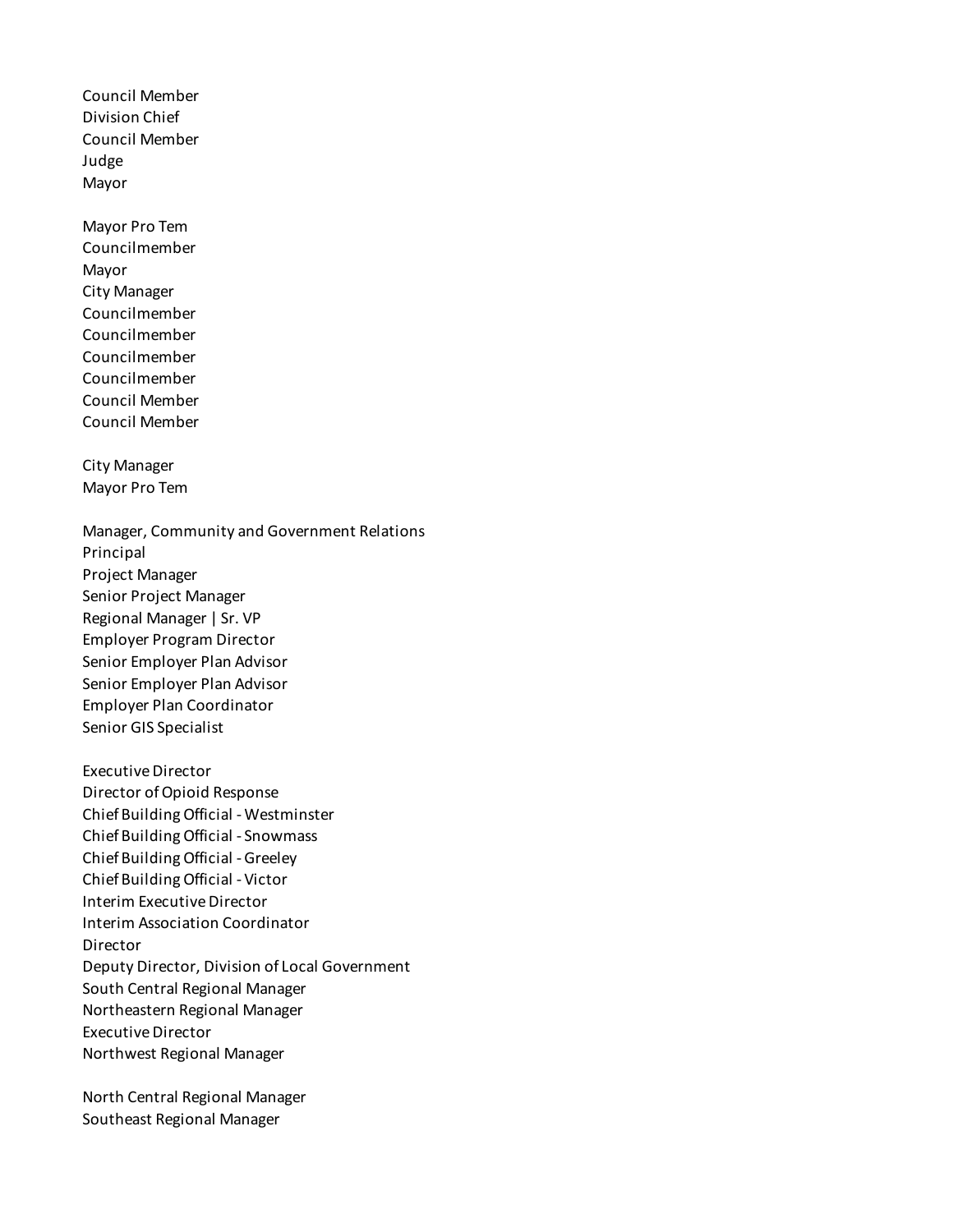Executive Assistant Southwest Regional Manager Finance and Research Analyst Regional Assistant Main Street Specialist Director of Division of Local Government Northern Mountains Regional Manager State Purchasing Manager Senior Local Government Policy Advisor Benchmarking Program Associate Program Engineer Local Government Manager Technical Specialist Director, Marketing & Community Relations Community Relationship Manager Community Relationship Manager Community Relationship Manager Director of Communication Mgr, Engagement and Regulatory Affairs Chief Benefits Officer Regional Client Services Manager Executive Director Chief Financial Officer Retirement Plan Services Director Executive Director Sr. Programs Manager Sales & Marketing Marketing & Communications Financial Analyst I Financial Analyst I Executive Director Financial Analyst Financial Analyst II Client Services Associate VP, Investment Advisory Founder / CEO

Director, Meeting The Challenge Project Manager Colorado Transportation Manager Director, Marketing & Business Development Business Dev / Principal HR Consultant Senior Associate Vice President Senior Associate Partner Senior Associate Government Relations Manager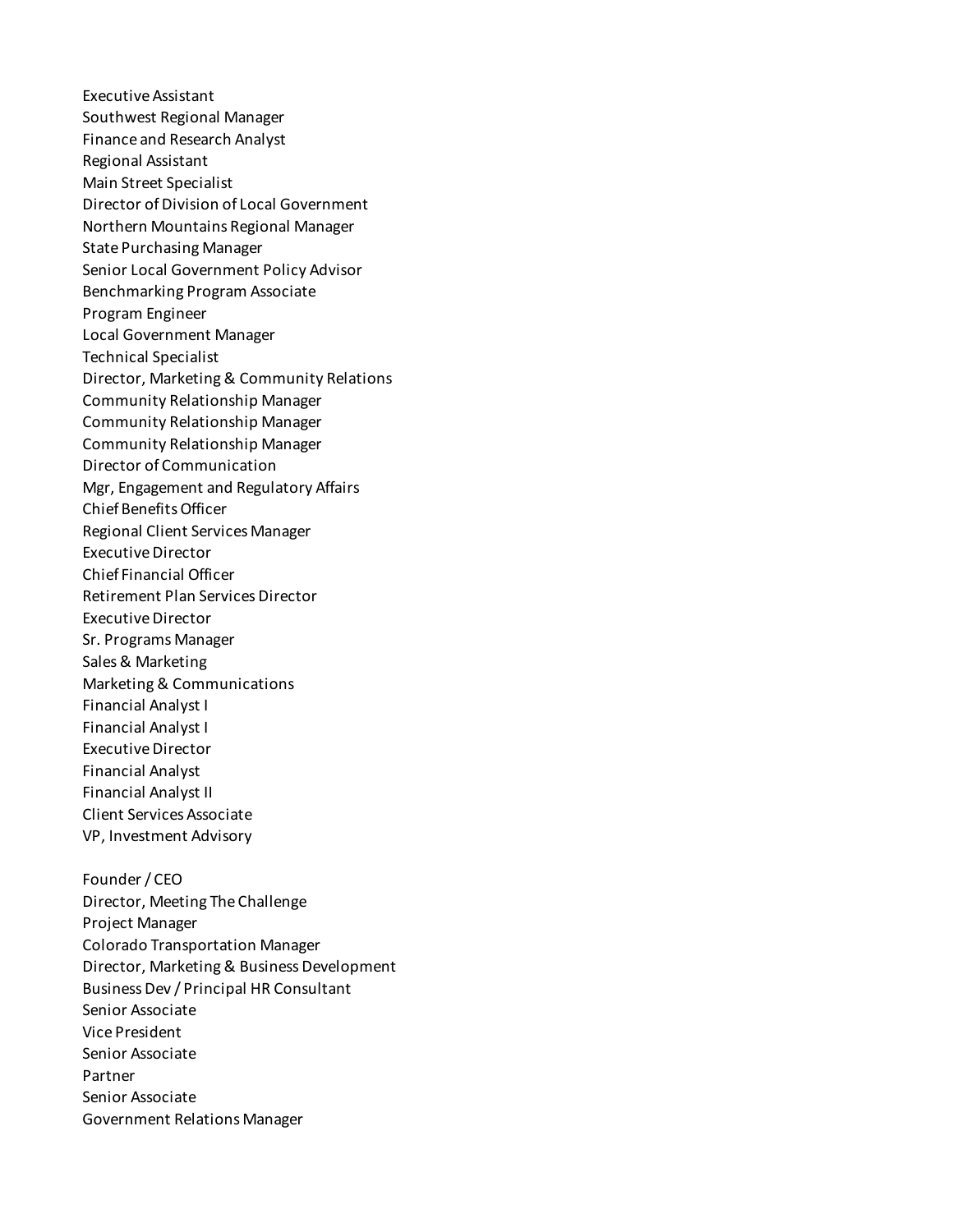Gov't & Community Relations Mgr. Government Affaits Liaison Account Manager Chief Technology Officer Field Account Executive Public Sector, Lenovo Field Account Executive SLED, Lenovo Attorney Partner Partner Partner Sr. Manager, Local Gov't Relations Executive Director Director of Operations Policy & Research Director Sales & Business Development Manager Attorney Consultant President & CEO Consultant Director, Employment Law Services Director of Sales & Marketing Attorney, Employment Law Services Attorney Employment Law Attorney Managing Principal IT Services Manager Regional Administrator, Region 8 Attorney Director Attorney Director of Marketing Attorney Director Attorney Brigadier General (Ret) Deputy Garrison Commander Associate Attorney Attorney Attorney Senior Project Manager Water Technology Team Infrastructure Practice Leader Senior Fellow Gov't Contracts Manager Regional Vice President Sales Manager Regional Sales Manager Demand Gen Manager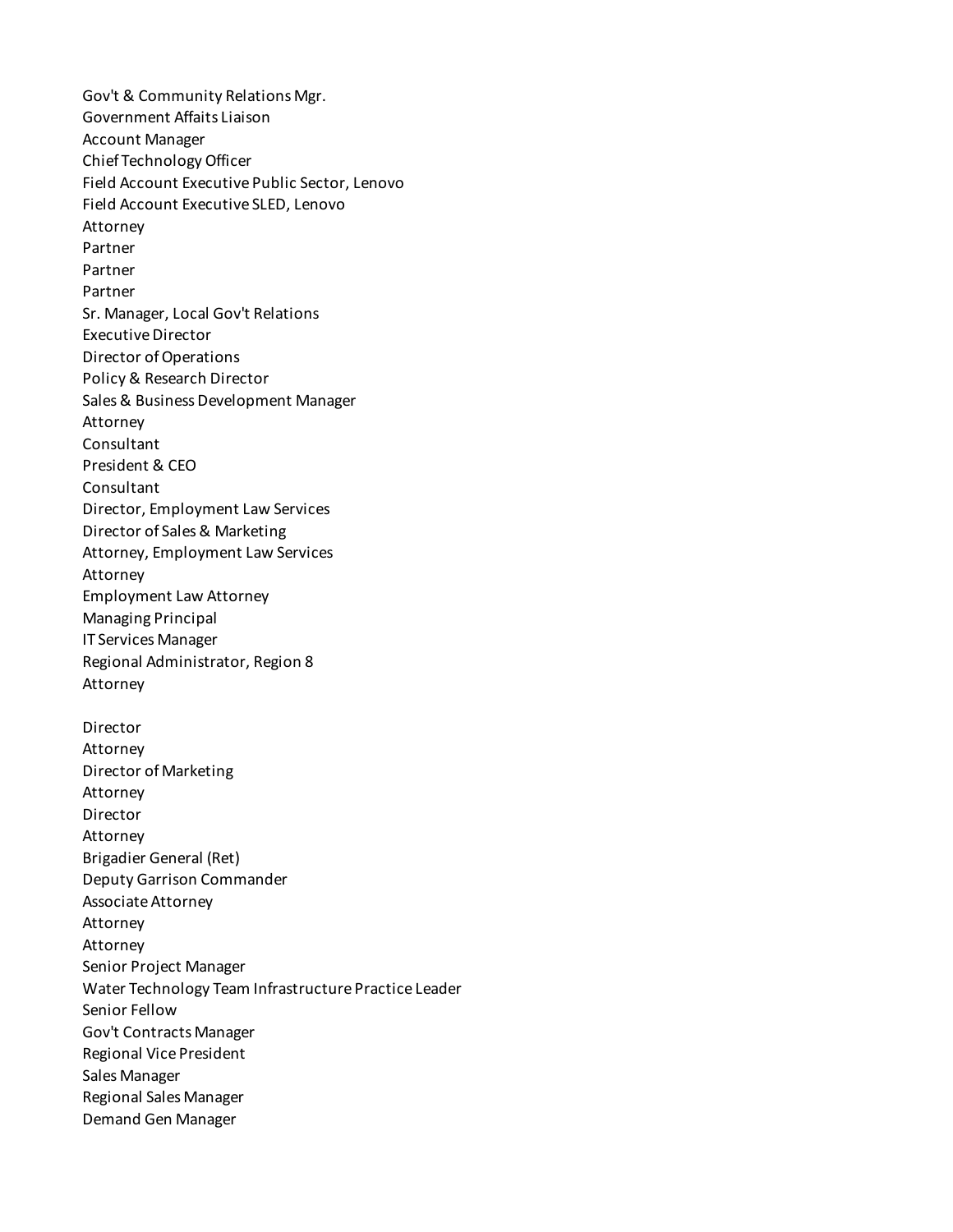Vice President, Sales Territory Manager Attorney / Partner Associate Attorney Water Marketing Manager Senior Vice President Senior Managing Director Director Associate Attorney Associate Attorney Associate Attorney Associate Attorney Director Associate Attorney Associate Attorney Director Government Affairs Director Municipal Services Manager Municipal Services Manager Management Analyst Vice President, Gov't Services Mgr, Local Governmental Svcs Director, Business Development CEO & Sr. Investigator Program Director Vice President Senior Product Manager Vice President President Vice President Attorney Attorney Attorney Attorney Attorney Partner Partner President Associate Attorney Palmer Lake Town Attorney Granby Town Attorney Evans City Attorney Partner/Attorney Partner Regional VP Attorney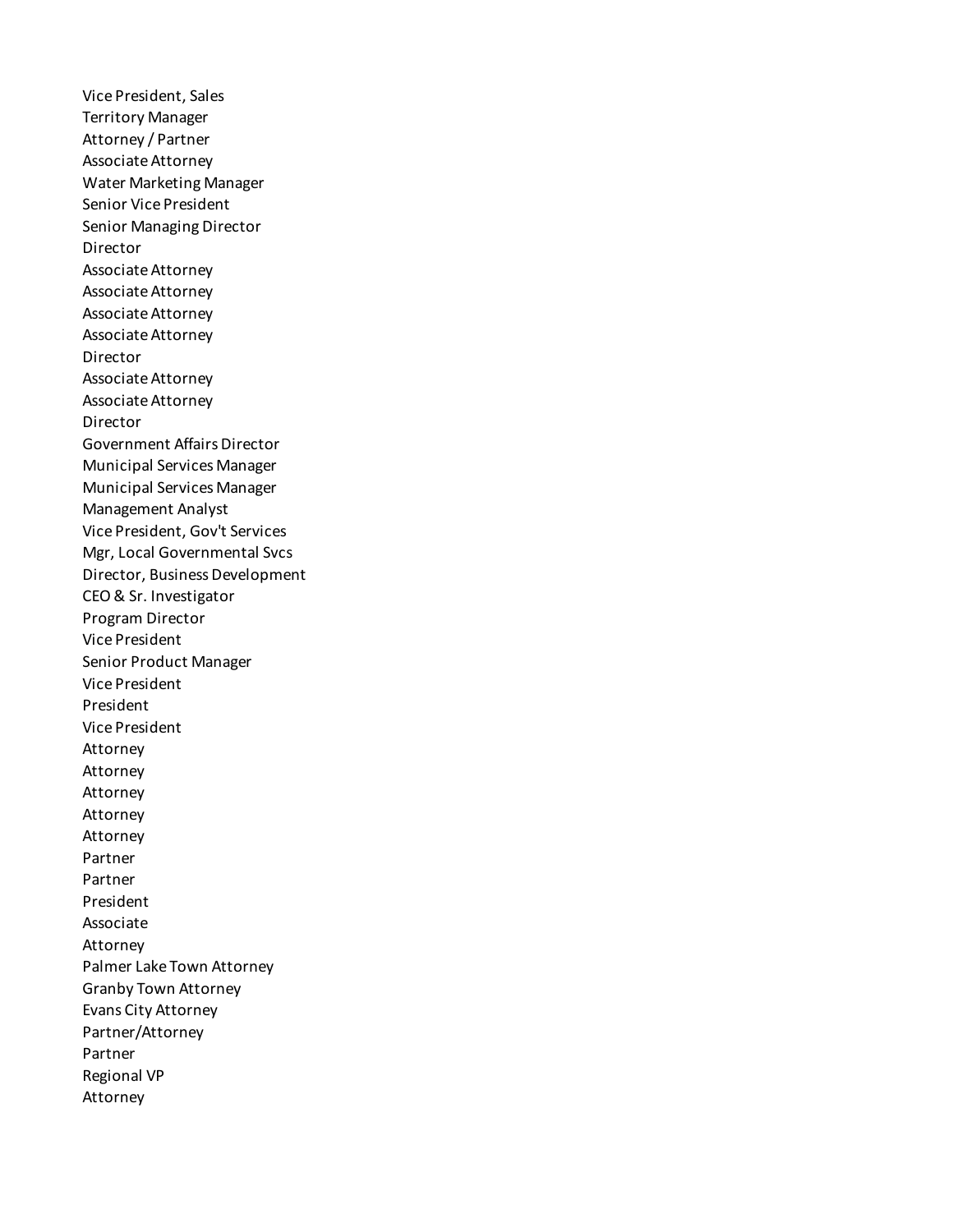Org. Effectivness & Leadership SME

Income Partner President & CEO Account Executive Account Executive, Technical Services Business Development Director Associate Account Executive, Technical Services Sales Intern Partner Associate Associate Partner Associate Partner Associate Associate President Executive Director Retirement Plans Specialist VP, Institutional Sales Retirement Plans Specialist Retirement Plans Specialist Co-Founder / CMO / Director of Sales Sales and Marketing Specialist President Lighting Specialist Fire Chief Deputy Chief Administration Director President State Portal Manager Attorney Attorney President President Program Manager Director of National Engagement Member Relations Representative Business Software Coordinator Managing Director, Public Finance Attorney Regulatory Advisor Director, Government Affairs Regional Manager Director of Sales Commissioner VP, Government Relations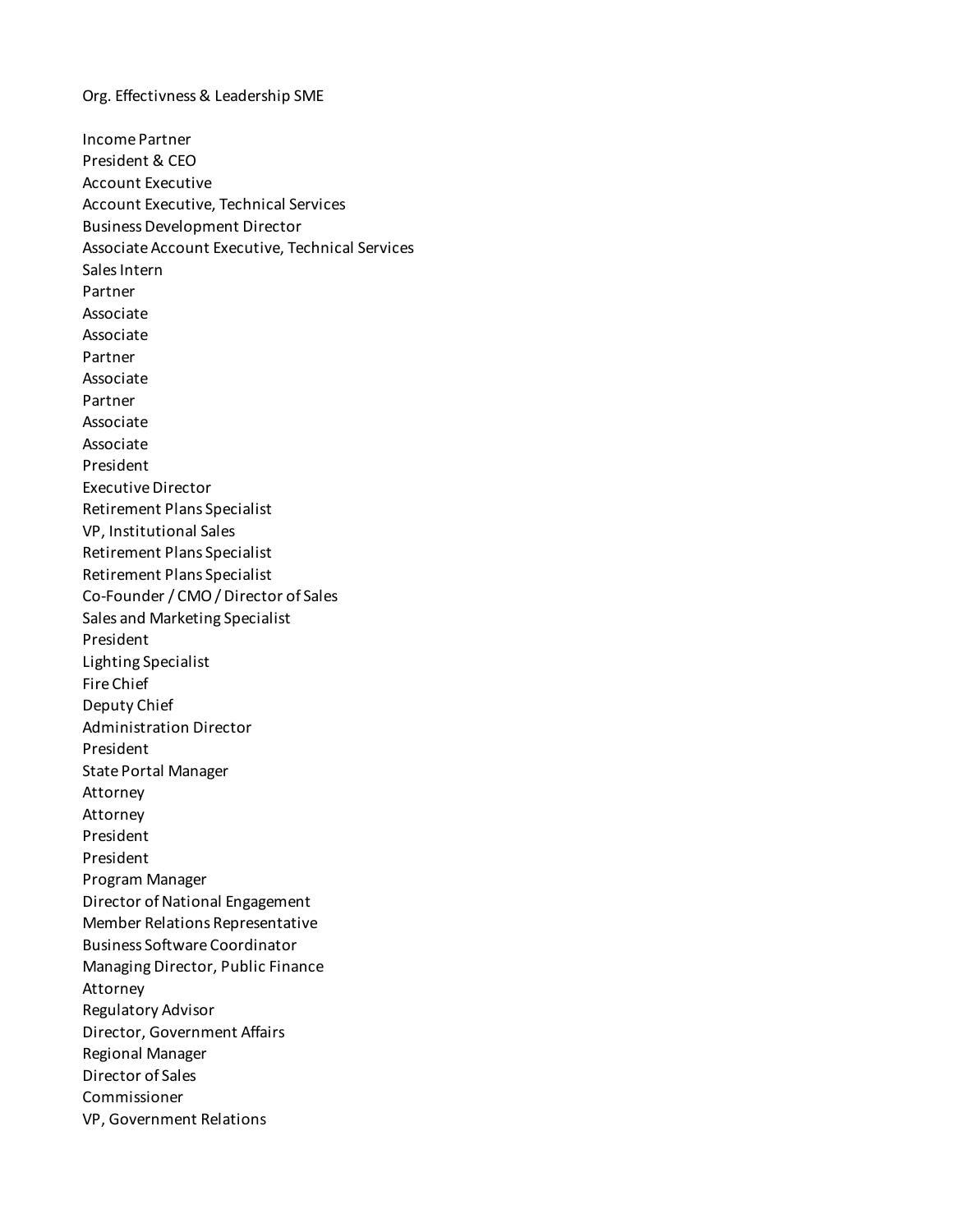Attorney NULL Director of Sales / Owner Account Manager Account Manager CEO Engineer Regional Building Attorney Principal Regional Business Development Manager Executive Director Owner Director of Sales Support Specialist Software Engineer VP of Operations HR Managing Director Vice President Vice President, Sales & Marketing Director of Intelligent Infrastructure Chief Executive Officer Executive Director General Manager Municipal Sales Manager Municipal Services Manager Municipal Services Manager Director Account Manager State Operations Manager Reg. Director, Operations Planning Manager Regional Director Regional Client Coordinator Program Manager, Local Government Attorney Executive Assistant & Associate Associate for Local Affairs Co-Founder & Principal Marketing Director Senior Engineer Project Manager Senior Engineer President

Regional Planner Co-Founder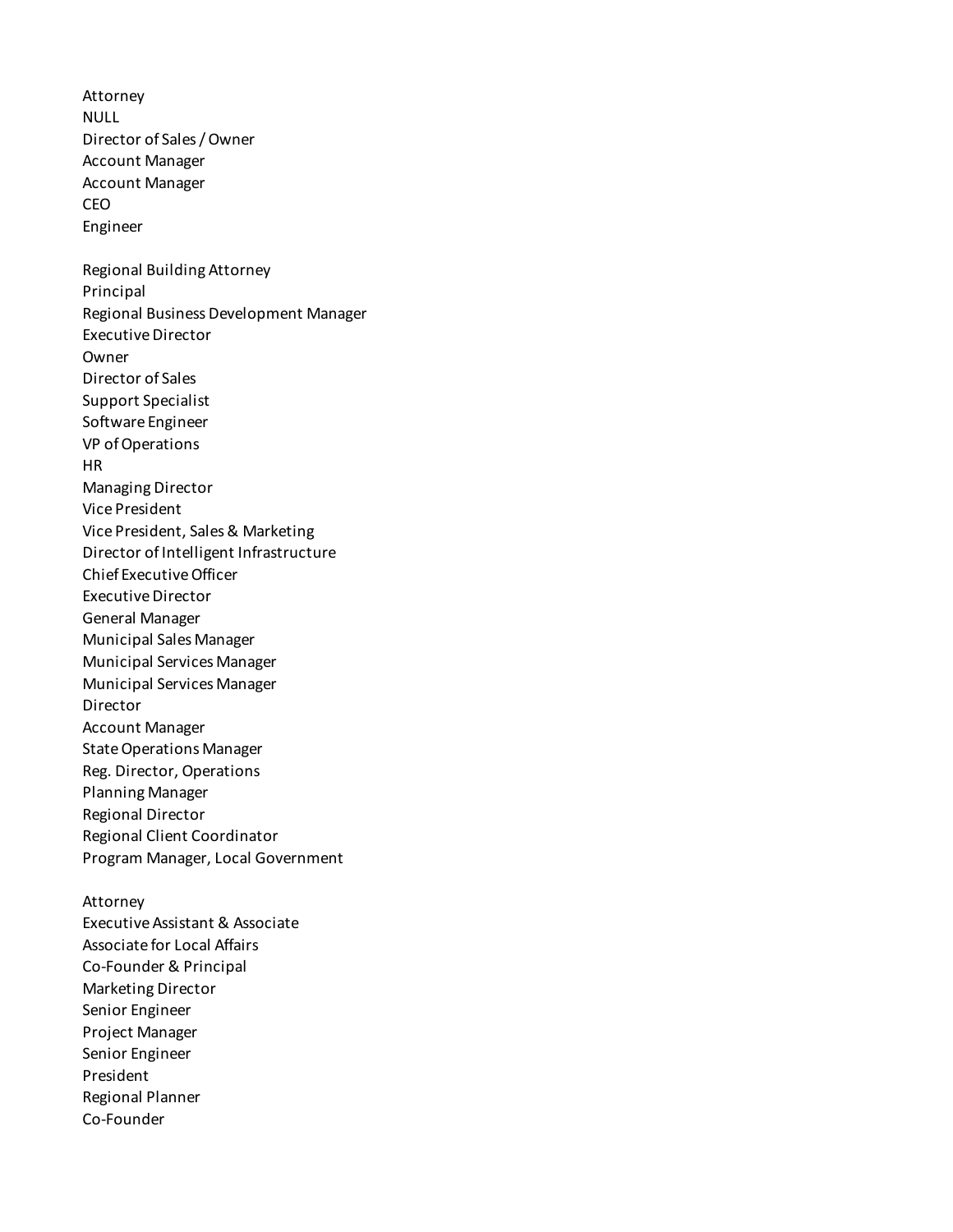Executive Director Assistant Chief, Government Affairs General Counsel Principal/Attorney Senior Policy Advisor On Aging Technical Specialist Managing Director Director Director Community & Senior Ctr Manager Dir., Public Affairs & Sustainability Dir., Public Relations & Gov't Affairs Director Public Relations & Government Affairs Principal Sales Consultant Associate Principal Account Executive Director Trustee Mayor Mayor Pro Tem Town Clerk / Town Administrator Trustee Mayor Trustee **Treasurer** Town Manager Trustee Community Development Director Trustee Town Manager Mayor Trustee Mayor Town Administrator Economic Development Coordinator Assistant to The Town Administrator Trustee Town Administrator Mayor Deputy Town Clerk Town Manager / Clerk Trustee Trustee Council Member

Council Member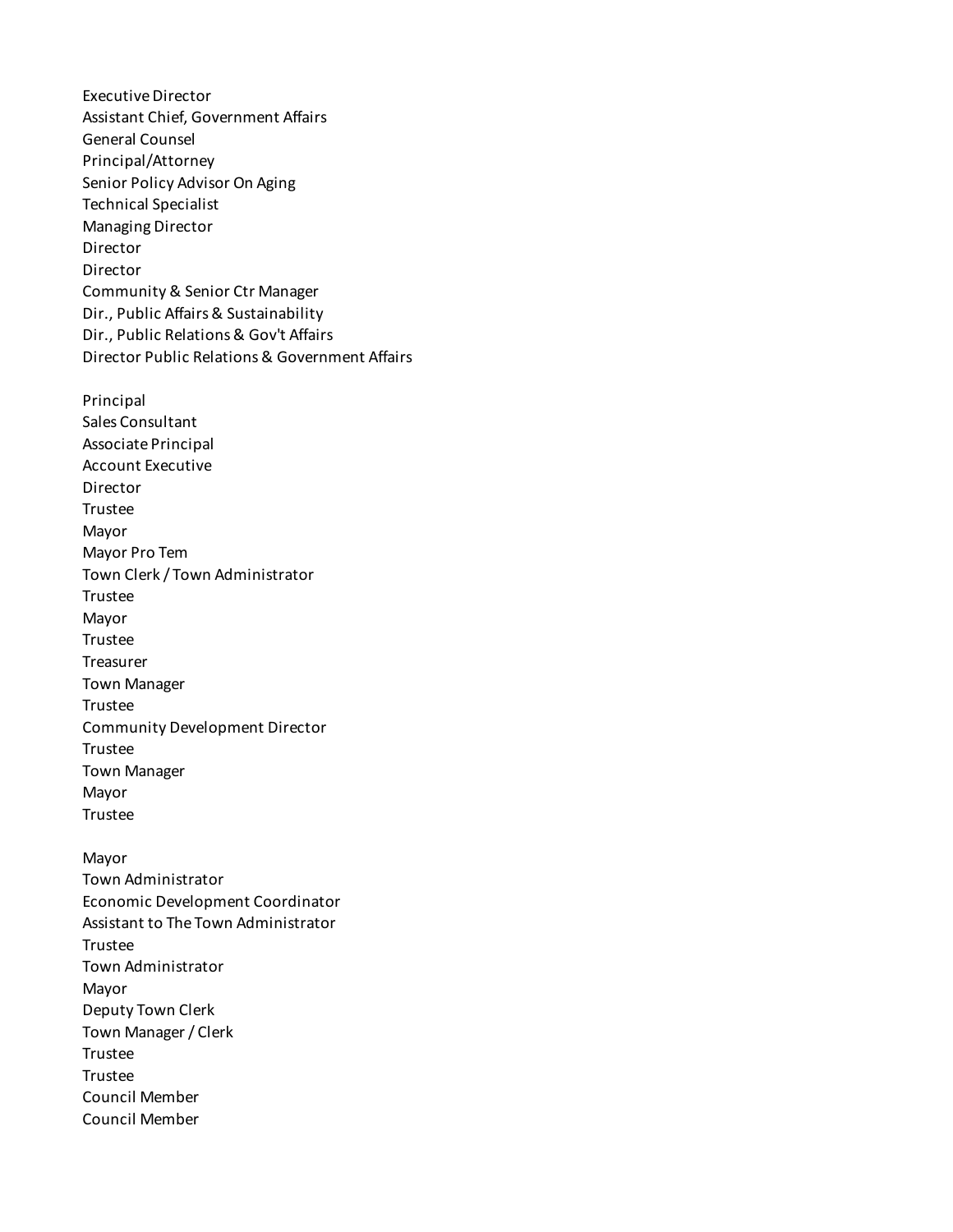Town Counsel Assistant Town Manager Town Manager Mayor Council Member Council Member Senior Projects Manager Trustee Mayor Trustee Town Administrator Trustee Planning Director Trustee Town Manager Trustee Mayor Pro Tem Town Manager Mayor Town Attorney Assistant Town Attorney Assistant Town Attorney Assistant Town Attorney Trustee Trustee Town Manager / Town Clerk Mayor Pro Tem Town Clerk / Treasurer Assistant Town Clerk Town Clerk / Treasurer Mayor Deputy Clerk Town Administrator Town Clerk Trustee Trustee Town Administrator / Clerk Deputy Clerk Mayor Pro Tem Council Member Mayor Mayor Pro Tem Council Member Assistant Town Administrator Trustee Trustee Town Administrator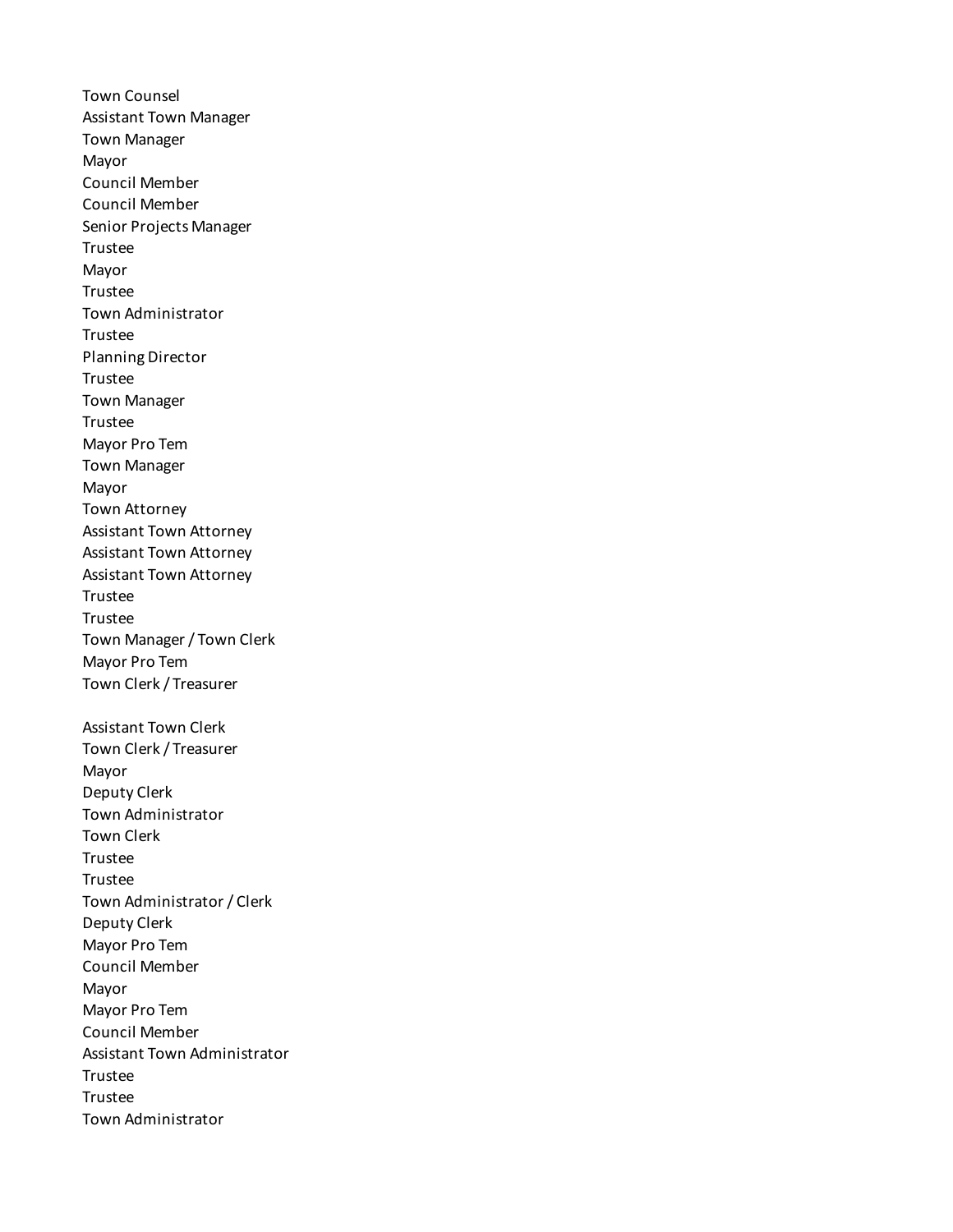Trustee

Mayor Pro Tem

Mayor Trustee Town Administrator Director of Economic Development

Deputy Town Administrator Assistant Town Administrator Town Attorney Trustee Town Administrator / Town Clerk Trustee Mayor Pro Tem Trustee Trustee Town Manager Trustee Trustee Trustee Mayor Pro Tem Engineering Director Trustee Mayor Trustee Town Attorney Human Resources Director Town Manager Mayor Pro Tem Council Member Mayor Mayor Interim Town Administrator Trustee Trustee Town Manager Mayor Trustee Trustee Trustee Trustee Trustee Mayor Pro Tem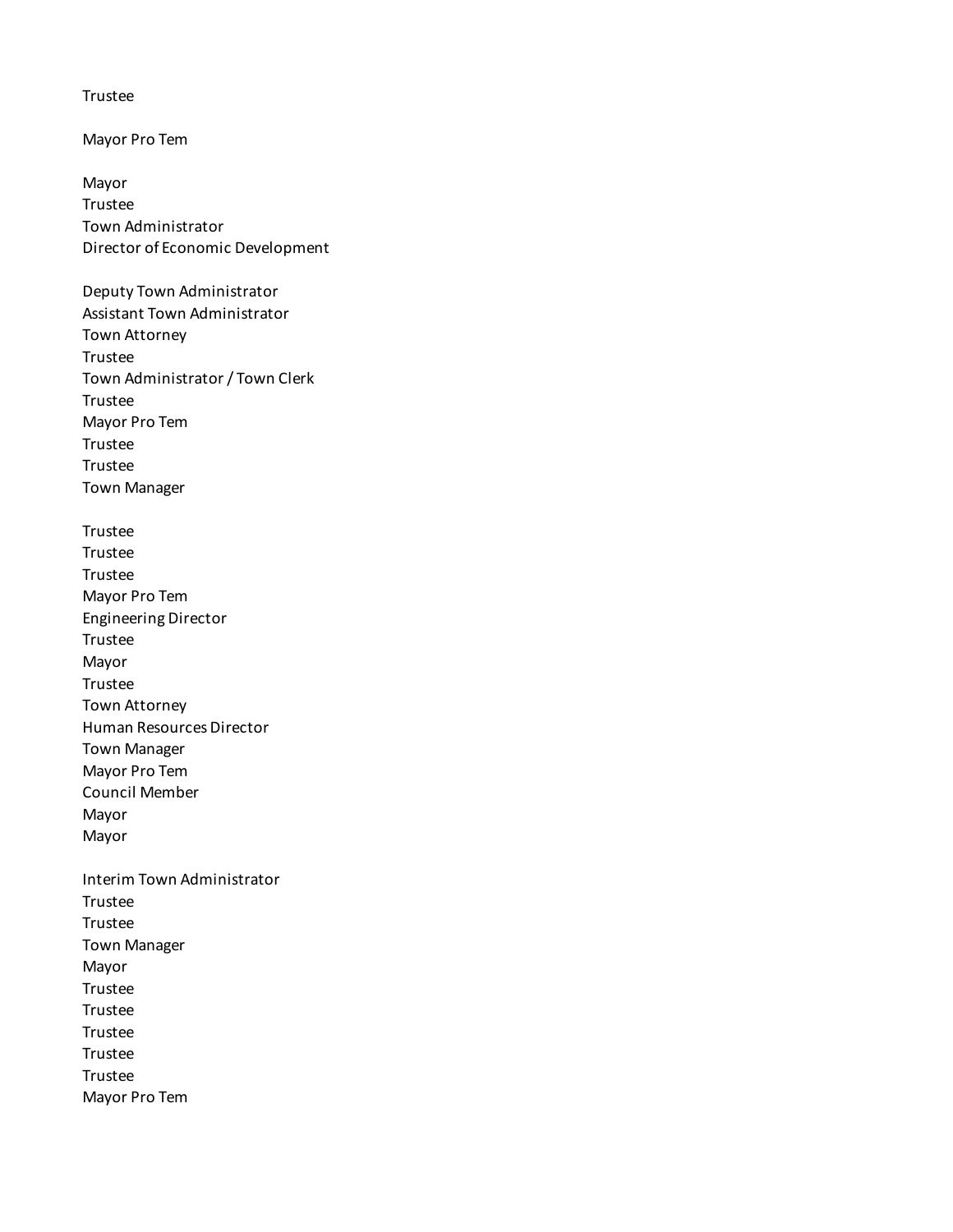Trustee Town Manager

Planning Commissioner Town Manager Trustee Town Clerk Mayor

Trustee Mayor Pro Tem

Town Clerk Town Clerk Council Member

Council Member Council Member Interim Town Manager / Planning Director Mayor Pro Tem Mayor

Town Clerk / Treasurer Town Manager Town Clerk Town Manager Mayor Town Manager Town Clerk / Town Treasurer Mayor Pro Tem Town Administrator Police Chief Mayor Town Clerk Trustee Mayor Pro Tem Town Manager

Trustee Trustee

Town Manager Town Clerk Mayor Trustee Mayor Town Clerk / Court Clerk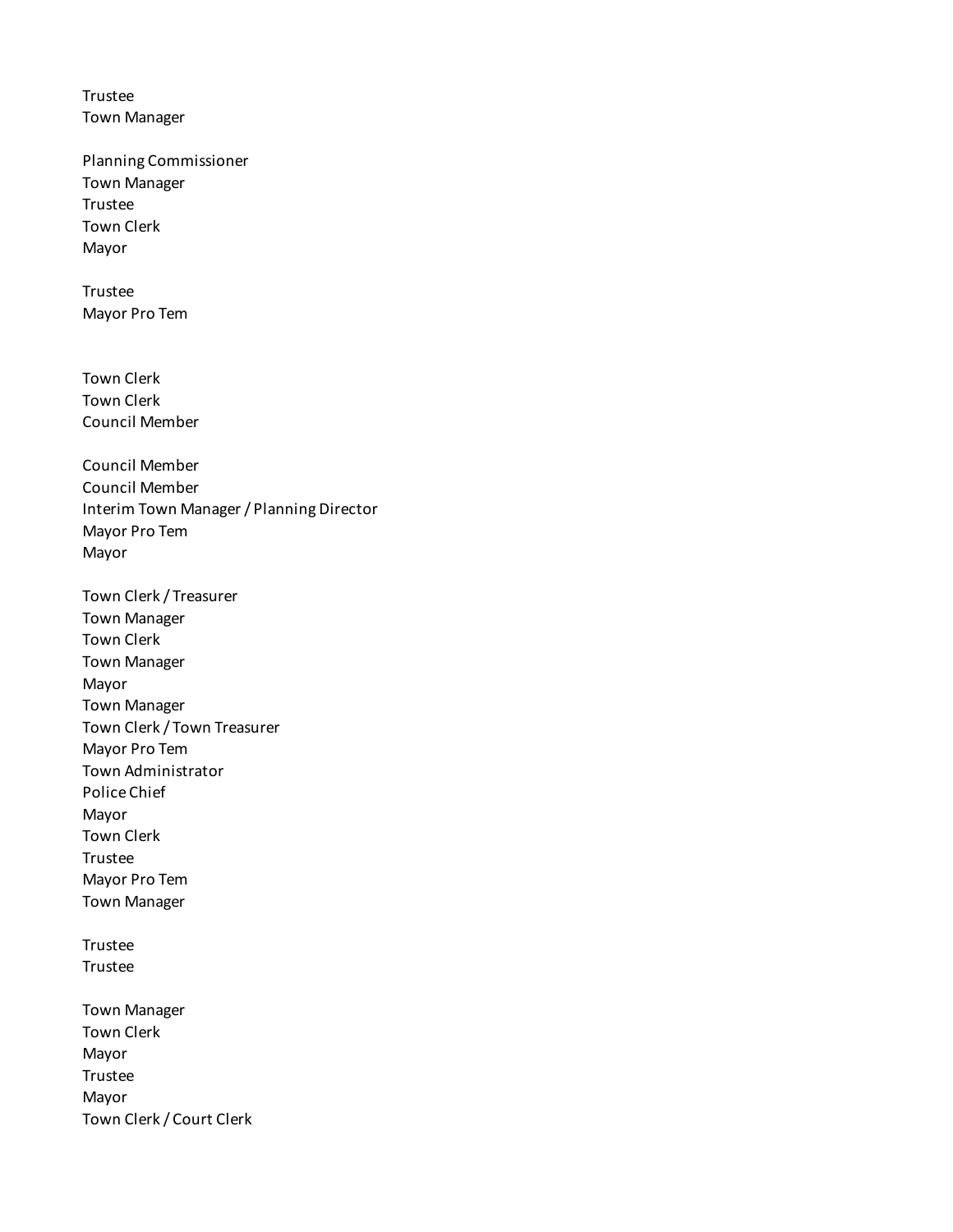## Trustee

Trustee Mayor

Deputy Clerk Town Clerk / Treasurer

Town Manager

Trustee Mayor Town Administrator Town Clerk

Mayor Pro Tem Trustee Trustee Trustee Mayor Town Administrator Mayor Trustee

Town Clerk / Treasurer Trustee Mayor Pro Tem

Trustee Town Manager Town Engineer / Public Works Director Trustee Town Clerk / Treasurer Mayor Town Administrator Trustee Trustee Trustee Town Administrator Town Clerk / Planning and Building Technician Trustee Trustee Town Manager

Trustee Mayor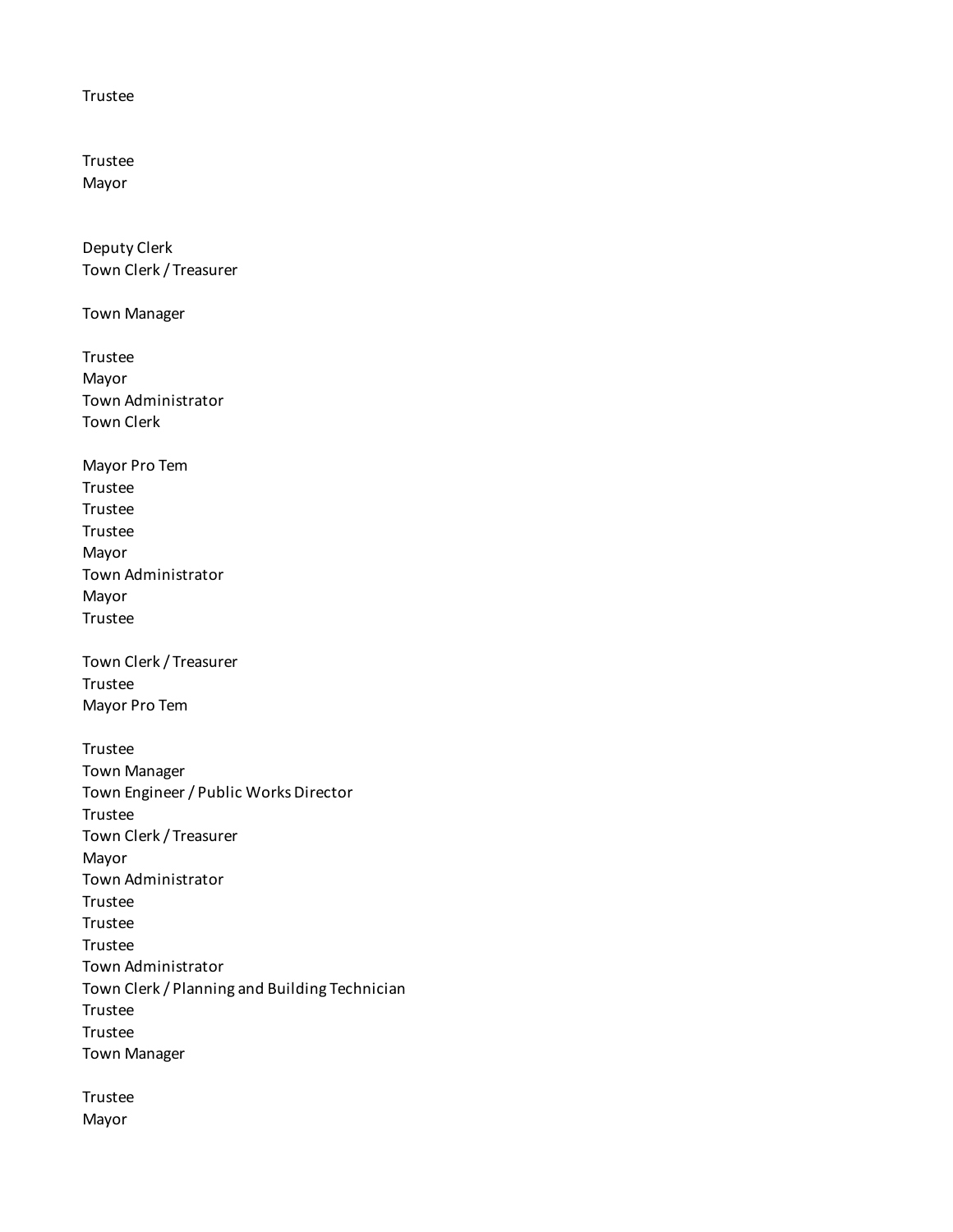Trustee Trustee Town Manager Council Member Chief of Police Mayor Mayor Mayor Pro Tem Business Development and Sustainability Manager Planning and Development Director Finance Director Council Member Town Manager Mayor Council Member Town Clerk / Town Administrator Administrative Assistant / PIO Town Administrator Mayor Pro Tem Town Clerk Town Administrator / Town Clerk Mayor Pro Tem Town Administrator Town Manager Town Clerk Mayor Pro Tem Trustee Planning Director Town Clerk Trustee Trustee Trustee Trustee Councilmember Mayor Pro Tem Assistant Town Attorney Councilmember Town Administrator Mayor Pro Tem Trustee Town Manager Trustee

Mayor Town Clerk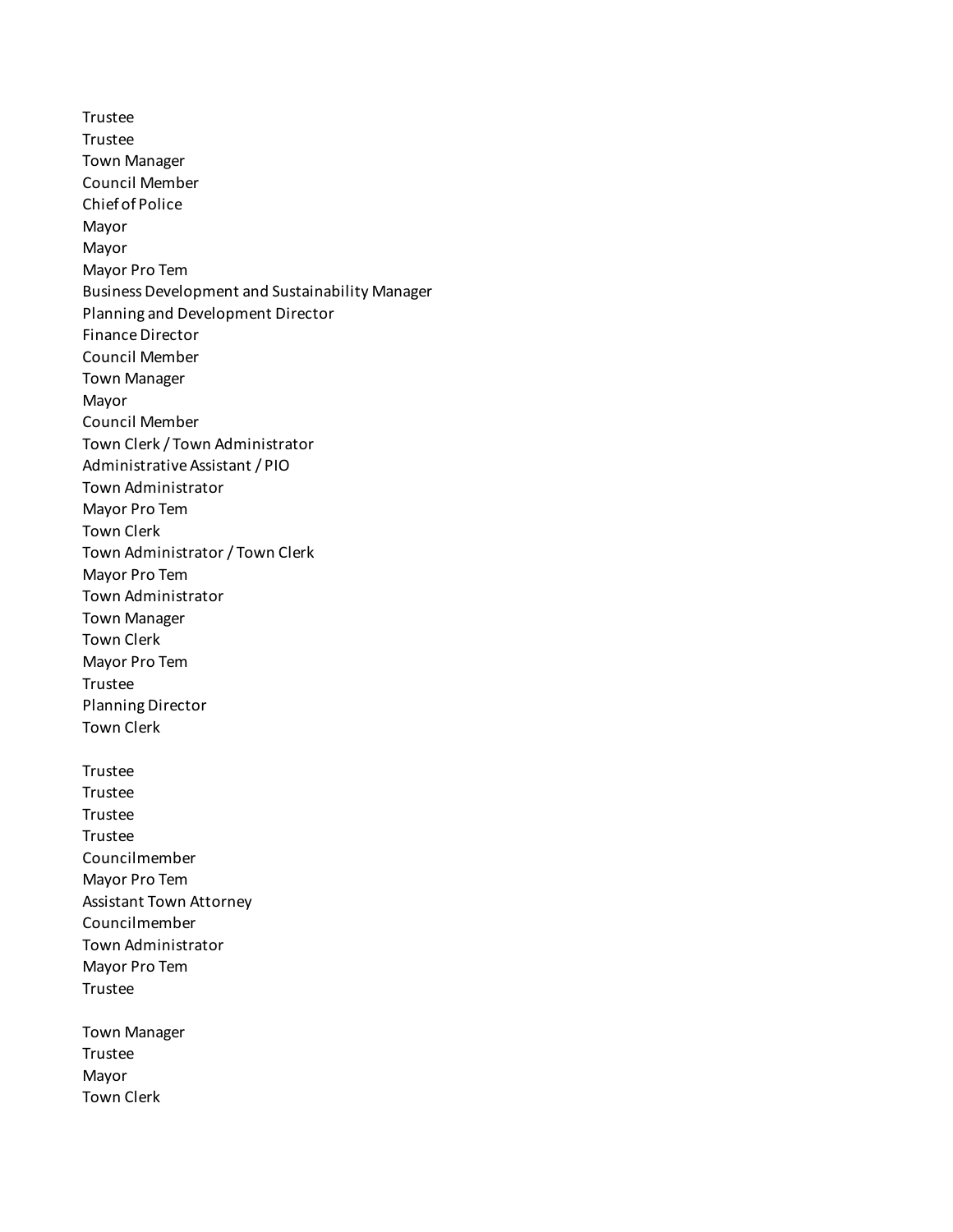Town Manager Mayor Town Manager Council Member Mayor Council Member Council Member Assistant Town Administrator Town Clerk Town Manager Treasurer Town Clerk / Treasurer Mayor Town Manager Assistant Town Manager / Community Development Director Mayor Council Member Town Attorney Senior Planner Mayor Town Manager Town Clerk Wastewater Plant Superintendent Town Manager Assistant Town Attorney Mayor Mayor Pro Tem Council Member Council Member Mayor Trustee Town Administrator Trustee Trustee Trustee Trustee Trustee Town Manager / Building and Zoning Official Town Manager Mayor Pro Tem Town Board Member Town Board Member Assistant Town Attorney / Town Prosecutor Town Clerk Town Manager Town Board Member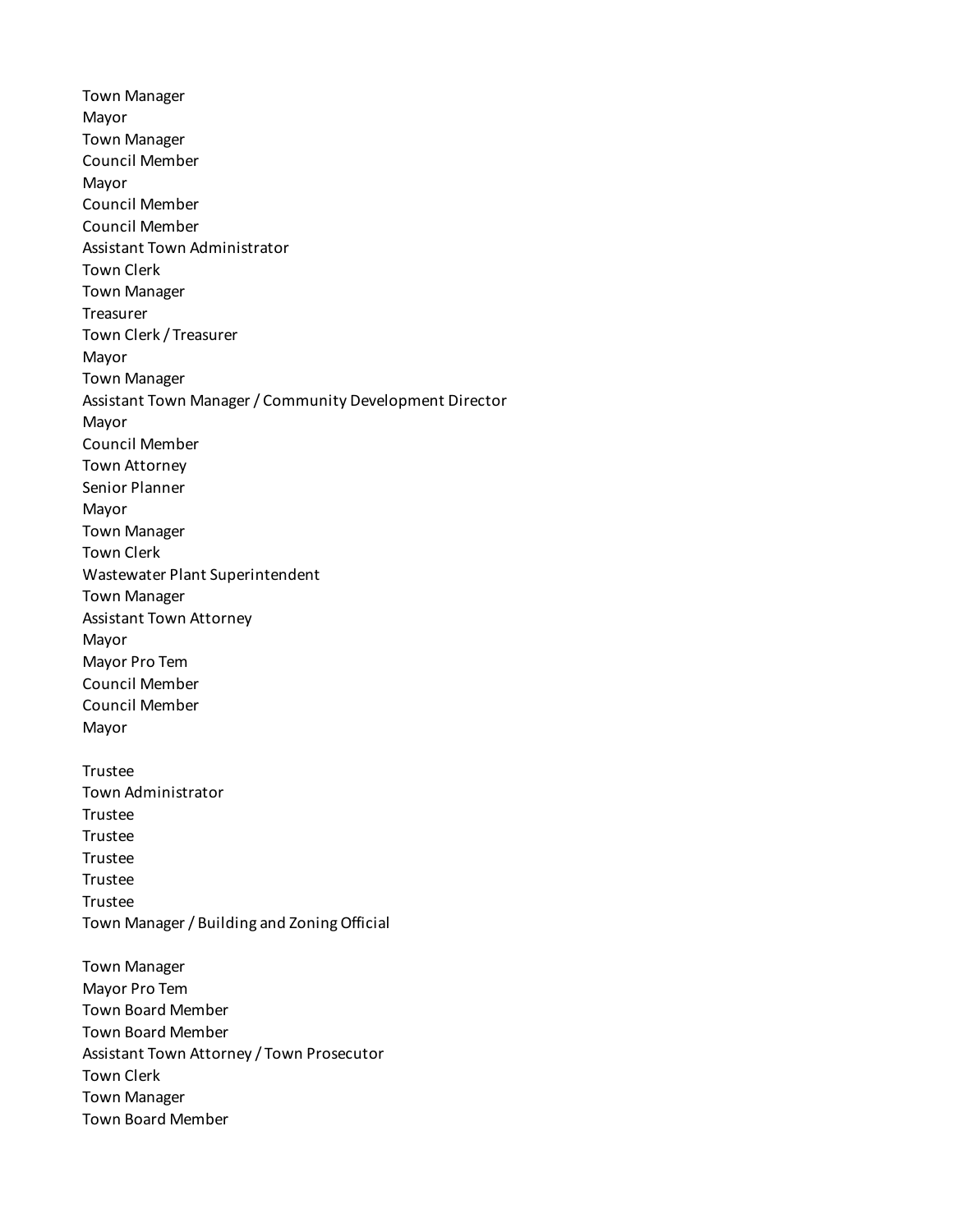Town Attorney Mayor Town Board Member Town Board Member Assistant Town Manager Town Clerk Councilor Town Manager Finance Director Town Clerk / Treasurer Fire Chief Engineering Supervisor Senior Transportation Planner Senior Engineer Engineering Supervisor Senior Vice President Senior Vice President Community Affairs Rep. Board Member Community Affairs Rep. Chairman of The Board Community Affairs Rep. Board Member Gov't & Reg. Relations Officer Executive Director, Institute President/CEO State Director Sales Executive Public Affairs & Government Relations President Attorney Attorney Attorney Attorney Attorney Attorney Business Development Manager Associate Attorney Partner/Attorney Partner/Attorney Sr. Manager, Wholesale Accounts Director \* Community Relations Area Mgr \* Community & Local Gov't Affairs Area Mgr \* Community & Local Gov't Affairs Area Mgr \* Community & Local Gov't Affairs Administrative Assistant Administrative Assistant III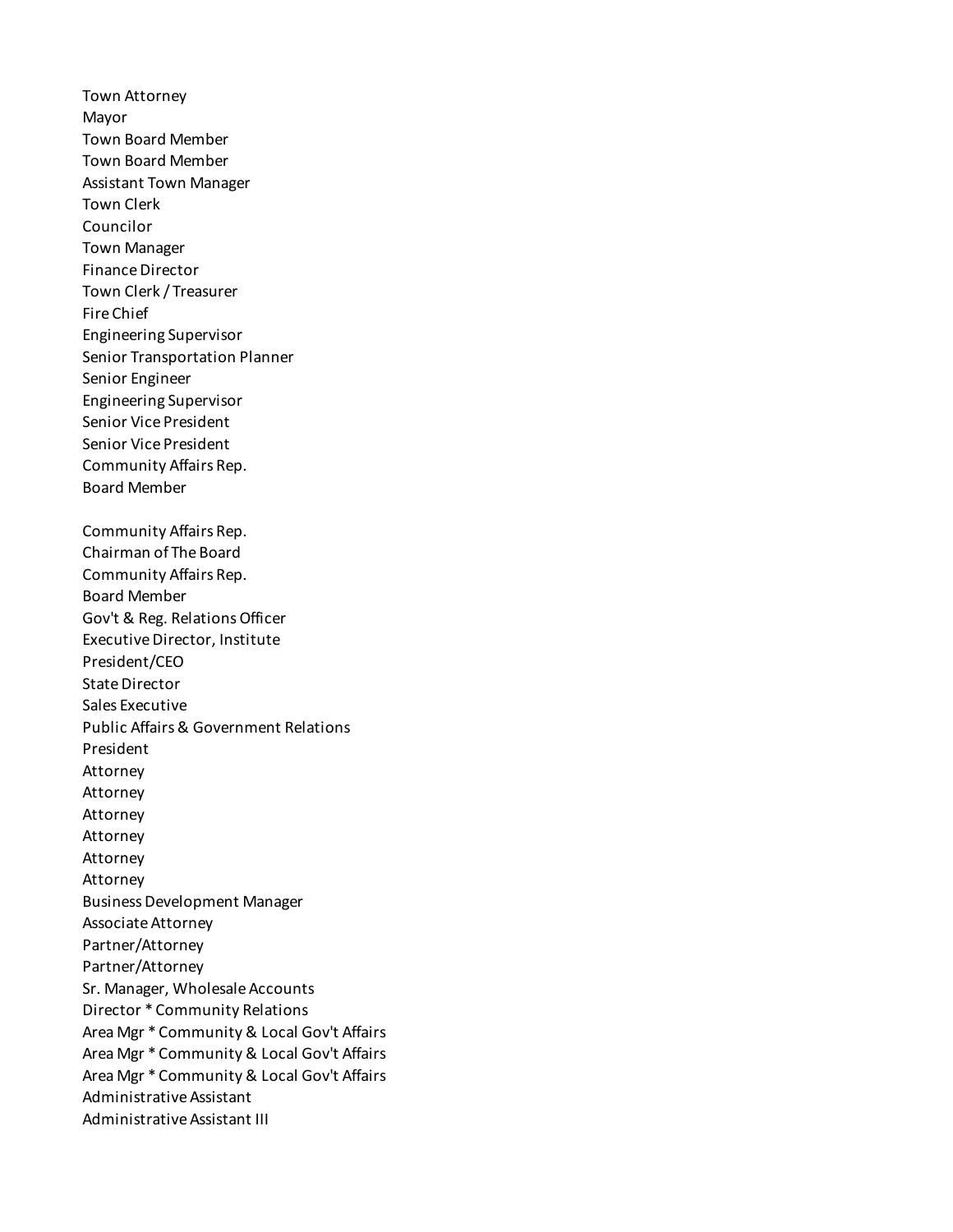Area Mgr \* Community & Local Gov't Affairs Director, Regional Government Area Mgr \* Community & Local Gov't Affairs Area Mgr \* Community & Local Gov't Affairs Area Mgr \* Community & Local Gov't Affairs Area Mgr \* Community & Local Gov't Affairs Regional VP, State Affairs & Community Relations Customer & Community Relations Spec.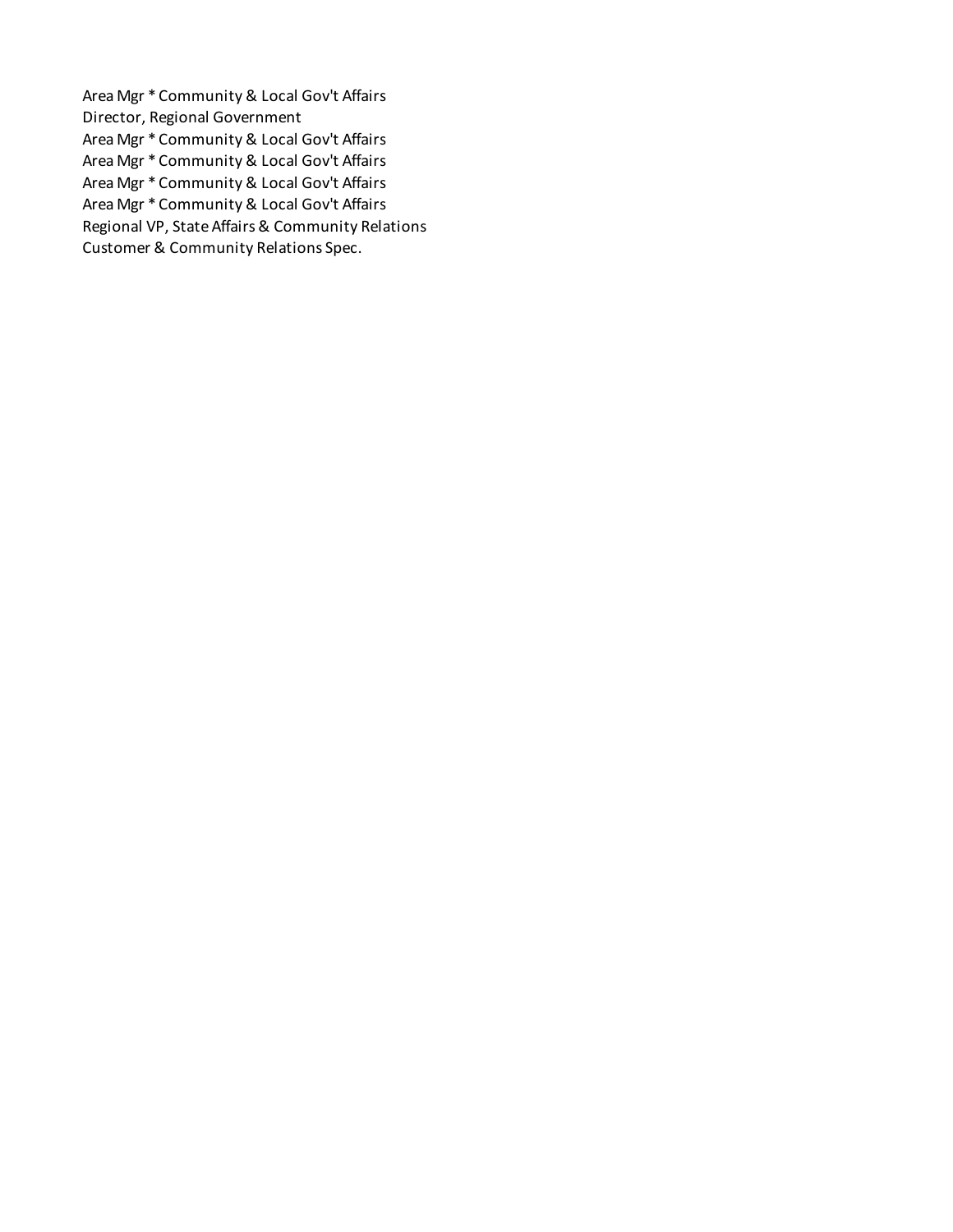AARP Colorado AARP Colorado Amazon - Denver, CO Ameresco Ameresco American Fidelity American Fidelity American Fidelity American Fidelity American Fidelity American Petroleum Institute Aurora Economic Development Council AVR, Inc. Ayres Associates Ayres Associates Ayres Associates Ayres Associates Baseline Engineering Corporation Bell, Gould, Linder, & Scott P.C. Bell, Gould, Linder, & Scott P.C. Bird Rides, Inc. Bird Rides, Inc. Bird Rides, Inc. Bird Rides, Inc. Bird Rides, Inc. Black Hills Energy Black Hills Energy Black Hills Energy Black Hills Energy Bohannan Huston, Inc. Bohannan Huston, Inc. Bohannan Huston, Inc. Boulder County Boulder Shelter for The Homeless Brownstein Hyatt Farber Schreck, P.C. Brownstein Hyatt Farber Schreck, P.C. Brownstein Hyatt Farber Schreck, P.C.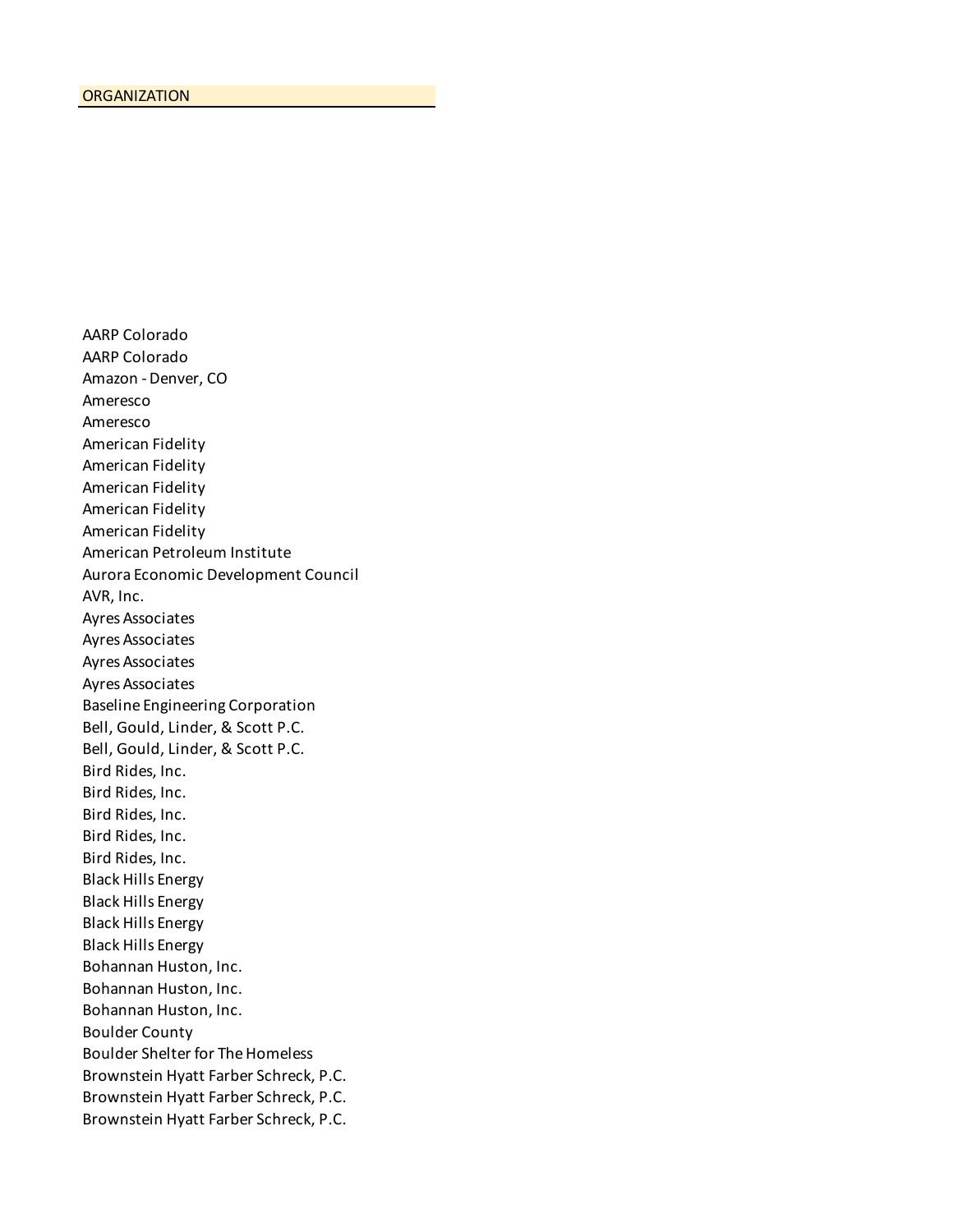Brownstein Hyatt Farber Schreck, P.C. Butler Snow, LLP Butler Snow, LLP Butler Snow, LLP Butler Snow, LLP CDPHE CDPHE CDPHE - WQCD CEBT / Willis Towers Watson CEBT / Willis Towers Watson Charles Abbott Associates, Inc. Charles Abbott Associates, Inc. Charles Abbott Associates, Inc. Charles Abbott Associates, Inc. CIGNA CIGNA CIGNA CIGNA CIGNA CIGNA CIGNA CIGNA CIRSA CIRSA CIRSA CIRSA CIRSA CIRSA City and County of Broomfield City and County of Broomfield City and County of Broomfield City and County of Broomfield City and County of Broomfield City and County of Broomfield City and County of Broomfield City and County of Broomfield City and County of Broomfield City and County of Denver City and County of Denver City and County of Denver City and County of Denver City and County of Denver City and County of Denver City and County of Denver City and County of Denver City and County of Denver City and County of Denver City and County of Denver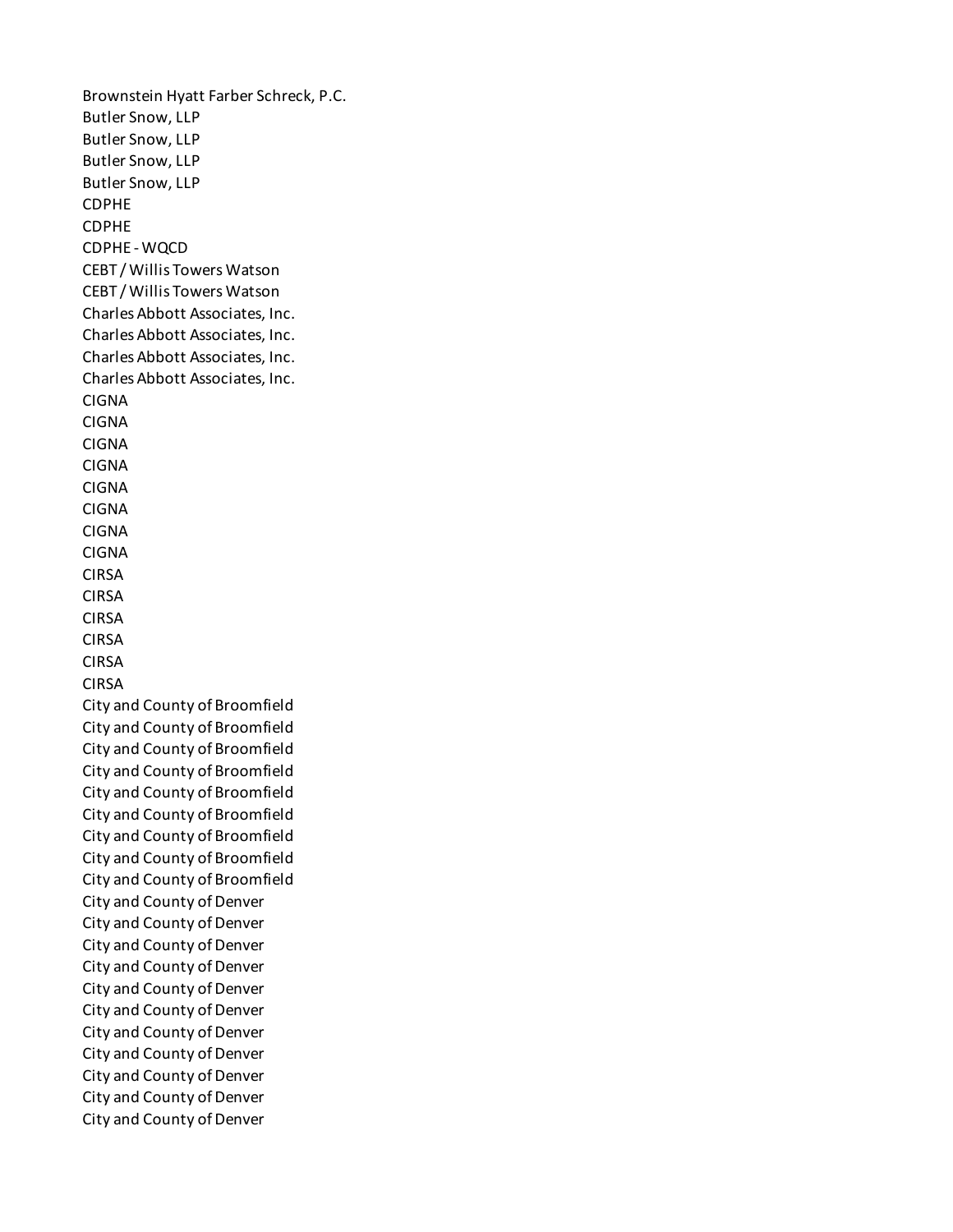City and County of Denver City and County of Denver City and County of Denver City and County of Denver City and County of Denver City and County of Denver City and County of Denver City and County of Denver City and County of Denver, Auditor's Office City of Alamosa City of Alamosa City of Alamosa City of Alamosa City of Alamosa City of Alamosa City of Alamosa City of Alamosa City of Alamosa City of Arvada City of Arvada City of Arvada City of Arvada City of Arvada City of Arvada City of Arvada City of Arvada City of Arvada City of Arvada City of Arvada City of Arvada City of Arvada City of Arvada City of Arvada City of Arvada City of Arvada City of Arvada City of Aspen City of Aspen City of Aspen City of Aspen City of Aurora City of Aurora City of Aurora City of Aurora City of Aurora City of Aurora City of Aurora City of Aurora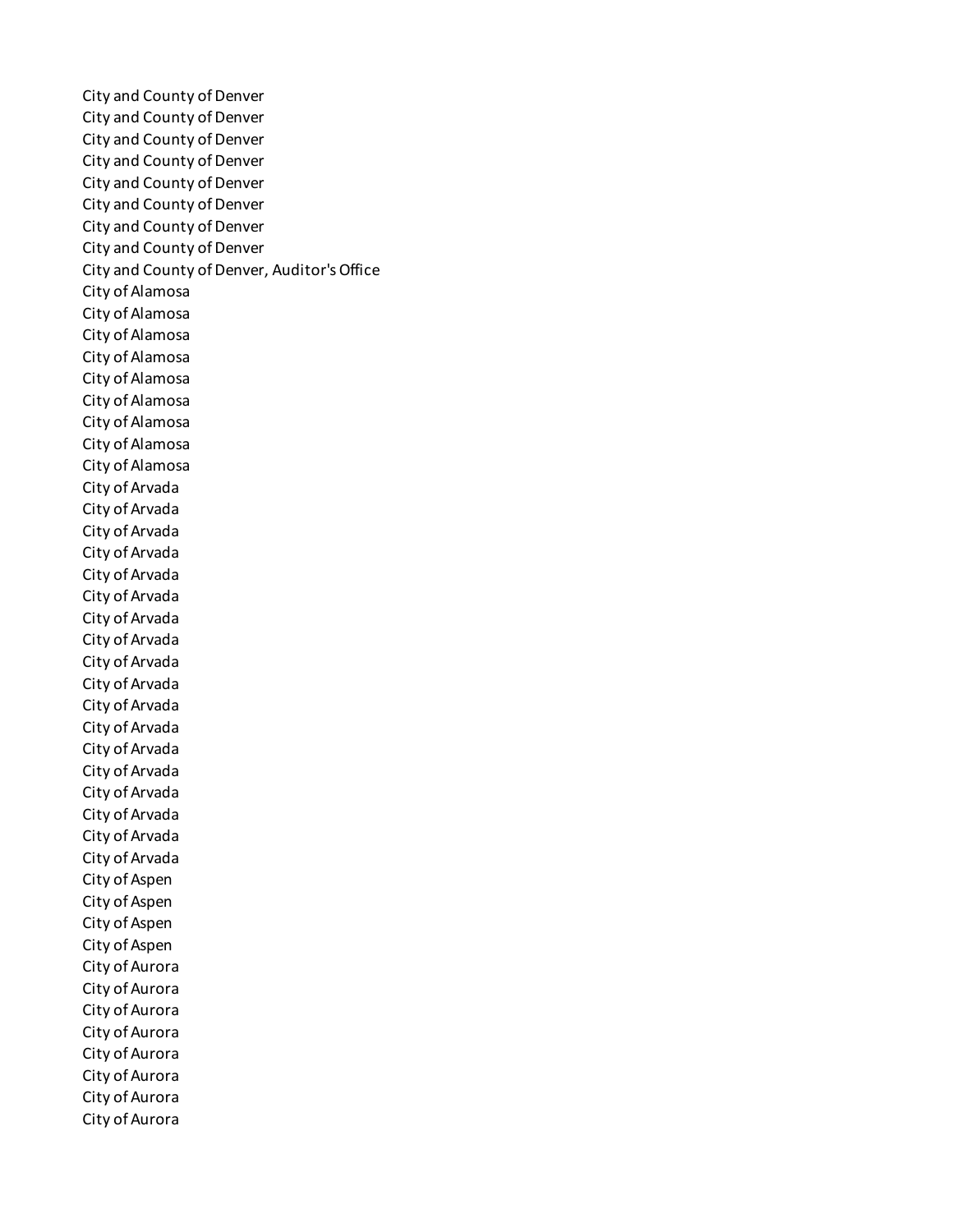City of Aurora City of Aurora City of Aurora City of Aurora City of Aurora City of Aurora City of Aurora City of Aurora City of Aurora City of Aurora City of Aurora City of Boulder City of Boulder City of Boulder City of Boulder City of Boulder City of Boulder City of Boulder City of Boulder City of Boulder City of Boulder City of Boulder City of Boulder City of Brighton City of Brighton City of Brighton City of Brighton City of Brighton City of Brighton City of Brighton City of Brighton City of Brighton City of Brighton City of Brush City of Brush City of Brush City of Brush City of Brush City of Brush City of Brush City of Brush City of Brush City of Brush City of Brush City of Brush City of Brush City of Brush City of Burlington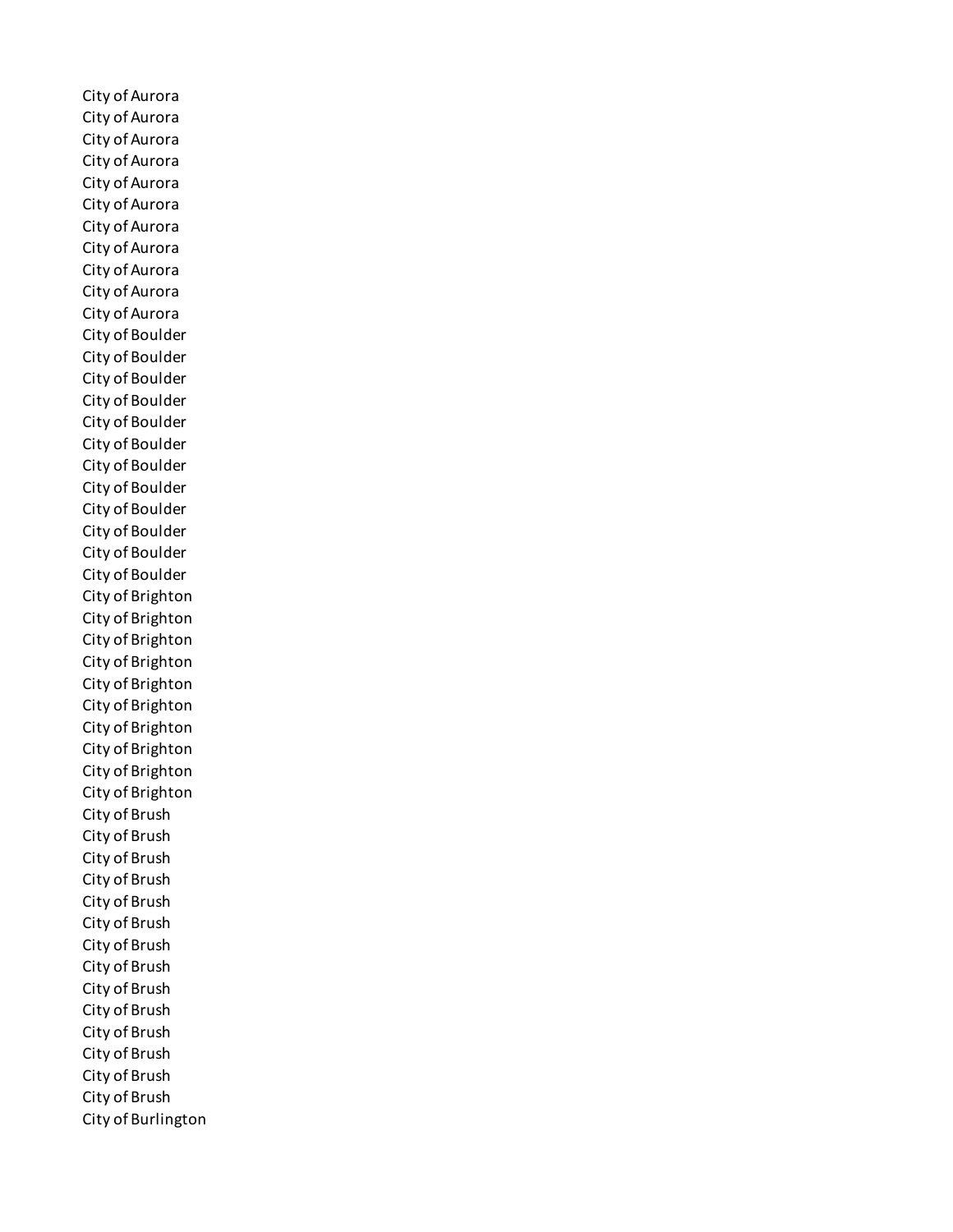City of Burlington City of Cañon City City of Cañon City City of Cañon City City of Cañon City City of Cañon City City of Cañon City City of Cañon City City of Cañon City City of Cañon City City of Cañon City City of Castle Pines City of Castle Pines City of Castle Pines City of Castle Pines City of Castle Pines City of Centennial City of Centennial City of Centennial City of Centennial City of Centennial City of Centennial City of Centennial City of Centennial City of Centennial City of Centennial City of Centennial City of Centennial City of Centennial City of Central City of Central City of Central City of Central City of Cherry Hills Village City of Cherry Hills Village City of Cherry Hills Village City of Colorado Springs City of Colorado Springs City of Colorado Springs City of Colorado Springs City of Colorado Springs City of Colorado Springs City of Colorado Springs City of Colorado Springs City of Colorado Springs City of Colorado Springs City of Colorado Springs City of Colorado Springs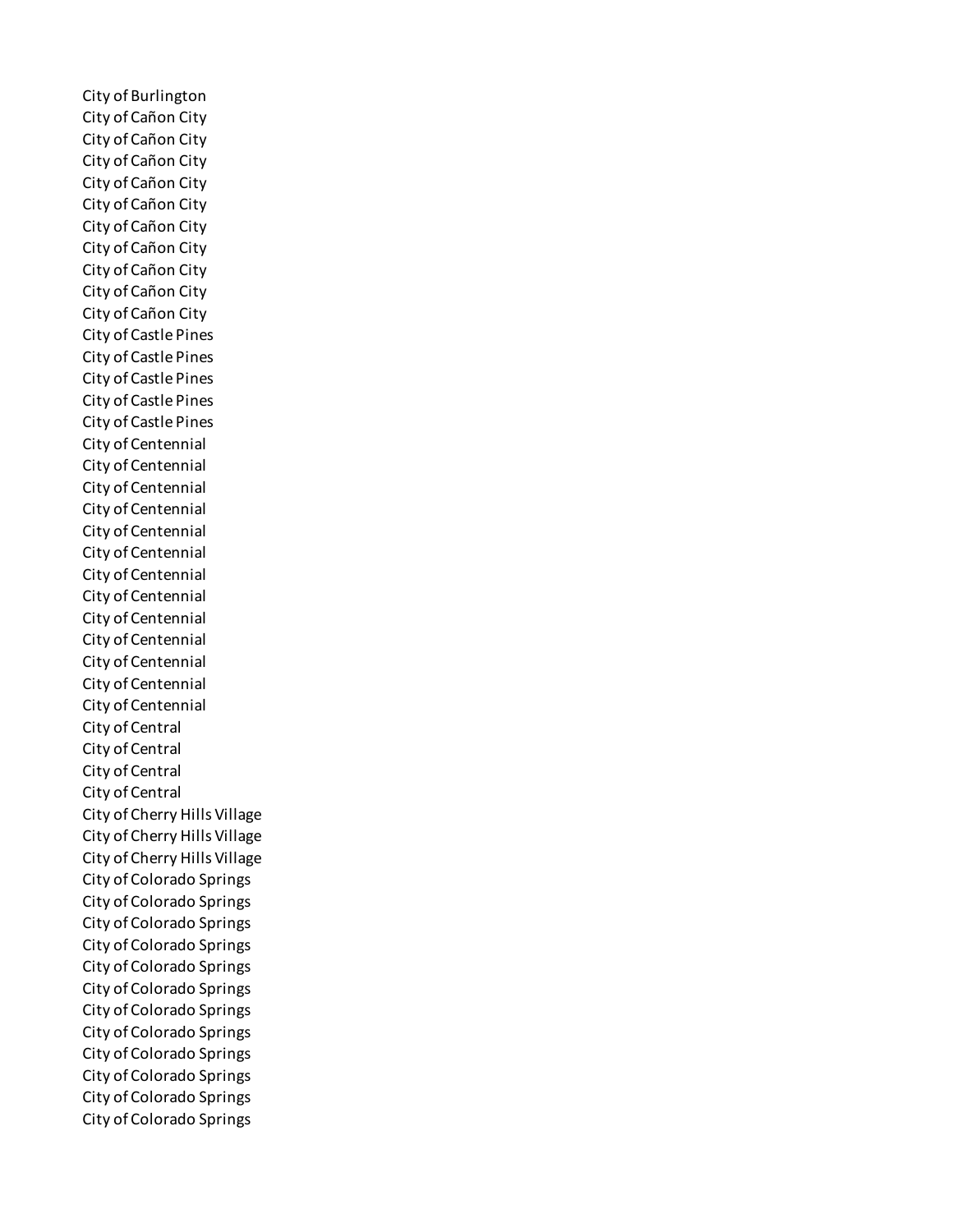City of Colorado Springs City of Colorado Springs City of Colorado Springs City of Colorado Springs City of Colorado Springs City of Colorado Springs City of Commerce City City of Commerce City City of Commerce City City of Commerce City City of Commerce City City of Cortez City of Cortez City of Cortez City of Cortez City of Cortez City of Craig City of Craig City of Cripple Creek City of Cripple Creek City of Cripple Creek City of Cripple Creek City of Cripple Creek City of Cripple Creek City of Cripple Creek City of Cripple Creek City of Dacono City of Dacono City of Dacono City of Dacono City of Dacono City of Dacono City of Dacono City of Delta City of Delta City of Delta City of Delta City of Delta City of Delta City of Durango City of Durango City of Durango City of Durango City of Durango City of Durango City of Durango City of Edgewater City of Edgewater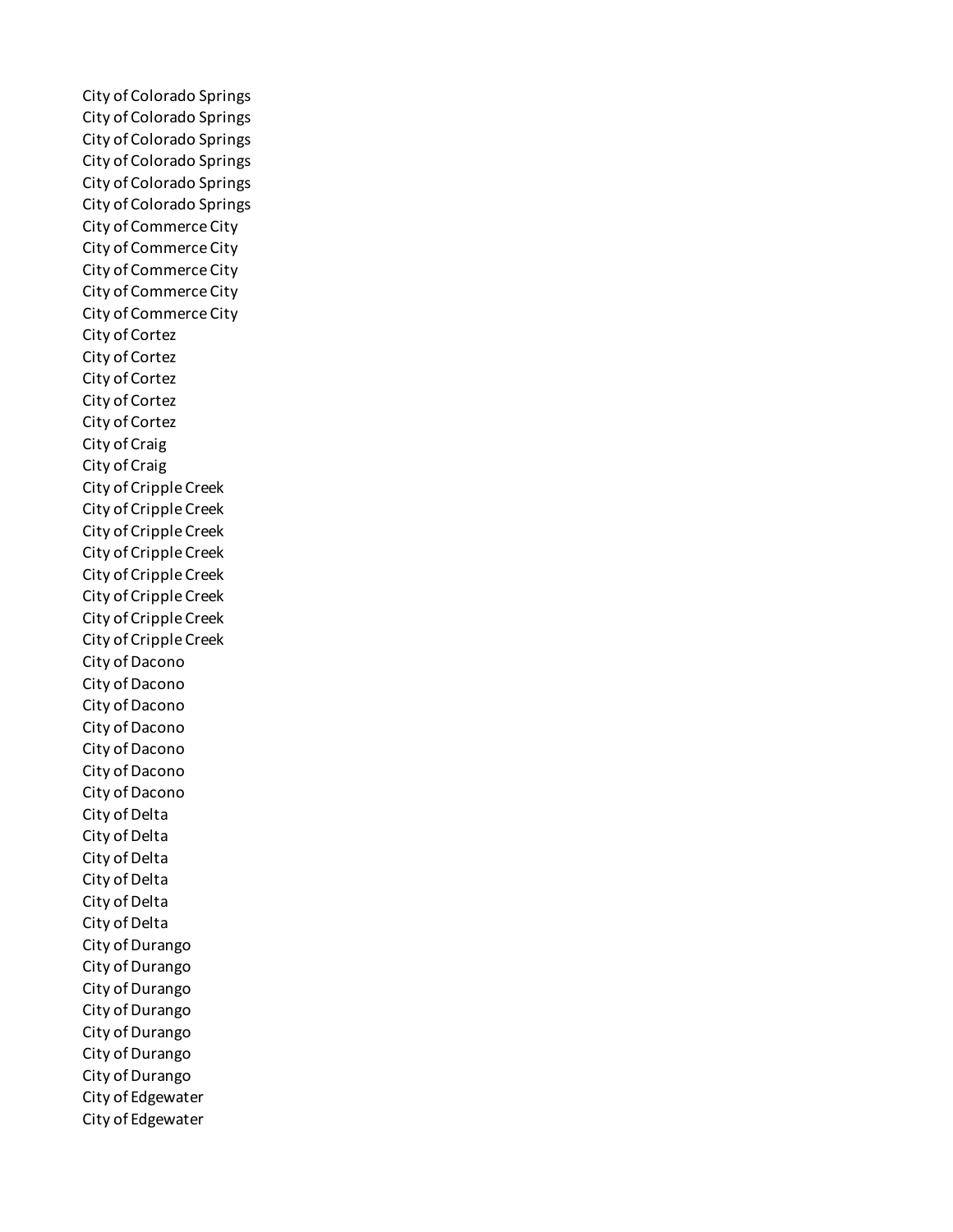City of Edgewater City of Edgewater City of Edgewater City of Edgewater City of Edgewater City of Edgewater City of Englewood City of Englewood City of Englewood City of Englewood City of Englewood City of Englewood City of Englewood City of Englewood City of Evans City of Evans City of Evans City of Evans City of Federal Heights City of Federal Heights City of Federal Heights City of Federal Heights City of Florence City of Florence City of Fort Collins City of Fort Collins City of Fort Collins City of Fort Collins City of Fort Collins City of Fort Collins City of Fort Collins City of Fort Collins City of Fort Collins City of Fort Collins City of Fort Collins City of Fort Collins City of Fort Collins City of Fort Collins City of Fort Collins City of Fort Lupton City of Fort Lupton City of Fort Lupton City of Fort Lupton City of Fort Lupton City of Fort Lupton City of Fort Morgan City of Fort Morgan City of Fort Morgan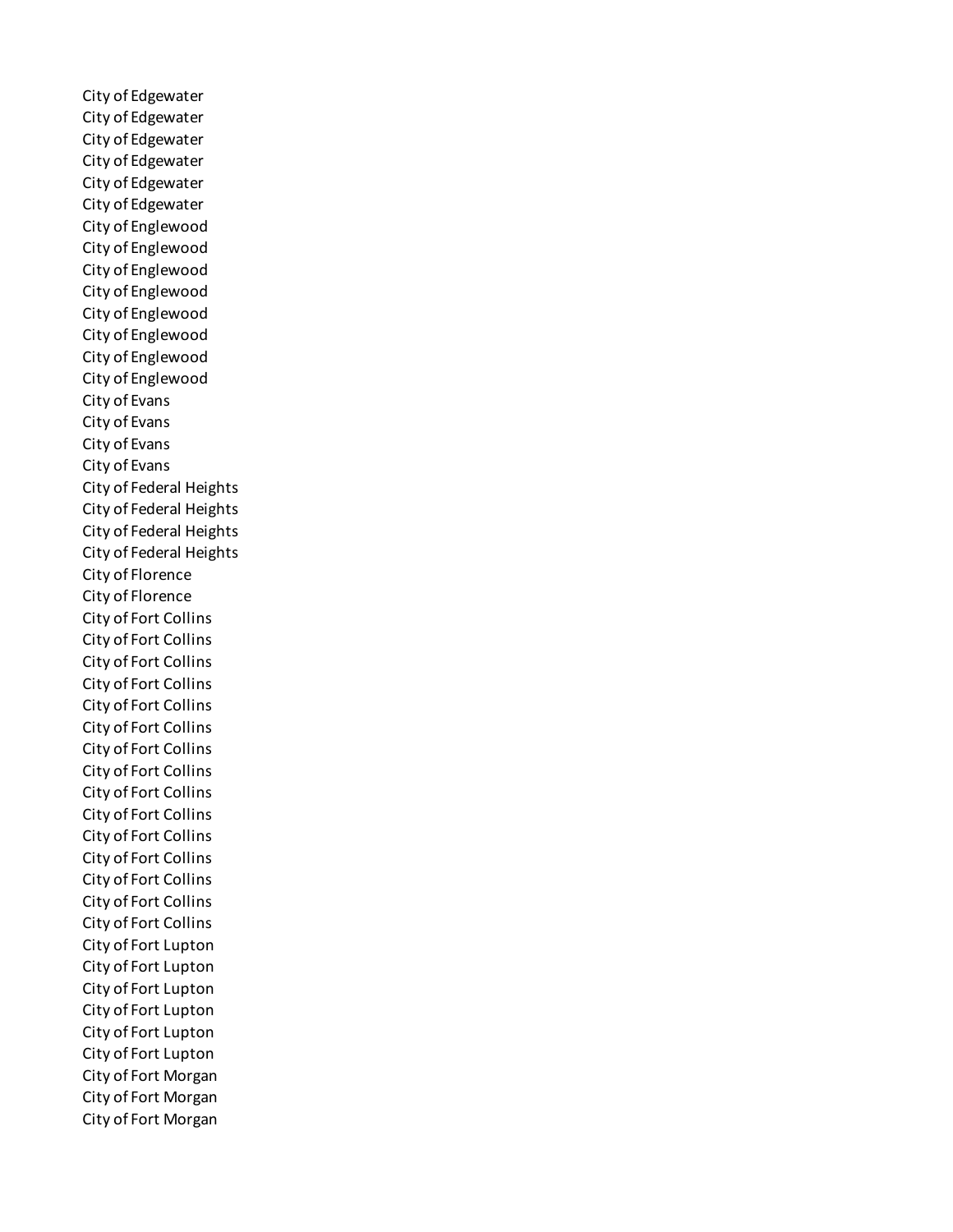City of Fort Morgan City of Fort Morgan City of Fort Morgan City of Fort Morgan City of Fort Morgan City of Fort Morgan City of Fort Morgan City of Fort Morgan City of Fort Morgan City of Fountain City of Fountain City of Fountain City of Fountain City of Fountain City of Fountain City of Fountain City of Fountain City of Fruita City of Fruita City of Fruita City of Fruita City of Fruita City of Fruita City of Fruita City of Glendale City of Glendale City of Glendale City of Glendale City of Glendale City of Glendale City of Glendale City of Glendale City of Glendale City of Glendale City of Glendale City of Glendale City of Glenwood Springs City of Glenwood Springs City of Glenwood Springs City of Glenwood Springs City of Glenwood Springs City of Glenwood Springs City of Glenwood Springs City of Glenwood Springs City of Golden City of Golden City of Golden City of Golden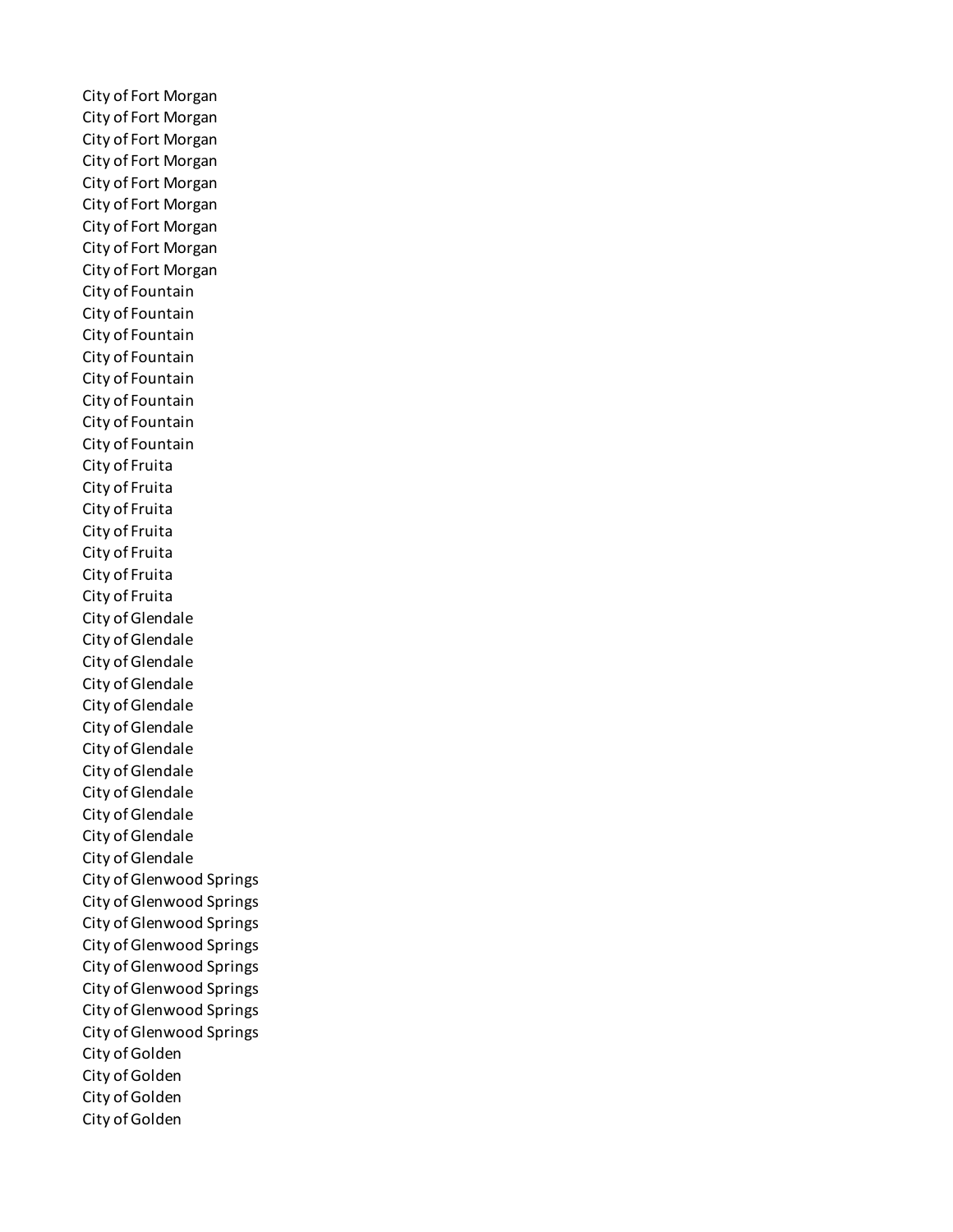City of Golden City of Grand Junction City of Grand Junction City of Grand Junction City of Greeley City of Greeley City of Greeley City of Greeley City of Greeley City of Greeley City of Greeley City of Greeley City of Greeley City of Greeley City of Greeley City of Greeley City of Greeley City of Greenwood Village City of Greenwood Village City of Greenwood Village City of Greenwood Village City of Greenwood Village City of Gunnison City of Gunnison City of Idaho Springs City of Idaho Springs City of La Junta City of La Junta City of La Junta City of La Junta City of La Junta City of La Junta City of La Junta City of La Junta City of Lafayette City of Lafayette City of Lakewood City of Lakewood City of Lakewood City of Lakewood City of Lakewood City of Lakewood City of Lakewood City of Lakewood City of Lakewood City of Lakewood City of Lakewood City of Lakewood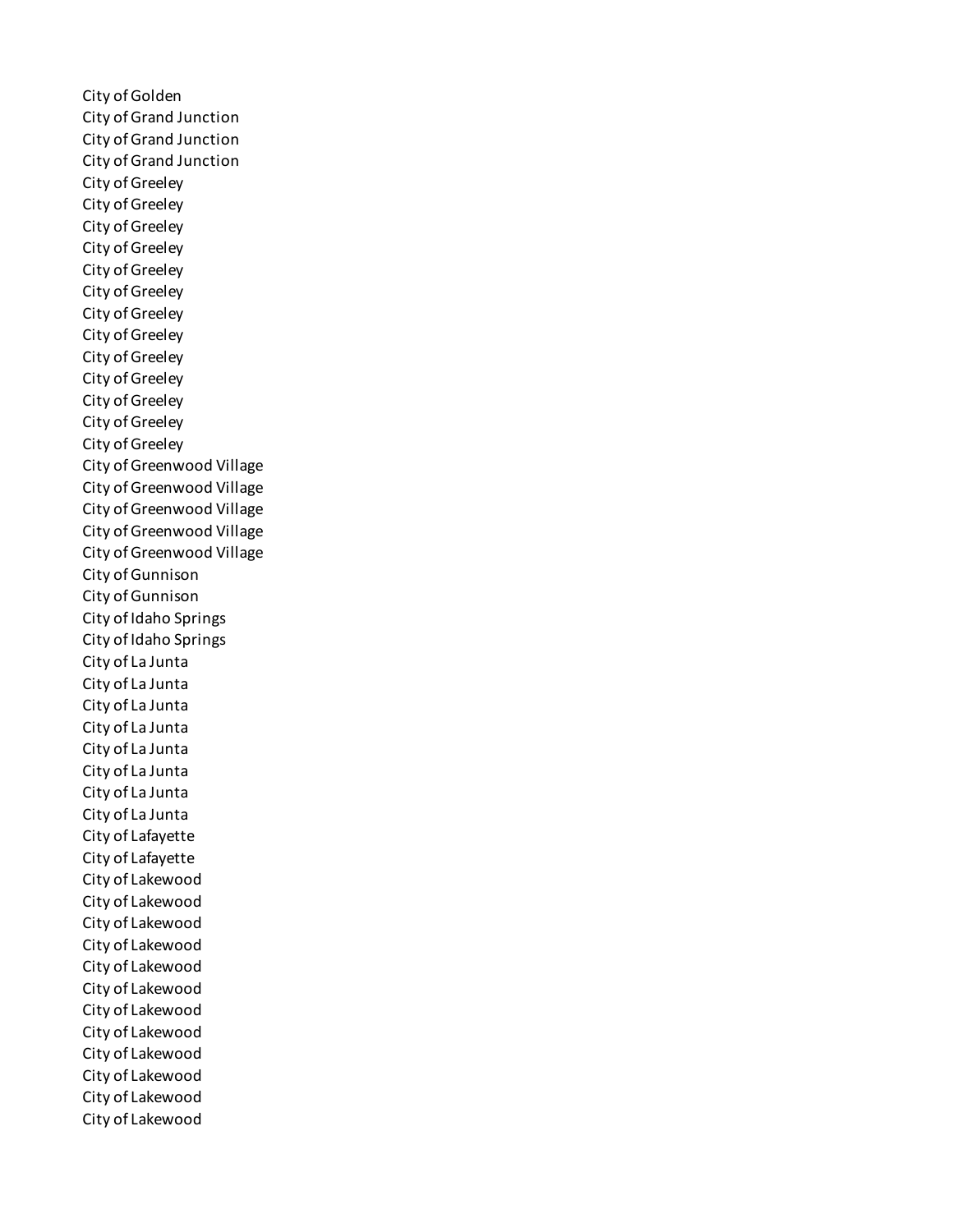City of Lakewood City of Lakewood City of Lakewood City of Lamar City of Lamar City of Lamar City of Lamar City of Lamar City of Lamar City of Leadville City of Leadville City of Littleton City of Littleton City of Littleton City of Littleton City of Littleton City of Littleton City of Littleton City of Littleton City of Littleton City of Littleton City of Littleton City of Lone Tree City of Lone Tree City of Lone Tree City of Lone Tree City of Lone Tree City of Lone Tree City of Lone Tree City of Lone Tree City of Longmont City of Longmont City of Longmont City of Longmont City of Longmont City of Longmont City of Longmont City of Longmont City of Longmont City of Longmont City of Longmont City of Longmont City of Longmont City of Louisville City of Louisville City of Louisville City of Loveland City of Loveland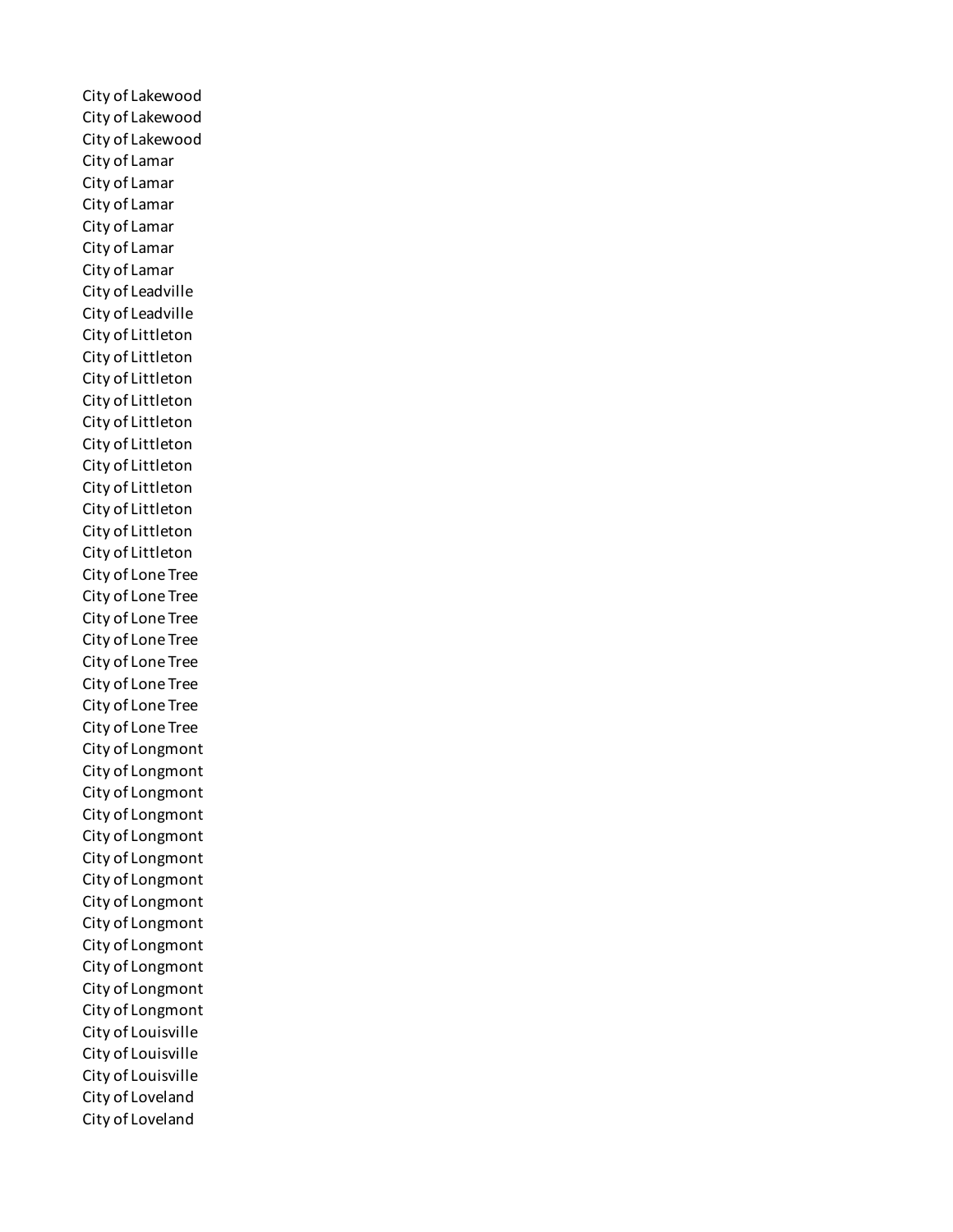City of Loveland City of Loveland City of Loveland City of Loveland City of Loveland City of Loveland City of Loveland City of Loveland City of Loveland City of Loveland City of Loveland City of Manitou Springs City of Manitou Springs City of Manitou Springs City of Manitou Springs City of Manitou Springs City of Manitou Springs City of Monte Vista City of Monte Vista City of Monte Vista City of Montrose City of Montrose City of Montrose City of Montrose City of Montrose City of Montrose City of Northglenn City of Northglenn City of Northglenn City of Northglenn City of Northglenn City of Northglenn City of Northglenn City of Northglenn City of Northglenn City of Northglenn City of Ouray City of Ouray City of Ouray City of Ouray City of Ouray City of Ouray City of Pueblo City of Pueblo City of Pueblo City of Pueblo City of Pueblo City of Rocky Ford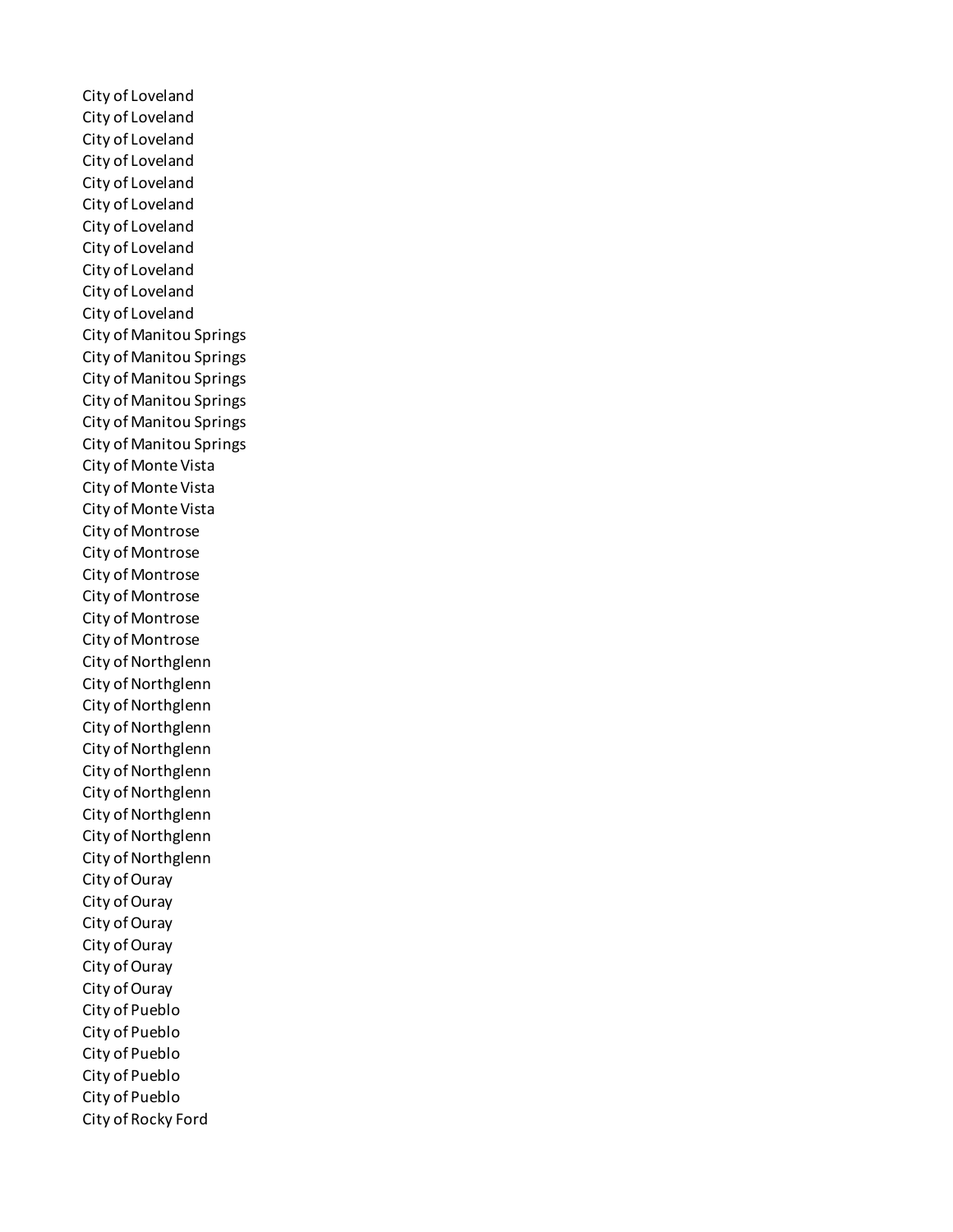City of Rocky Ford City of Rocky Ford City of Salida City of Salida City of Salida City of Salida City of Salida City of Salida City of Salida City of Sheridan City of Sheridan City of Sheridan City of Sheridan City of Sheridan City of Sheridan City of Steamboat Springs City of Steamboat Springs City of Steamboat Springs City of Steamboat Springs City of Steamboat Springs City of Steamboat Springs City of Steamboat Springs City of Steamboat Springs City of Steamboat Springs City of Steamboat Springs City of Sterling City of Thornton City of Thornton City of Thornton City of Thornton City of Thornton City of Thornton City of Thornton City of Thornton City of Thornton City of Thornton City of Thornton City of Thornton City of Thornton City of Westminster City of Westminster City of Westminster City of Westminster City of Westminster City of Westminster City of Westminster City of Westminster City of Wheat Ridge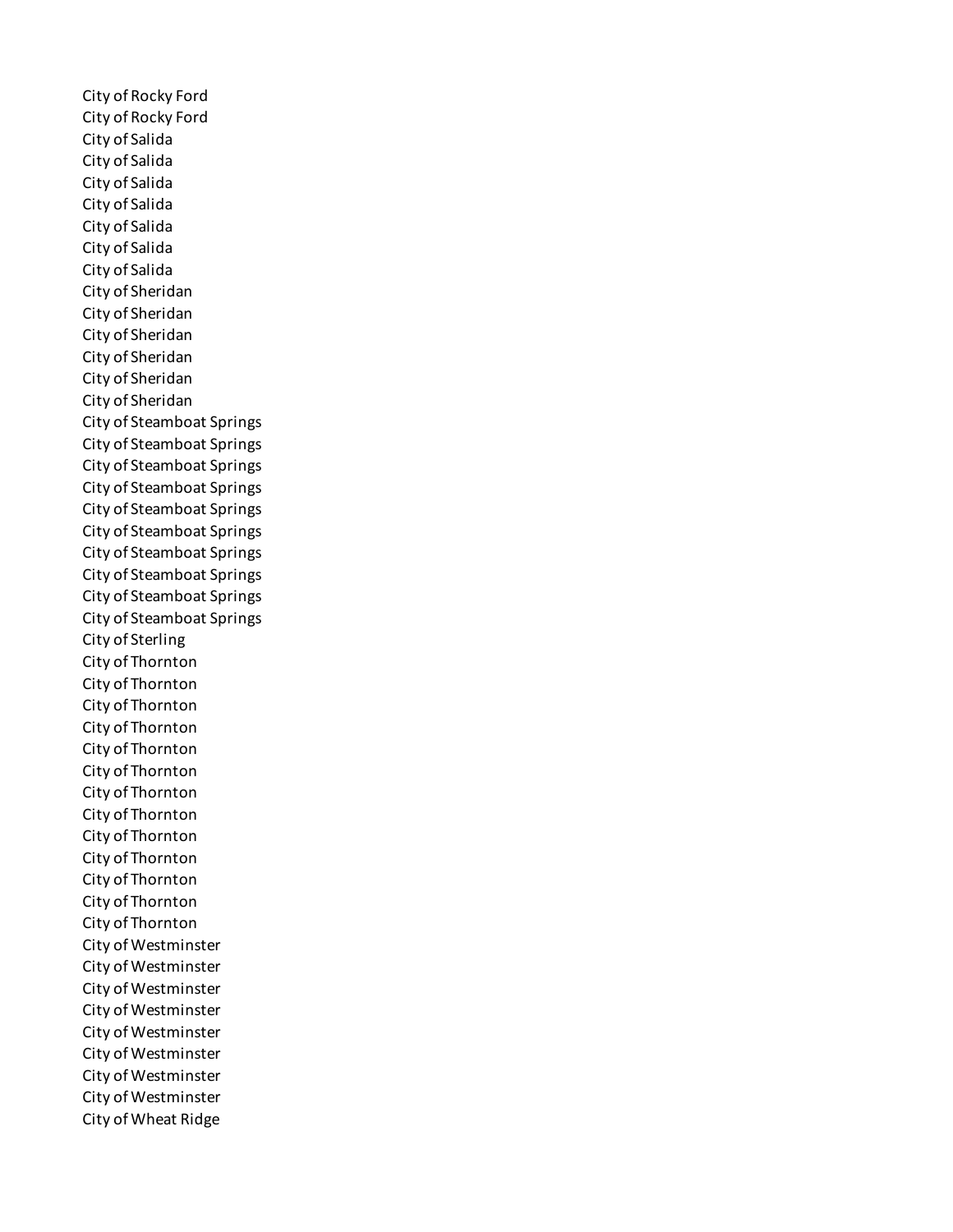City of Wheat Ridge City of Wheat Ridge City of Wheat Ridge City of Wheat Ridge City of Wheat Ridge City of Wheat Ridge City of Woodland Park City of Woodland Park City of Woodland Park City of Woodland Park City of Woodland Park City of Woodland Park City of Woodland Park City of Woodland Park City of Yuma City of Yuma City of Yuma City of Yuma City of Yuma City of Yuma Civitas Resources, Inc. Claybourne M Douglas, Municipal Law Consulting Cobb, Fendley & Associates, Inc. Cobb, Fendley & Associates, Inc. Cobb, Fendley & Associates, Inc. **CollegeInvest CollegeInvest** CollegeInvest **CollegeInvest** Colliers Engineering & Design Colliers Engineering and Design Colorado Association of Municipal Utilities Colorado Attorney General's Office Colorado Chapter of The International Code Council Colorado Chapter of The International Code Council Colorado Chapter of The International Code Council Colorado Chapter of The International Code Council Colorado City and County Management Association Colorado City and County Management Association Colorado Creative Industries Colorado Department of Local Affairs Colorado Department of Local Affairs Colorado Department of Local Affairs Colorado Department of Local Affairs Colorado Department of Local Affairs Colorado Department of Local Affairs Colorado Department of Local Affairs Colorado Department of Local Affairs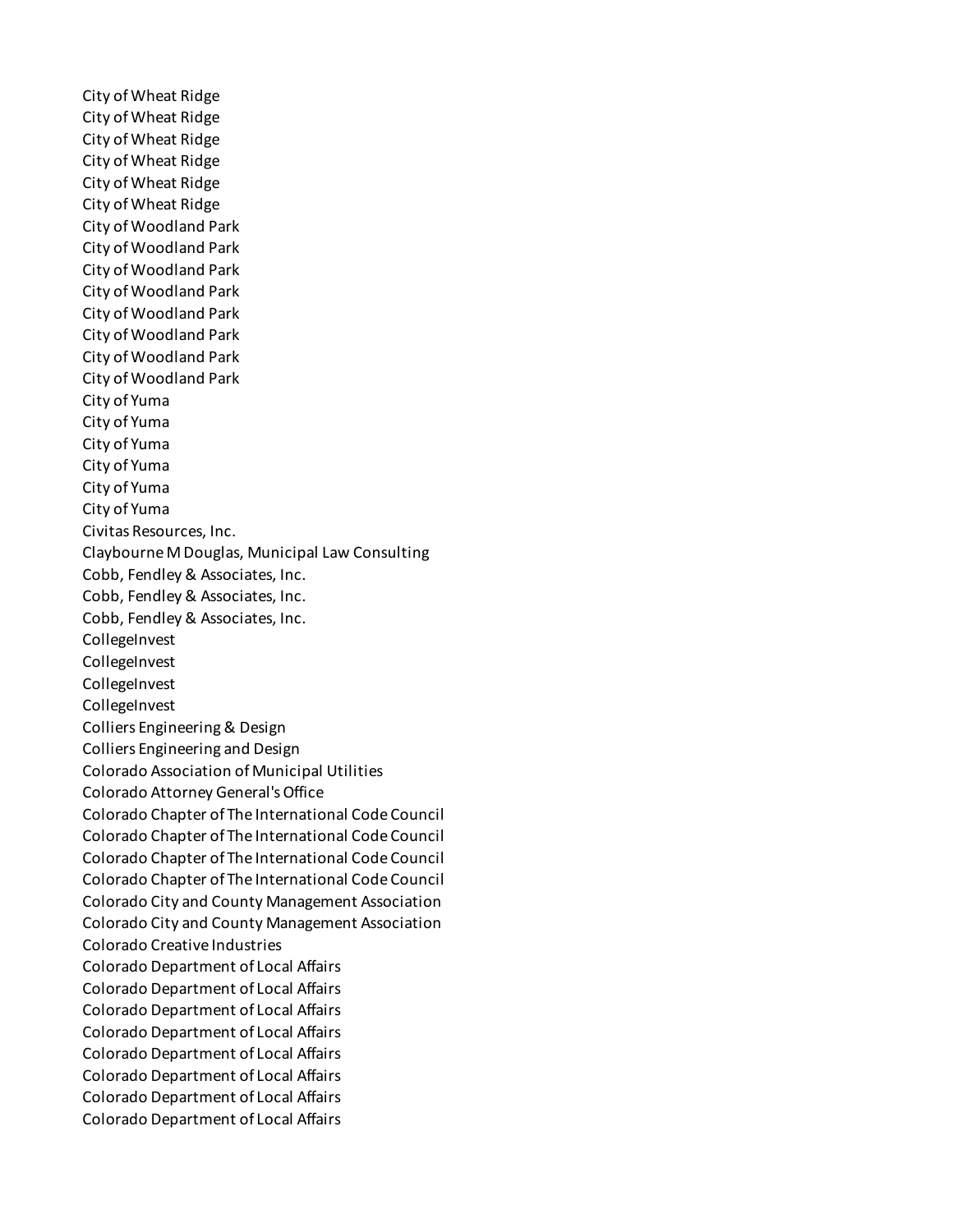Colorado Department of Local Affairs Colorado Department of Local Affairs Colorado Department of Local Affairs Colorado Department of Local Affairs Colorado Department of Local Affairs Colorado Department of Local Affairs Colorado Department of Local Affairs Colorado Department of Personnel and Administration Colorado Energy Office Colorado Energy Office Colorado Energy Office Colorado Energy Office Colorado Energy Office Colorado Housing and Finance Authority Colorado Housing and Finance Authority Colorado Housing and Finance Authority Colorado Housing and Finance Authority Colorado Oil & Gas Association Colorado Oil & Gas Association Colorado PERA Colorado Retirement Association Colorado Retirement Association Colorado Retirement Association Colorado Retirement Association Colorado Smart Cities Alliance Colorado Smart Cities Alliance Colorado Statewide Internet Portal Authority Colorado Statewide Internet Portal Authority Colorado Water Resources & Power Development Authority Colorado Water Resources & Power Development Authority Colorado Water Resources & Power Development Authority Colorado Water Resources & Power Development Authority Colorado Water Resources & Power Development Authority COLOTRUST COLOTRUST Columbia, Ltd. Columbia, Ltd. CP&Y, Inc CP&Y, Inc CP&Y, Inc CPS HR Consulting CPS HR Consulting CRL Associates CRL Associates CRL Associates CRL Associates CRL Associates Crown Castle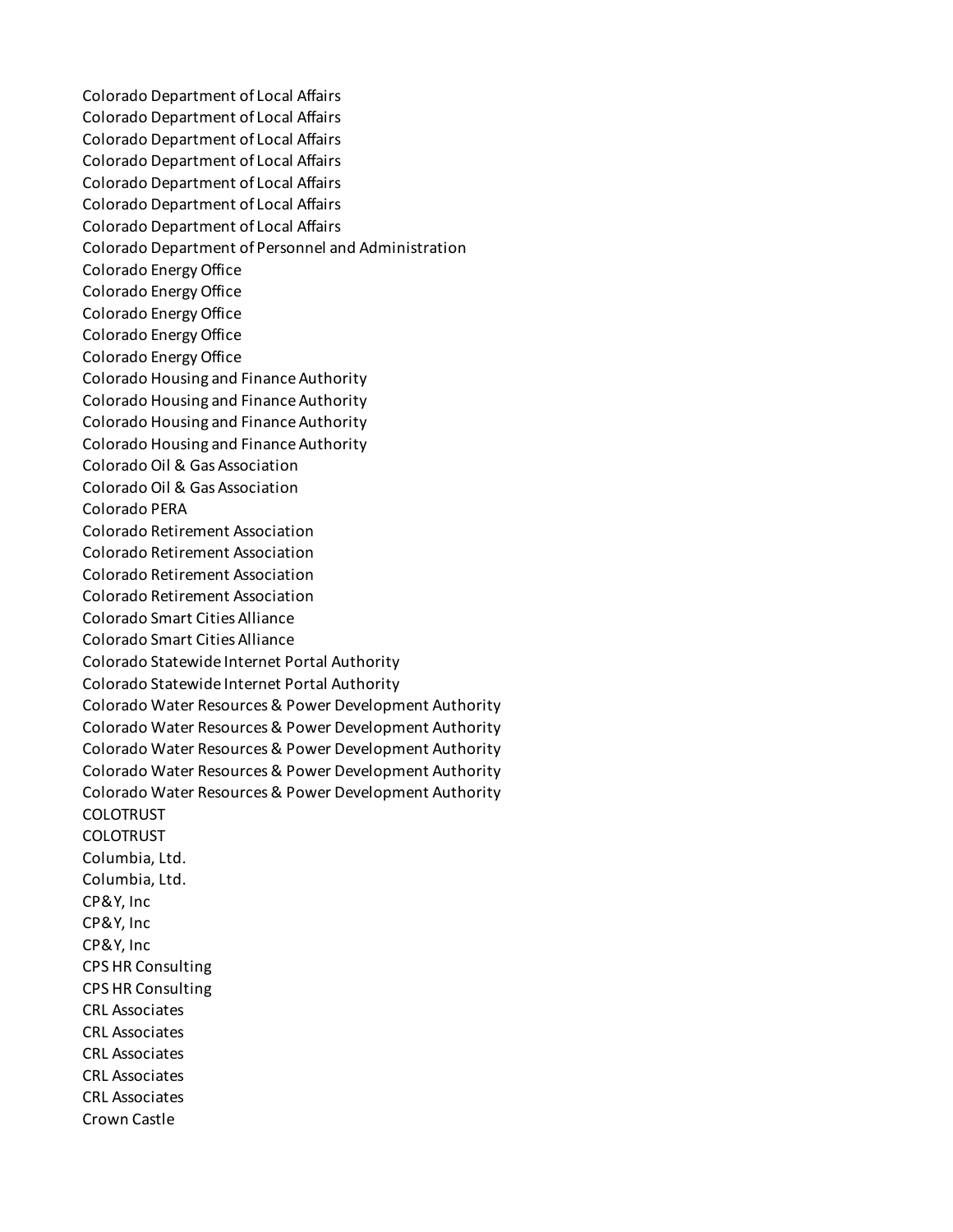Denver Water Denver Water DHE Computer Systems DHE Computer Systems DHE Computer Systems DHE Computer Systems Dietze and Davis, P.C. DJCA LLC DJCA LLC DJCA LLC DoorDash Downtown Colorado Inc. Downtown Colorado Inc. Eco-Cycle Employers Council Employers Council Employers Council Employers Council Employers Council Employers Council Employers Council Employers Council Employers Council Employers Council Envision IT Solutions Envision IT Solutions EPA Eugene L. Farish, P. C. Eugene L. Farish, P. C. Fairfield and Woods P.C. Fairfield and Woods P.C. Fairfield and Woods P.C. Fairfield and Woods P.C. Fairfield and Woods P.C. Fairfield and Woods P.C. Fort Carson Fort Carson Garfield & Hecht, P.C. Garfield & Hecht, P.C. Garfield & Hecht, P.C. Garver Garver Getches-Wilkinson Center GFL Environmental GFL Environmental GFL Environmental GFL Environmental Granicus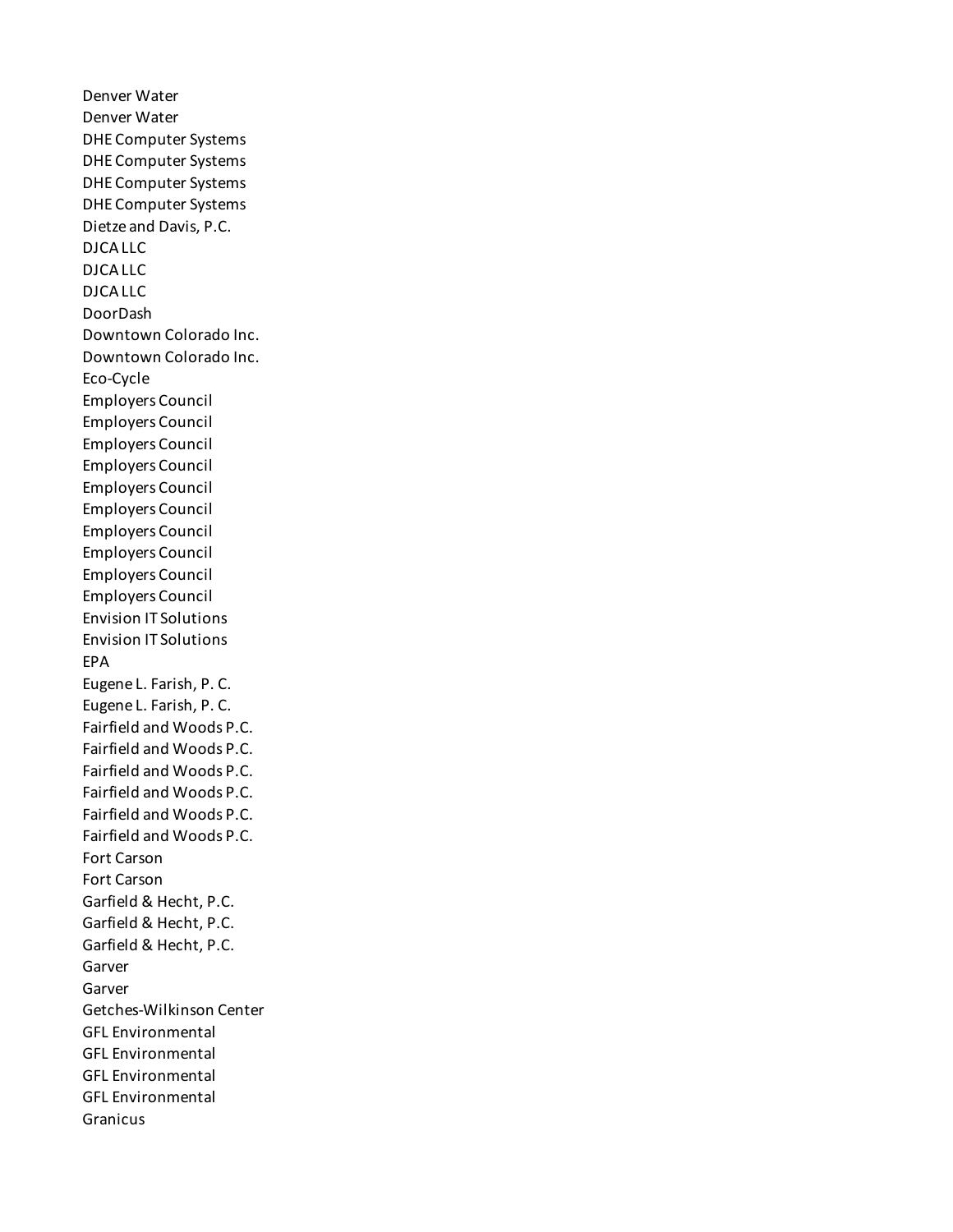Granicus Granicus Hayashi & Macsalka, LLC Hayashi & Macsalka, LLC HDR Engineering Hilltop Securities Inc Hilltop Securities Inc Hoffmann, Parker, Wilson and Carberry, P.C. Hoffmann, Parker, Wilson and Carberry, P.C. Hoffmann, Parker, Wilson and Carberry, P.C. Hoffmann, Parker, Wilson and Carberry, P.C. Hoffmann, Parker, Wilson and Carberry, P.C. Hoffmann, Parker, Wilson and Carberry, P.C. Hoffmann, Parker, Wilson and Carberry, P.C. Hoffmann, Parker, Wilson and Carberry, P.C. Hoffmann, Parker, Wilson and Carberry, P.C. Home Builders Association of Metro Denver HR Green, Inc HR Green, Inc HR Green, Inc HR Green, Inc HR Green, Inc Iconergy Investigations Law Group Jacobs Engineering Group Jacobs Engineering Group JVA, Inc. JVA, Inc. JVA, Inc. JVA, Inc. Kaitlin Turner Law LLC Karp Neu Hanlon, P.C. Karp Neu Hanlon, P.C. Kathleen L. Fogo, P.C. Kelly P.C. Kissinger & Fellman, PC Kissinger & Fellman, PC Kissinger & Fellman, PC Kissinger & Fellman, PC Krob Law Office, LLC Krob Law Office, LLC Krob Law Office, LLC Krob Law Office, LLC Kutak Rock LLP Kutak Rock LLP Lamont Associates Law Office of Avi S. Rocklin, LLC Leader's Edge Consulting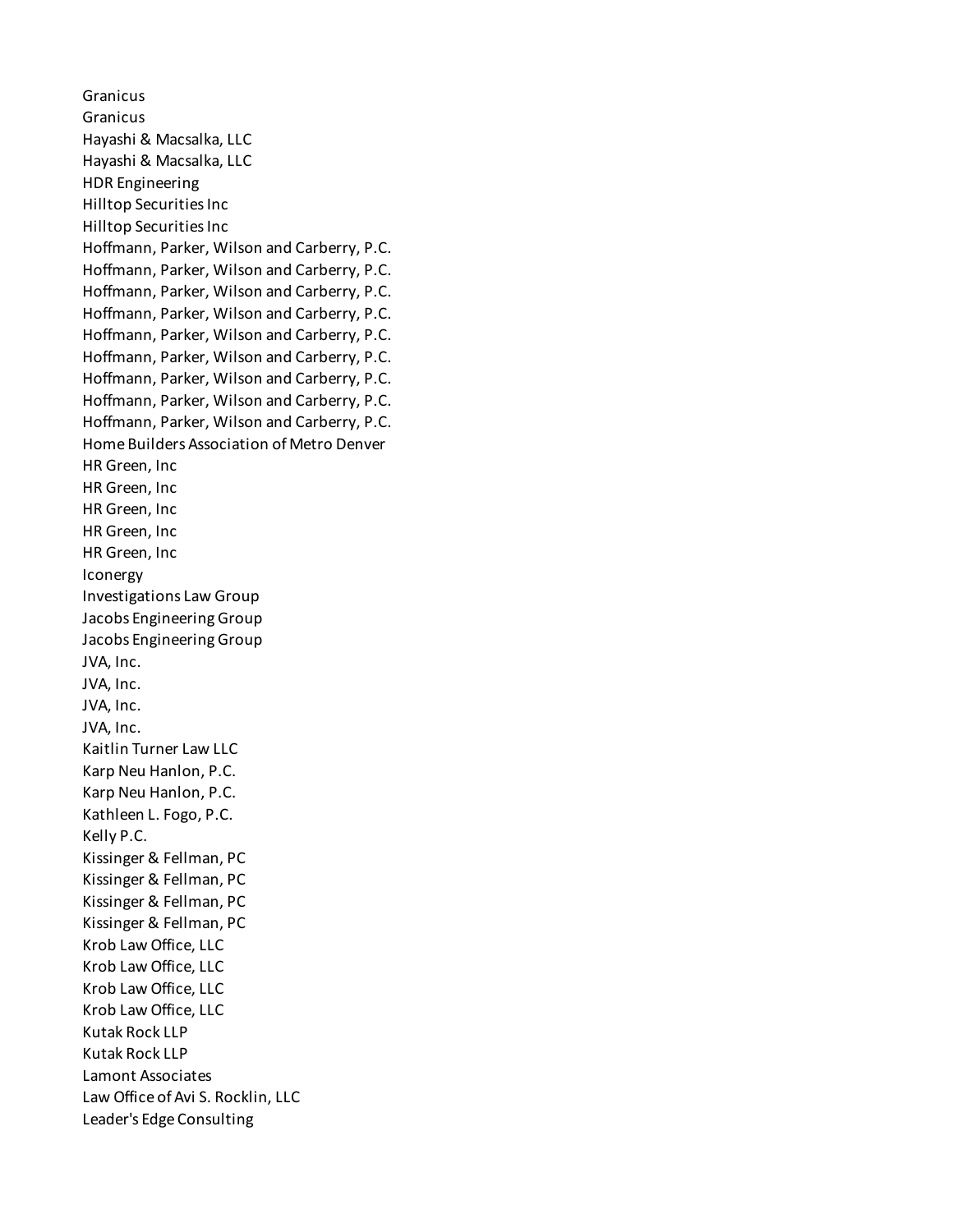Legacy Leaders Institute Legacy Leaders Institute Linebarger Goggan Blair & Sampson Magellan Advisors LLC **McKinstry McKinstry McKinstry McKinstry McKinstry** Michow Cox & McAskin LLP Michow Cox & McAskin LLP Michow Cox & McAskin LLP Michow Cox & McAskin LLP Michow Cox & McAskin LLP Michow Cox & McAskin LLP Michow Cox & McAskin LLP Michow Cox & McAskin LLP Midwest Speakers Bureau, INc. Mile High Flood District MissionSquare Retirement MissionSquare Retirement MissionSquare Retirement MissionSquare Retirement MODSTREET Mountain States Lighting Mountain States Lighting Mountain States Lighting Mountain View Fire Protection District Mountain View Fire Protection District Mountain View Fire Protection District Mozingo Code Group LLC MUNIRevs, LLC Murray Dahl Beery & Renaud LLP Murray Dahl Beery & Renaud LLP Mutch Government Relations National Civic League National Cybersecurity Center National Research Center, Inc. Nebraska Municipal Power Pool Nebraska Municipal Power Pool Northland Securities, Inc. Norton & Smith, P.C. Occidental Petroleum Corporation Occidental Petroleum Corporation Omnia Partners, Public Sector **OpenCounter** Ouray County Passport Inc.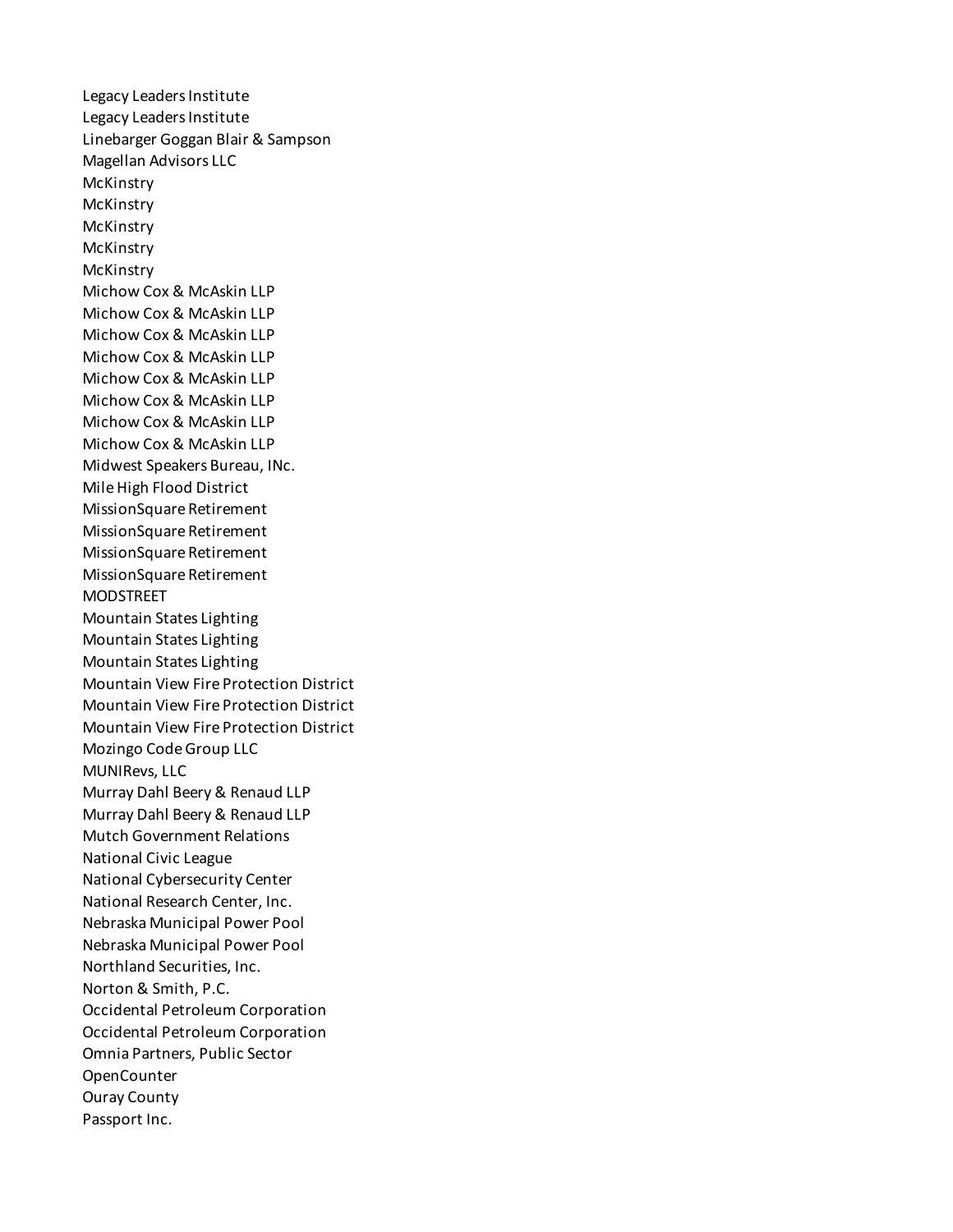Paul C. Benedetti Phillip F. Malouff, Jr., L.L.C. Phoenix Technology Group Phoenix Technology Group Phoenix Technology Group Phoenix Technology Group Phoenix Technology Group Pikes Peak Regional Building Department Pikes Peak Regional Building Department Plummer Associates, Inc Plummer Associates, Inc Poudre River Public Library District ProCode Inc. ProCode Inc. ProCode Inc. ProCode Inc. Ramey Environmental Compliance, Inc. Ramey Environmental Compliance, Inc. RBC Capital Markets RBC Capital Markets RealTerm Energy US LP RealTerm Energy US LP RealTerm Energy US LP Recycle Colorado Republic Services Republic Services Republic Services Republic Services Rocky Mountain ADA Center SAFEbuilt, Colorado SAFEbuilt, Colorado SAFEbuilt, Colorado SAFEbuilt, Colorado Schneider Electric Schneider Electric Schneider Electric Seth Walker Attorney At Law LLC Seth Walker Attorney At Law LLC Sewald Hanfling Public Affairs Sewald Hanfling Public Affairs Sewald Hanfling Public Affairs SGM, Inc. SGM, Inc. SGM, Inc. SGM, Inc. SGM, Inc. Short Elliott Hendrickson, Inc Social Prosperity Partners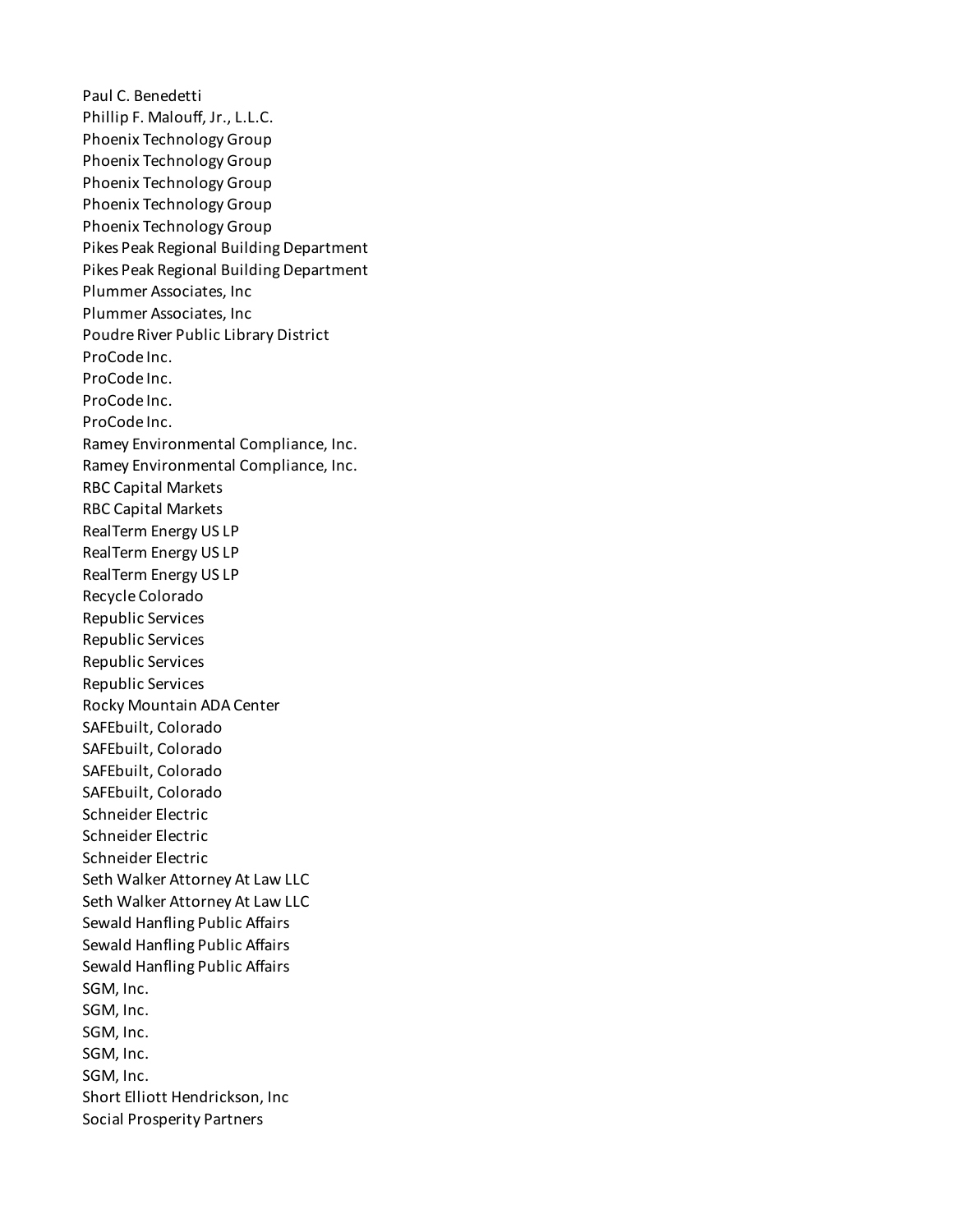South Central Council of Governments South Metro Fire Rescue Authority Special District Association of Colorado Squire Patton Boggs LLP State of Colorado State of Colorado Stifel Nicolaus & Company, Inc Stifel Nicolaus & Company, Inc Summit County Summit County Swire Coca-Cola Swire Coca-Cola Swire Coca-Cola Taloma Partners Taloma Partners The PlayWell Group, Inc. The Spear Group The Spear Group The Trust for Public Land Town of Akron Town of Akron Town of Akron Town of Akron Town of Alma Town of Alma Town of Alma Town of Alma Town of Basalt Town of Bayfield Town of Bayfield Town of Bayfield Town of Bayfield Town of Bayfield Town of Bayfield Town of Bennett Town of Bennett Town of Bennett Town of Bennett Town of Berthoud Town of Berthoud Town of Berthoud Town of Blue River Town of Blue River Town of Blue River Town of Blue River Town of Blue River Town of Breckenridge Town of Breckenridge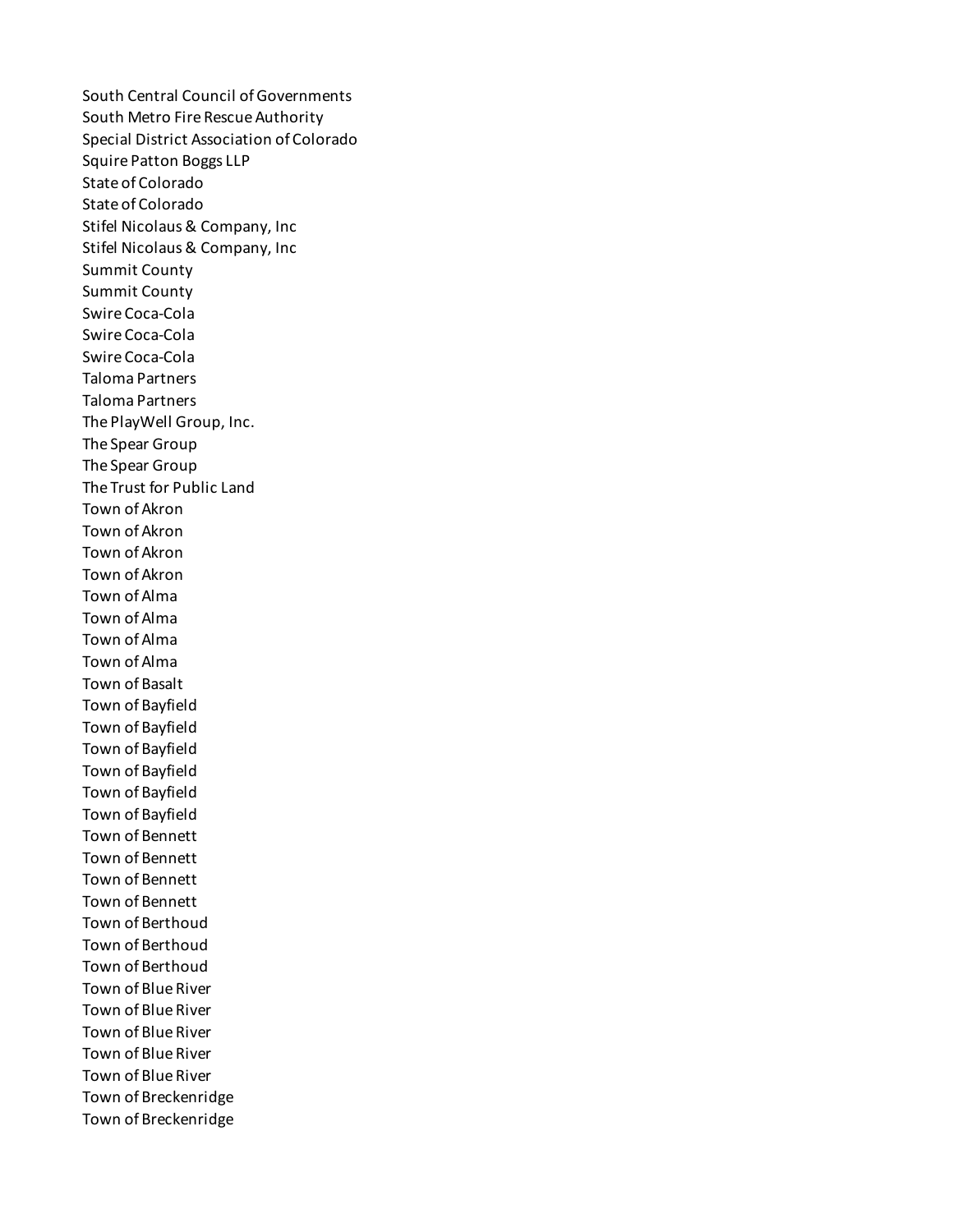Town of Breckenridge Town of Breckenridge Town of Breckenridge Town of Breckenridge Town of Breckenridge Town of Breckenridge Town of Buena Vista Town of Buena Vista Town of Buena Vista Town of Buena Vista Town of Buena Vista Town of Buena Vista Town of Buena Vista Town of Carbondale Town of Carbondale Town of Carbondale Town of Castle Rock Town of Castle Rock Town of Castle Rock Town of Castle Rock Town of Castle Rock Town of Castle Rock Town of Castle Rock Town of Center Town of Center Town of Center Town of Center Town of Cheyenne Wells Town of Cheyenne Wells Town of Coal Creek Town of Coal Creek Town of Crested Butte Town of Crestone Town of Crestone Town of Deer Trail Town of Del Norte Town of Del Norte Town of Del Norte Town of Del Norte Town of Del Norte Town of Dillon Town of Dolores Town of Dove Creek Town of Eagle Town of Eaton Town of Eaton Town of Eaton Town of Elizabeth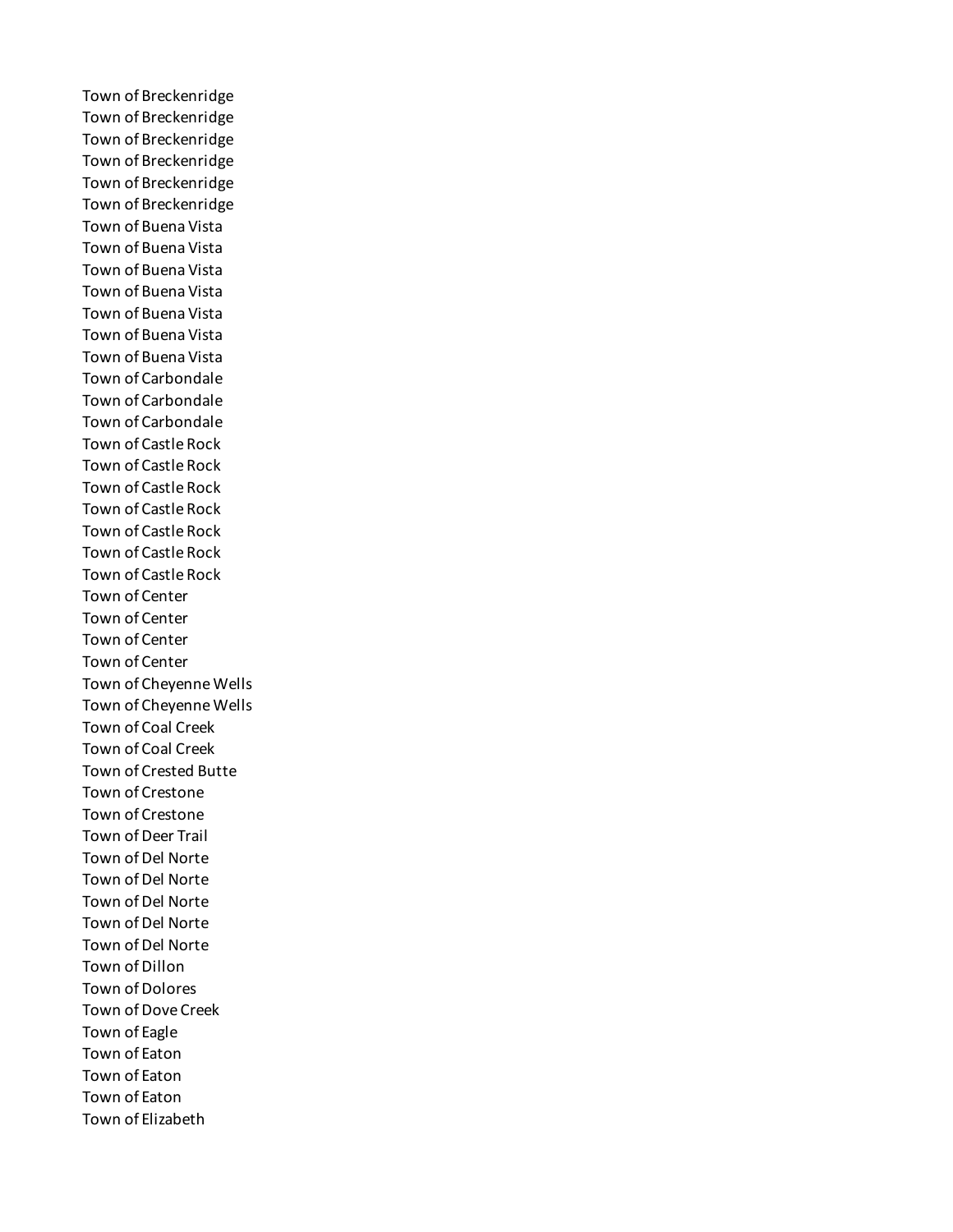Town of Elizabeth Town of Elizabeth Town of Elizabeth Town of Elizabeth Town of Elizabeth Town of Erie Town of Erie Town of Erie Town of Erie Town of Erie Town of Estes Park Town of Estes Park Town of Estes Park Town of Fairplay Town of Firestone Town of Firestone Town of Firestone Town of Firestone Town of Fraser Town of Fraser Town of Fraser Town of Fraser Town of Fraser Town of Fraser Town of Frederick Town of Frederick Town of Frederick Town of Frederick Town of Frederick Town of Frederick Town of Frederick Town of Frisco Town of Frisco Town of Frisco Town of Garden City Town of Garden City Town of Garden City Town of Garden City Town of Garden City Town of Granby Town of Granby Town of Granby Town of Granby Town of Granby Town of Granby Town of Grand Lake Town of Grand Lake Town of Grand Lake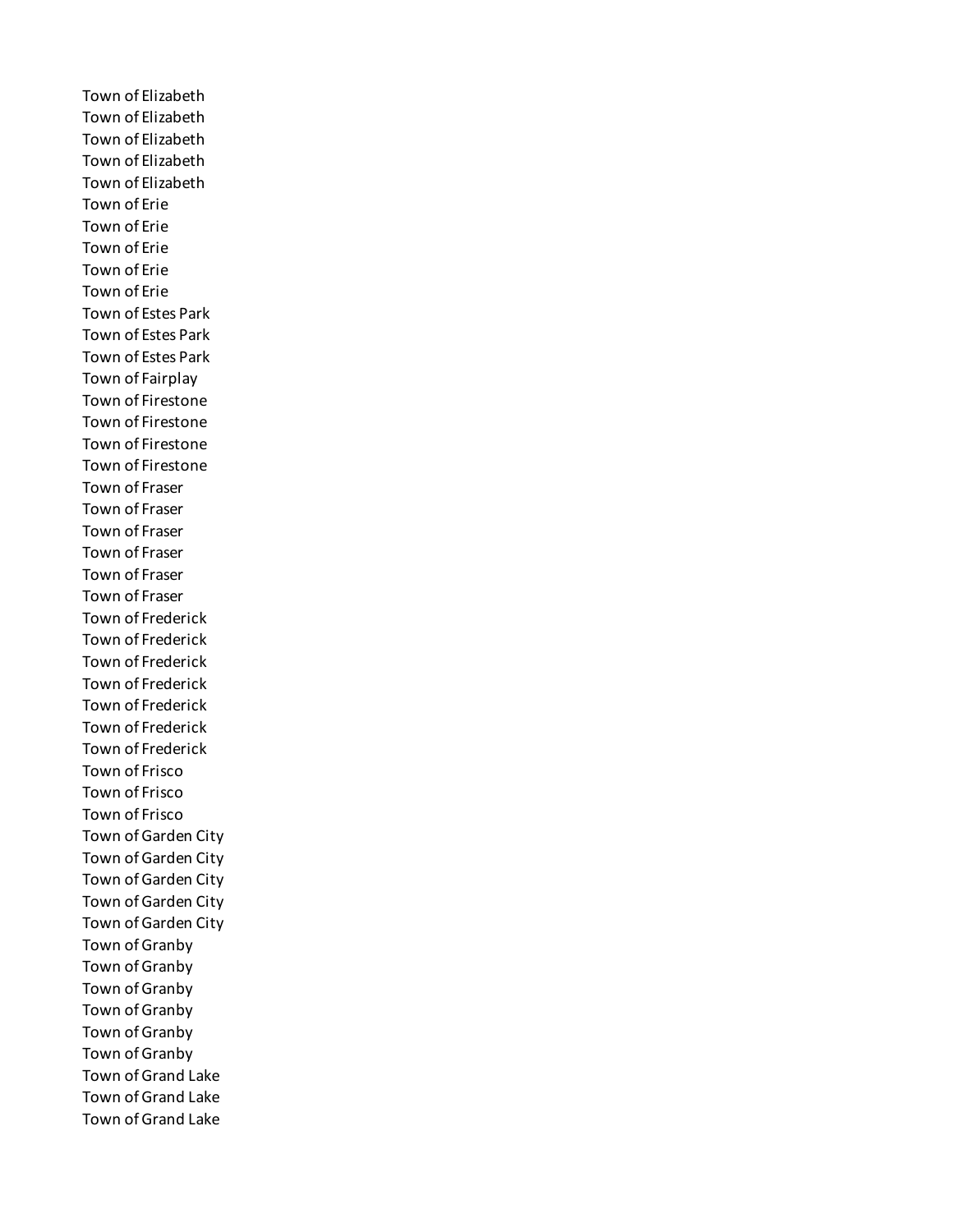Town of Grand Lake Town of Grand Lake Town of Green Mountain Falls Town of Green Mountain Falls Town of Green Mountain Falls Town of Green Mountain Falls Town of Gypsum Town of Hillrose Town of Hot Sulphur Springs Town of Hot Sulphur Springs Town of Hot Sulphur Springs Town of Hot Sulphur Springs Town of Hot Sulphur Springs Town of Hot Sulphur Springs Town of Hudson Town of Hudson Town of Hudson Town of Hudson Town of Hudson Town of Hudson Town of Ignacio Town of Ignacio Town of Ignacio Town of Ignacio Town of Johnstown Town of Julesburg Town of Julesburg Town of Kersey Town of Kersey Town of Kersey Town of Kersey Town of Kiowa Town of La Jara Town of La Jara Town of La Jara Town of La Jara Town of La Jara Town of La Jara Town of La Salle Town of La Salle Town of Lake City Town of Lake City Town of Lake City Town of Lake City Town of Lake City Town of Lake City Town of Lakeside Town of Lakeside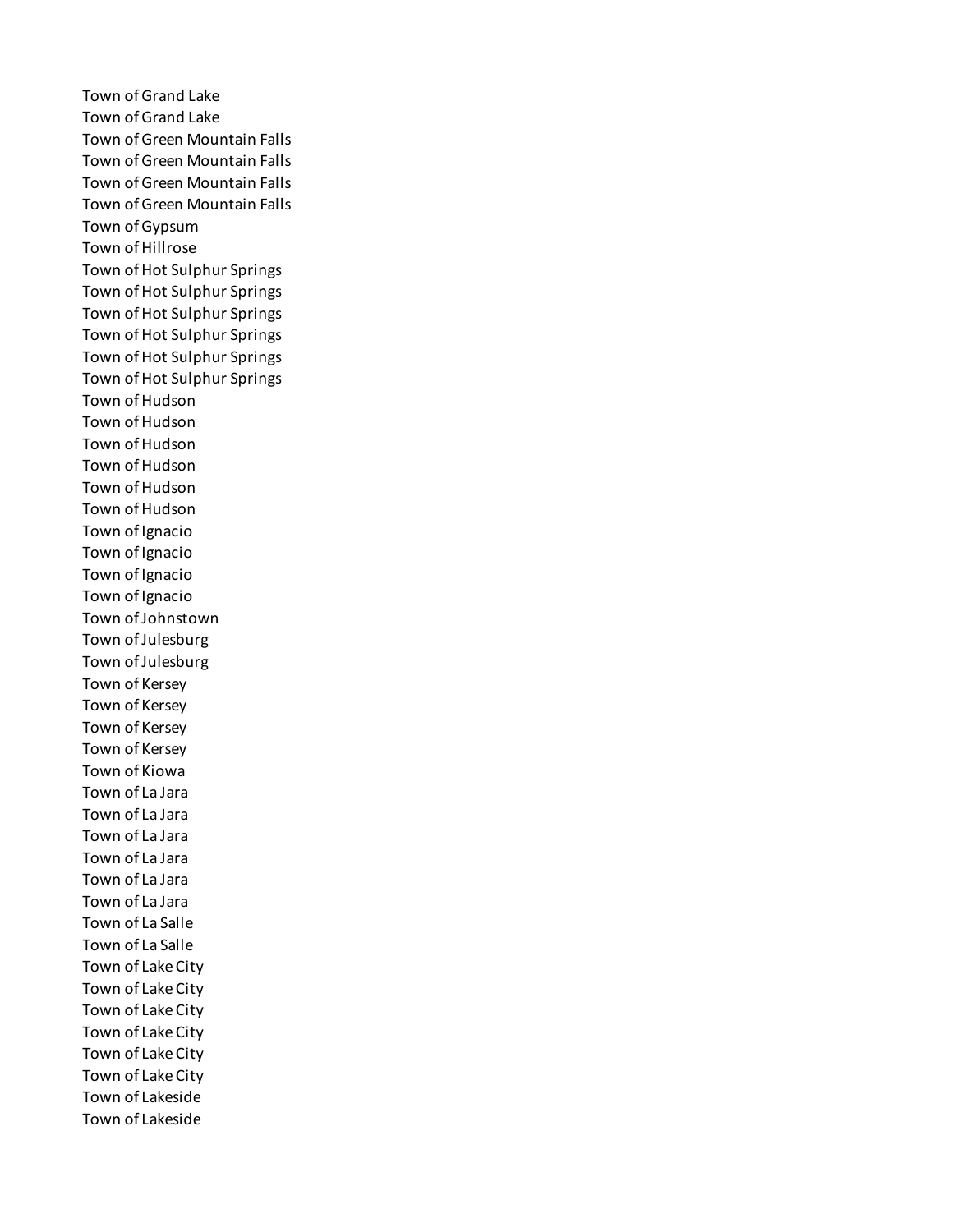Town of Limon Town of Limon Town of Limon Town of Limon Town of Limon Town of Limon Town of Limon Town of Limon Town of Limon Town of Limon Town of Limon Town of Limon Town of Lochbuie Town of Lochbuie Town of Lochbuie Town of Lochbuie Town of Lochbuie Town of Lochbuie Town of Lochbuie Town of Lyons Town of Lyons Town of Lyons Town of Lyons Town of Mancos Town of Mancos Town of Mancos Town of Mancos Town of Mancos Town of Mead Town of Mead Town of Mead Town of Mead Town of Mead Town of Mead Town of Mead Town of Mead Town of Meeker Town of Milliken Town of Milliken Town of Milliken Town of Milliken Town of Milliken Town of Moffat Town of Moffat Town of Monument Town of Monument Town of Monument Town of Monument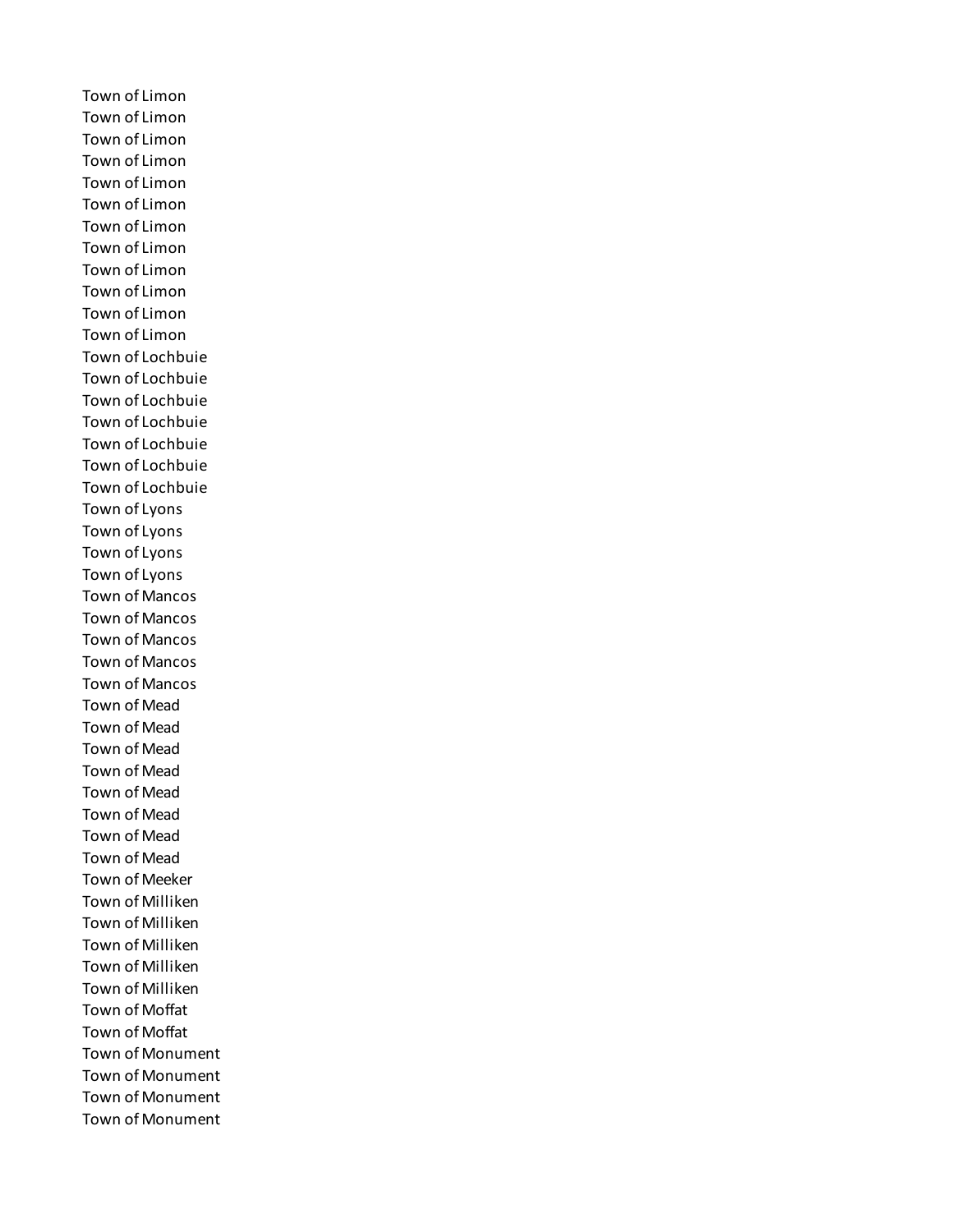Town of Monument Town of Morrison Town of Morrison Town of Morrison Town of Mountain View Town of Mountain View Town of Mountain View Town of Mountain Village Town of Mountain Village Town of Mountain Village Town of Mountain Village Town of Mountain Village Town of Mountain Village Town of Mountain Village Town of Mt. Crested Butte Town of Mt. Crested Butte Town of Nederland Town of New Castle Town of New Castle Town of Norwood Town of Norwood Town of Oak Creek Town of Olathe Town of Olathe Town of Ophir Town of Ordway Town of Otis Town of Otis Town of Pagosa Springs Town of Pagosa Springs Town of Pagosa Springs Town of Palisade Town of Palisade Town of Palmer Lake Town of Palmer Lake Town of Parker Town of Parker Town of Parker Town of Parker Town of Parker Town of Platteville Town of Platteville Town of Platteville Town of Platteville Town of Platteville Town of Platteville Town of Red Cliff Town of Red Cliff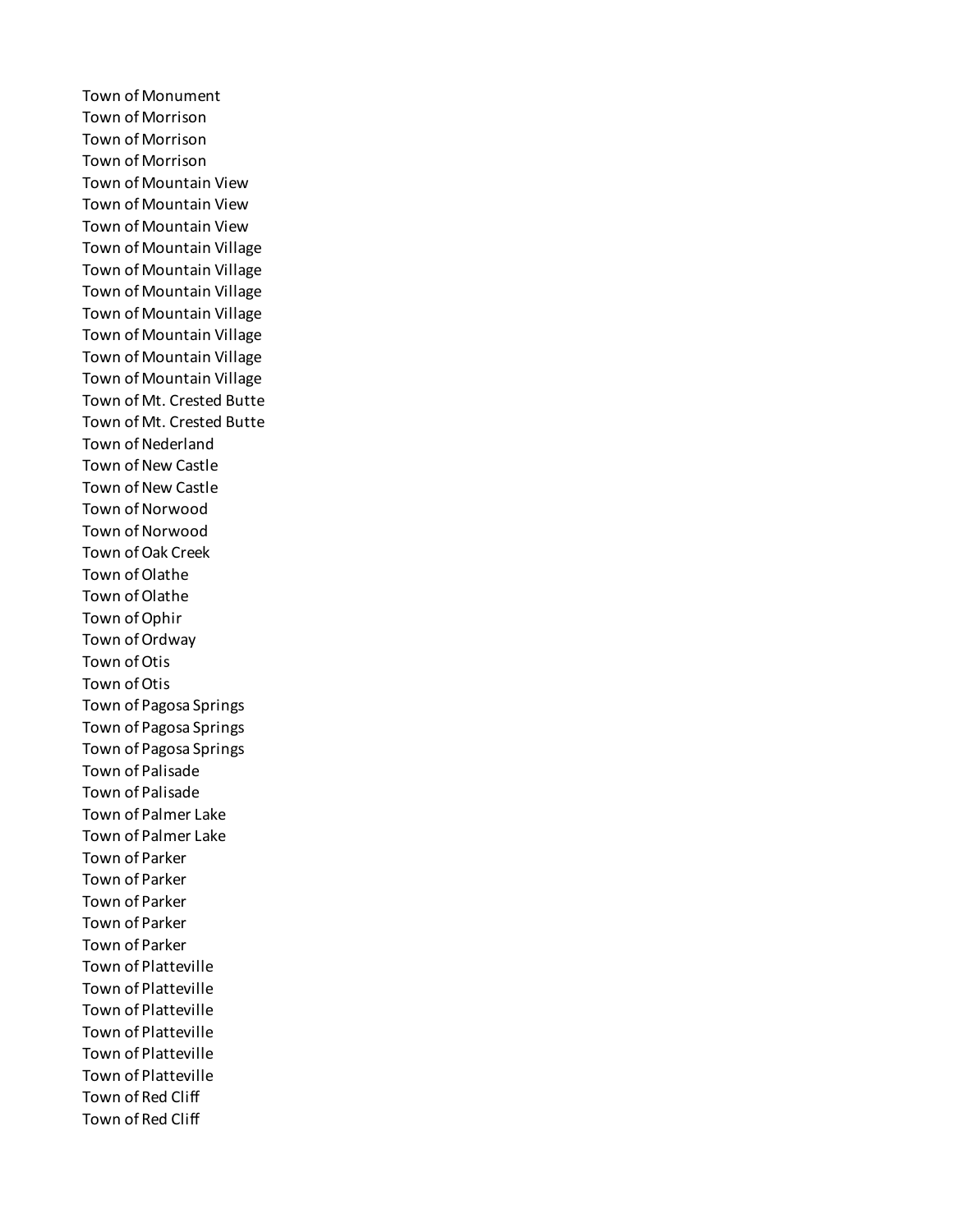Town of Rico Town of Ridgway Town of Ridgway Town of Severance Town of Severance Town of Severance Town of Severance Town of Severance Town of Severance Town of Severance Town of Silt Town of Silver Cliff Town of Silver Cliff Town of Silverthorne Town of Silverthorne Town of Silverthorne Town of Silverthorne Town of Snowmass Village Town of Snowmass Village Town of Springfield Town of Superior Town of Swink Town of Telluride Town of Telluride Town of Telluride Town of Telluride Town of Vail Town of Vail Town of Vail Town of Wellington Town of Wellington Town of Wellington Town of Wellington Town of Wellington Town of Wellington Town of Wellington Town of Wellington Town of Wellington Town of Westcliffe Town of Wiggins Town of Wiggins Town of Windsor Town of Windsor Town of Windsor Town of Windsor Town of Windsor Town of Windsor Town of Windsor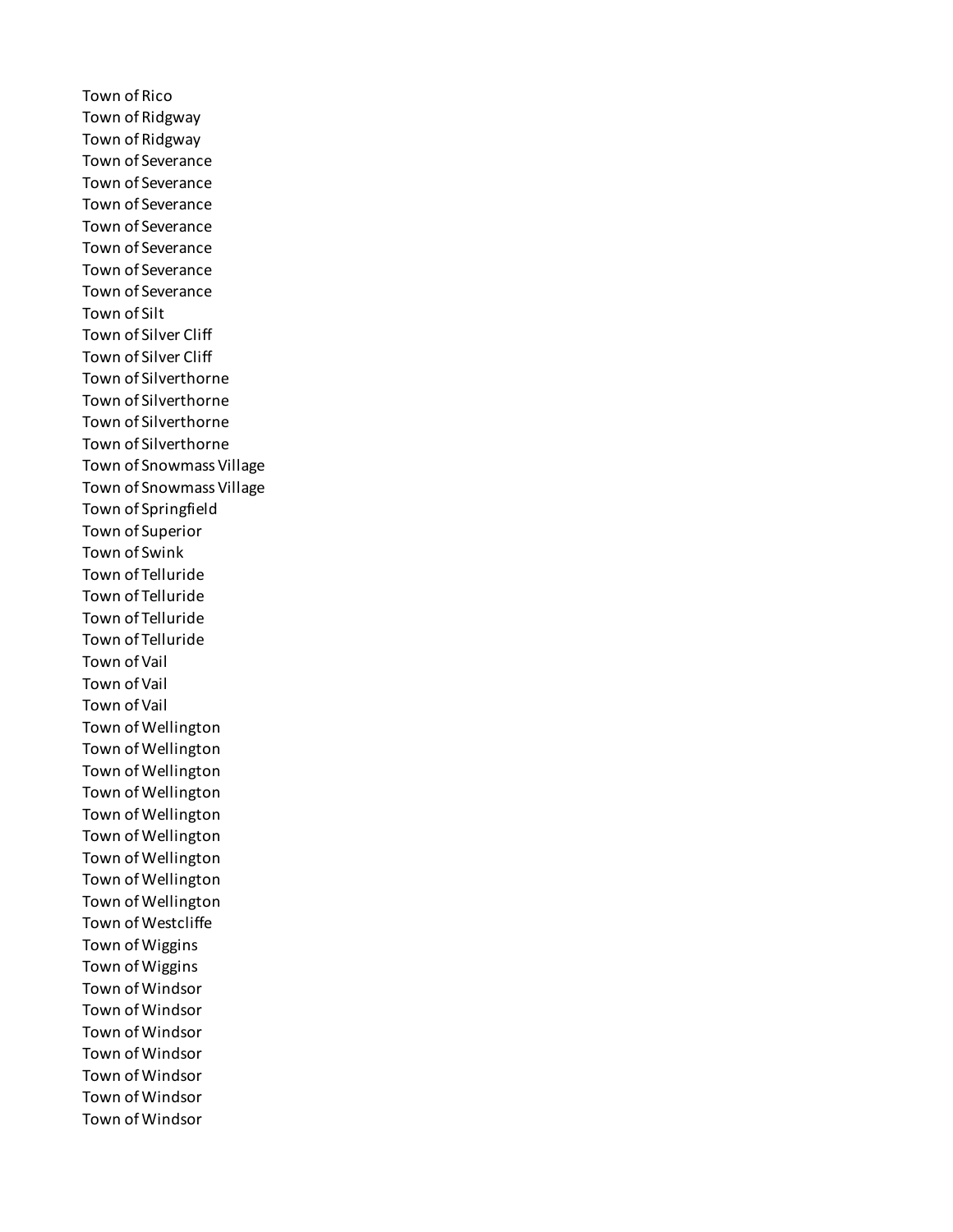Town of Windsor Town of Windsor Town of Windsor Town of Windsor Town of Winter Park Town of Winter Park Town of Winter Park Town of Winter Park Town of Winter Park Town of Yampa Tri-Lakes Monument Fire Protection District Ulteig Ulteig Ulteig Ulteig UMB Bank, N.A. UMB Bank, N.A. United Power, Inc United Power, Inc United Power, Inc United Power, Inc United Power, Inc United Power, Inc United Power, Inc United Power, Inc University of Colorado School of Public Affairs Upstate Colorado USDA Rural Development Vortex Aquatic Structures Intl. Walmart Stores Wember Inc. Widner Juran LLP Widner Juran LLP Widner Juran LLP Widner Juran LLP Widner Juran LLP Widner Juran LLP Willdan Wilson Williams LLP Wilson Williams LLP Wilson Williams LLP Xcel Energy Xcel Energy Xcel Energy Xcel Energy Xcel Energy Xcel Energy Xcel Energy